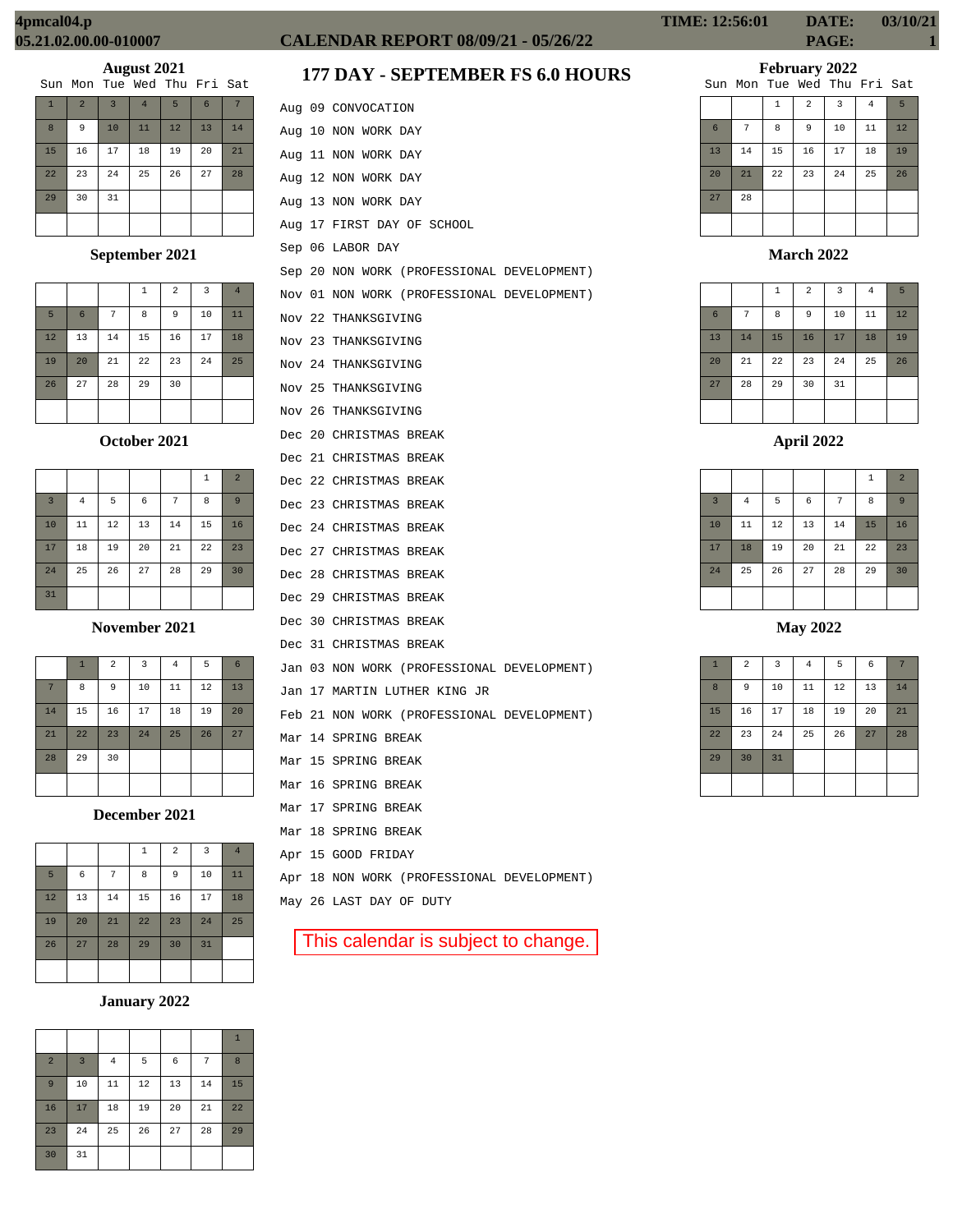| Sun Mon Tue Wed Thu Fri Sat |  |  |  |  |  |  |  |  |
|-----------------------------|--|--|--|--|--|--|--|--|
|-----------------------------|--|--|--|--|--|--|--|--|

| $\mathbf{1}$ | $\overline{2}$ | $\overline{3}$ | $\overline{4}$ | 5  | $6\phantom{1}6$ |    |
|--------------|----------------|----------------|----------------|----|-----------------|----|
| 8            | 9              | 10             | 11             | 12 | 13              | 14 |
| 15           | 16             | 17             | 18             | 19 | 20              | 21 |
| 22           | 23             | 24             | 25             | 26 | 27              | 28 |
| 29           | 30             | 31             |                |    |                 |    |
|              |                |                |                |    |                 |    |

# **September 2021**

|    |                 |    | 1  | $\overline{2}$ | 3  | $\overline{4}$ |
|----|-----------------|----|----|----------------|----|----------------|
| 5  | $6\phantom{1}6$ | 7  | 8  | 9              | 10 | 11             |
| 12 | 13              | 14 | 15 | 16             | 17 | 18             |
| 19 | 20              | 21 | 22 | 23             | 24 | 25             |
| 26 | 27              | 28 | 29 | 30             |    |                |
|    |                 |    |    |                |    |                |

# **October 2021**

|                |                |    |    |    | $\mathbf{1}$ | $\overline{2}$ |
|----------------|----------------|----|----|----|--------------|----------------|
| $\overline{3}$ | $\overline{4}$ | 5  | 6  | 7  | 8            | 9              |
| 10             | 11             | 12 | 13 | 14 | 15           | 16             |
| 17             | 18             | 19 | 20 | 21 | 22           | 23             |
| 24             | 25             | 26 | 27 | 28 | 29           | 30             |
| 31             |                |    |    |    |              |                |

**November 2021**

|                | $\mathbf{1}$ | $\overline{a}$ | 3  | $\overline{4}$ | 5  | 6  |
|----------------|--------------|----------------|----|----------------|----|----|
| $\overline{7}$ | 8            | 9              | 10 | 11             | 12 | 13 |
| 14             | 15           | 16             | 17 | 18             | 19 | 20 |
| 21             | 22           | 23             | 24 | 25             | 26 | 27 |
| 28             | 29           | 30             |    |                |    |    |
|                |              |                |    |                |    |    |

**December 2021**

|    |    |    | 1  | $\overline{a}$ | 3  | $\overline{4}$ |
|----|----|----|----|----------------|----|----------------|
| 5  | 6  | 7  | 8  | 9              | 10 | 11             |
| 12 | 13 | 14 | 15 | 16             | 17 | 18             |
| 19 | 20 | 21 | 22 | 23             | 24 | 25             |
| 26 | 27 | 28 | 29 | 30             | 31 |                |
|    |    |    |    |                |    |                |

# **January 2022**

|                |                |                |    |    |    | $\mathbf{1}$ |
|----------------|----------------|----------------|----|----|----|--------------|
| $\overline{2}$ | $\overline{3}$ | $\overline{4}$ | 5  | 6  | 7  | 8            |
| 9              | 10             | 11             | 12 | 13 | 14 | 15           |
| 16             | 17             | 18             | 19 | 20 | 21 | 22           |
| 23             | 24             | 25             | 26 | 27 | 28 | 29           |
| 30             | 31             |                |    |    |    |              |

# **CALENDAR REPORT 08/09/21 - 05/27/22 PAGE: 1**

# **179 DAY - SEPTEMBER 5.0 HOURS**

|  | Aug 09 CONVOCATION                         |
|--|--------------------------------------------|
|  | Aug 11 NON WORK DAY                        |
|  | Aug 12 NON WORK DAY                        |
|  | Aug 14 NON WORK DAY                        |
|  | Aug 17 FIRST DAY OF SCHOOL                 |
|  | Sep 06 LABOR DAY                           |
|  | Sep 20 NON WORK (PROFESSIONAL DEVELOPMENT) |
|  | Nov 01 NON WORK (PROFESSIONAL DEVELOPMENT) |
|  | Nov 22 THANKSGIVING                        |
|  | Nov 23 THANKSGIVING                        |
|  | Nov 24 THANKSGIVING                        |
|  | Nov 25 THANKSGIVING                        |
|  | Nov 26 THANKSGIVING                        |
|  | Dec 20 CHRISTMAS BREAK                     |
|  | Dec 21 CHRISTMAS BREAK                     |
|  | Dec 22 CHRISTMAS BREAK                     |
|  | Dec 23 CHRISTMAS BREAK                     |
|  | Dec 24 CHRISTMAS BREAK                     |
|  | Dec 27 CHRISTMAS BREAK                     |
|  | Dec 28 CHRISTMAS BREAK                     |
|  | Dec 29 CHRISTMAS BREAK                     |
|  | Dec 30 CHRISTMAS BREAK                     |
|  | Dec 31 CHRISTMAS BREAK                     |
|  | Jan 03 NON WORK (PROFESSIONAL DEVELOPMENT) |
|  | Jan 17 MARTIN LUTHER KING JR               |
|  | Feb 21 NON WORK (PROFESSIONAL DEVELOPMENT) |
|  | Mar 14 SPRING BREAK                        |
|  | Mar 15 SPRING BREAK                        |
|  | Mar 16 SPRING BREAK                        |
|  | Mar 17 SPRING BREAK                        |
|  | Mar 18 SPRING BREAK                        |
|  | Apr 15 GOOD FRIDAY                         |
|  | Apr 18 NON WORK (PROFESSIONAL DEVELOPMENT) |
|  | May 27 LAST DAY OF DUTY                    |
|  | This calendar is subject to change.        |
|  |                                            |
|  |                                            |

# **TIME: 13:00:07 DATE: 03/10/21**

**February 2022**

|    |    |              |    | Sun Mon Tue Wed Thu Fri Sat |                |                 |
|----|----|--------------|----|-----------------------------|----------------|-----------------|
|    |    | $\mathbf{1}$ | 2  | $\overline{3}$              | $\overline{4}$ | $5\overline{5}$ |
| 6  | 7  | 8            | 9  | 10                          | 11             | 12              |
| 13 | 14 | 15           | 16 | 17                          | 18             | 19              |
| 20 | 21 | 22           | 23 | 24                          | 25             | 26              |
| 27 | 28 |              |    |                             |                |                 |
|    |    |              |    |                             |                |                 |

**March 2022**

|                 |    | $\,1\,$ | $\overline{2}$ | 3  | $\overline{4}$ | 5  |
|-----------------|----|---------|----------------|----|----------------|----|
| $6\phantom{1}6$ | 7  | 8       | 9              | 10 | 11             | 12 |
| 13              | 14 | 15      | 16             | 17 | 18             | 19 |
| 20              | 21 | 22      | 23             | 24 | 25             | 26 |
| 27              | 28 | 29      | 30             | 31 |                |    |
|                 |    |         |                |    |                |    |

|                |          |        |    |    | $\mathbf{1}$ | $\overline{2}$ |
|----------------|----------|--------|----|----|--------------|----------------|
| $\overline{3}$ | $\bf{4}$ | 5      | 6  | 7  | 8            | $\overline{9}$ |
| 10             | 11       | $12\,$ | 13 | 14 | 15           | 16             |
| 17             | 18       | 19     | 20 | 21 | 22           | 23             |
| 24             | 25       | 26     | 27 | 28 | 29           | 30             |
|                |          |        |    |    |              |                |

**May 2022**

| $\overline{1}$ | $\overline{2}$ | 3  | $\overline{4}$ | 5  | 6  |    |
|----------------|----------------|----|----------------|----|----|----|
| 8              | 9              | 10 | 11             | 12 | 13 | 14 |
| 15             | 16             | 17 | 18             | 19 | 20 | 21 |
| 22             | 23             | 24 | 25             | 26 | 27 | 28 |
| 29             | 30             | 31 |                |    |    |    |
|                |                |    |                |    |    |    |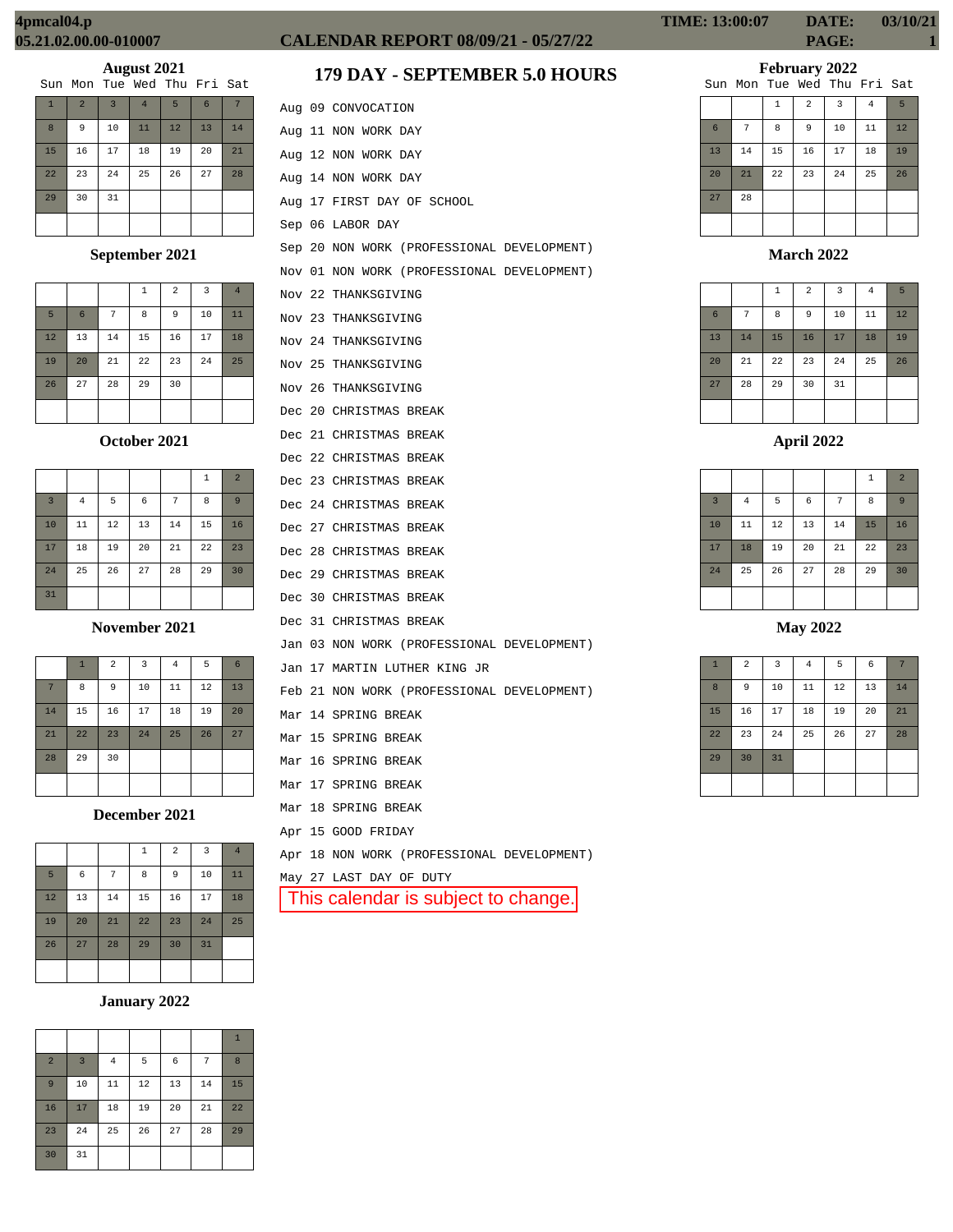| Sun Mon Tue Wed Thu Fri Sat |  |  |  |  |  |  |  |
|-----------------------------|--|--|--|--|--|--|--|
|-----------------------------|--|--|--|--|--|--|--|

| $\mathbf{1}$ | $\overline{2}$ | $\overline{3}$ | $\overline{4}$ | 5  | 6  | 7  |
|--------------|----------------|----------------|----------------|----|----|----|
| 8            | 9              | 10             | 11             | 12 | 13 | 14 |
| 15           | 16             | 17             | 18             | 19 | 20 | 21 |
| 22           | 23             | 24             | 25             | 26 | 27 | 28 |
| 29           | 30             | 31             |                |    |    |    |
|              |                |                |                |    |    |    |

# **September 2021**

|    |    |    | 1  | $\overline{a}$ | 3  | $\overline{4}$ |
|----|----|----|----|----------------|----|----------------|
| 5  | 6  | 7  | 8  | 9              | 10 | 11             |
| 12 | 13 | 14 | 15 | 16             | 17 | 18             |
| 19 | 20 | 21 | 22 | 23             | 24 | 25             |
| 26 | 27 | 28 | 29 | 30             |    |                |
|    |    |    |    |                |    |                |

## **October 2021**

|                |                |    |    |    | 1  | $\overline{2}$ |
|----------------|----------------|----|----|----|----|----------------|
| $\overline{3}$ | $\overline{4}$ | 5  | 6  | 7  | 8  | 9              |
| 10             | 11             | 12 | 13 | 14 | 15 | 16             |
| 17             | 18             | 19 | 20 | 21 | 22 | 23             |
| 24             | 25             | 26 | 27 | 28 | 29 | 30             |
| 31             |                |    |    |    |    |                |

**November 2021**

|    | $\mathbf{1}$ | $\overline{a}$ | 3  | $\overline{4}$ | 5  | 6  |
|----|--------------|----------------|----|----------------|----|----|
| 7  | 8            | 9              | 10 | 11             | 12 | 13 |
| 14 | 15           | 16             | 17 | 18             | 19 | 20 |
| 21 | 22           | 23             | 24 | 25             | 26 | 27 |
| 28 | 29           | 30             |    |                |    |    |
|    |              |                |    |                |    |    |

**December 2021**

|    |    |    | 1  | $\overline{a}$ | $\overline{3}$ | $\overline{4}$ |
|----|----|----|----|----------------|----------------|----------------|
| 5  | 6  | 7  | 8  | 9              | 10             | 11             |
| 12 | 13 | 14 | 15 | 16             | 17             | 18             |
| 19 | 20 | 21 | 22 | 23             | 24             | 25             |
| 26 | 27 | 28 | 29 | 30             | 31             |                |
|    |    |    |    |                |                |                |

# **January 2022**

| $\overline{2}$ | 3  | $\overline{4}$ | 5  | 6  | 7  | 8  |
|----------------|----|----------------|----|----|----|----|
| 9              | 10 | 11             | 12 | 13 | 14 | 15 |
| 16             | 17 | 18             | 19 | 20 | 21 | 22 |
| 23             | 24 | 25             | 26 | 27 | 28 | 29 |
| 30             | 31 |                |    |    |    |    |

# **CALENDAR REPORT 08/09/21 - 05/27/22 PAGE: 1**

# **183 DAY - SEPTEMBER 7.5 HOURS**

|  | Aug 09 CONVOCATION                         |
|--|--------------------------------------------|
|  | Aug 12 NON WORK DAY                        |
|  | Aug 13 NON WORK DAY                        |
|  | Aug 17 FIRST DAY OF SCHOOL                 |
|  | Sep 06 LABOR DAY                           |
|  | Sep 20 NON WORK (PROFESSIONAL DEVELOPMENT) |
|  | Nov 01 PROFESSIONAL DEVELOPMENT            |
|  | Nov 22 THANKSGIVING                        |
|  | Nov 23 THANKSGIVING                        |
|  | Nov 24 THANKSGIVING                        |
|  | Nov 25 THANKSGIVING                        |
|  | Nov 26 THANKSGIVING                        |
|  | Dec 20 CHRISTMAS BREAK                     |
|  | Dec 21 CHRISTMAS BREAK                     |
|  | Dec 22 CHRISTMAS BREAK                     |
|  | Dec 23 CHRISTMAS BREAK                     |
|  | Dec 24 CHRISTMAS BREAK                     |
|  | Dec 27 CHRISTMAS BREAK                     |
|  | Dec 28 CHRISTMAS BREAK                     |
|  | Dec 29 CHRISTMAS BREAK                     |
|  | Dec 30 CHRISTMAS BREAK                     |
|  | Dec 31 CHRISTMAS BREAK                     |
|  | Jan 03 PROFESSIONAL DEVELOPMENT            |
|  | Jan 17 MARTIN LUTHER KING JR               |
|  | Feb 21 NON WORK (PROFESSIONAL DEVELOPMENT) |
|  | Mar 14 SPRING BREAK                        |
|  | Mar 15 SPRING BREAK                        |
|  | Mar 16 SPRING BREAK                        |
|  | Mar 17 SPRING BREAK                        |
|  | Mar 18 SPRING BREAK                        |
|  | Apr 15 GOOD FRIDAY                         |
|  | Apr 18 PROFESSIONAL DEVELOPMENT            |
|  | May 27 LAST DAY OF DUTY                    |
|  | This calendar is subject to change.        |
|  |                                            |

# **February 2022**

|    |    |              |                | Sun Mon Tue Wed Thu Fri Sat |                |    |
|----|----|--------------|----------------|-----------------------------|----------------|----|
|    |    | $\mathbf{1}$ | $\overline{a}$ | 3                           | $\overline{4}$ | 5  |
| 6  | 7  | 8            | 9              | 10                          | 11             | 12 |
| 13 | 14 | 15           | 16             | 17                          | 18             | 19 |
| 20 | 21 | 22           | 23             | 24                          | 25             | 26 |
| 27 | 28 |              |                |                             |                |    |
|    |    |              |                |                             |                |    |

# **March 2022**

|                |    | $\mathbf{1}$ | $\overline{2}$ | 3  | $\overline{4}$ | 5  |
|----------------|----|--------------|----------------|----|----------------|----|
| $6\phantom{1}$ | 7  | 8            | $\overline{9}$ | 10 | 11             | 12 |
| 13             | 14 | 15           | 16             | 17 | 18             | 19 |
| 20             | 21 | 22           | 23             | 24 | 25             | 26 |
| 27             | 28 | 29           | 30             | 31 |                |    |
|                |    |              |                |    |                |    |

|                |                |    |    |    | $\,1\,$ | $\overline{2}$ |
|----------------|----------------|----|----|----|---------|----------------|
| $\overline{3}$ | $\overline{4}$ | 5  | 6  | 7  | 8       | 9              |
| 10             | 11             | 12 | 13 | 14 | 15      | 16             |
| 17             | 18             | 19 | 20 | 21 | 22      | 23             |
| 24             | 25             | 26 | 27 | 28 | 29      | 30             |
|                |                |    |    |    |         |                |

**May 2022**

| $\mathbf{1}$ | $\overline{a}$ | 3  | $\overline{4}$ | 5  | 6  | 7  |
|--------------|----------------|----|----------------|----|----|----|
| 8            | 9              | 10 | 11             | 12 | 13 | 14 |
| 15           | 16             | 17 | 18             | 19 | 20 | 21 |
| 22           | 23             | 24 | 25             | 26 | 27 | 28 |
| 29           | 30             | 31 |                |    |    |    |
|              |                |    |                |    |    |    |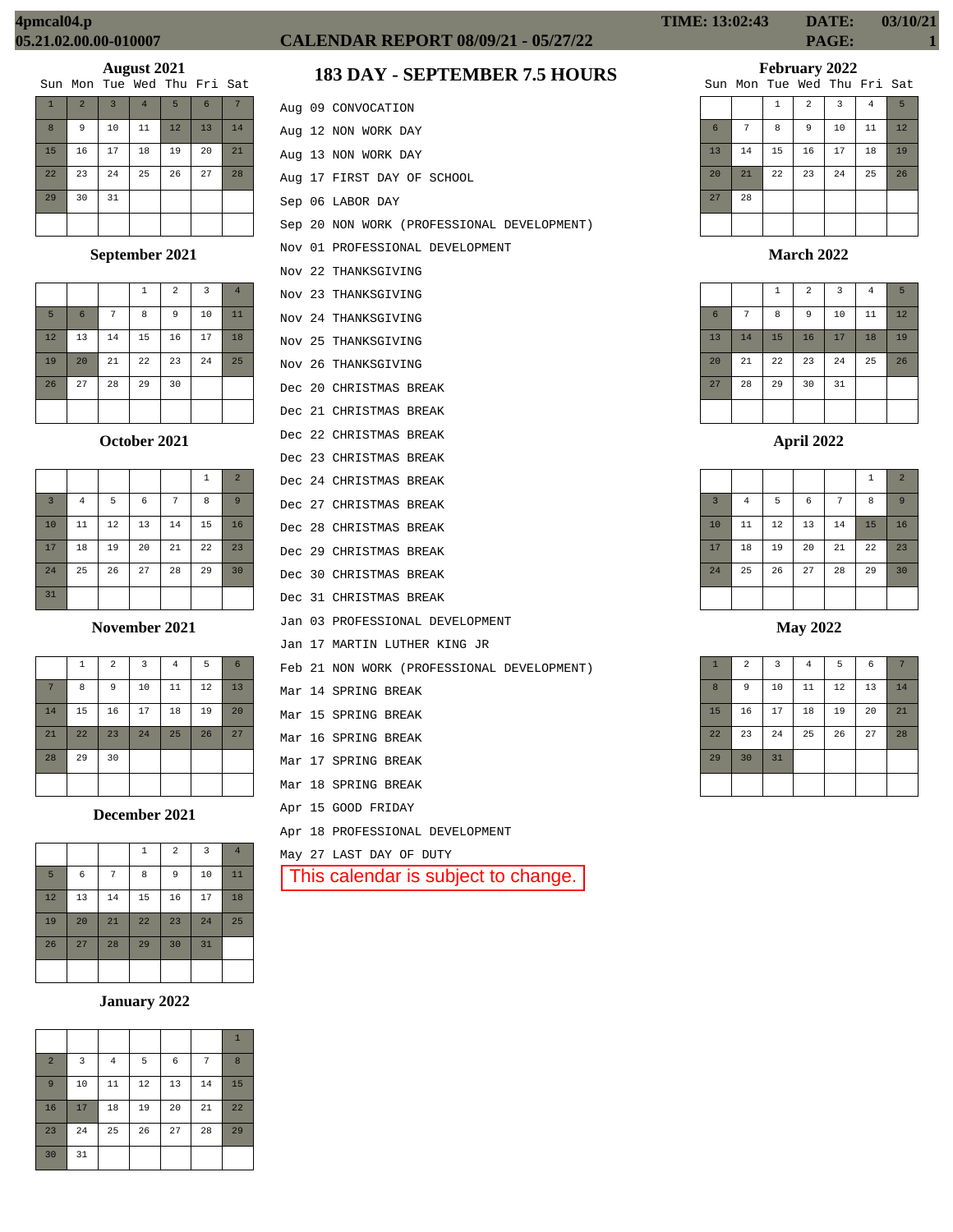| Sun Mon Tue Wed Thu Fri Sat |  |  |  |  |  |  |  |
|-----------------------------|--|--|--|--|--|--|--|
|-----------------------------|--|--|--|--|--|--|--|

| $\mathbf{1}$ | $\overline{a}$ | $\overline{3}$ | $\overline{4}$ | 5  | 6  |    |
|--------------|----------------|----------------|----------------|----|----|----|
| 8            | 9              | 10             | 11             | 12 | 13 | 14 |
| 15           | 16             | 17             | 18             | 19 | 20 | 21 |
| 22           | 23             | 24             | 25             | 26 | 27 | 28 |
| 29           | 30             | 31             |                |    |    |    |
|              |                |                |                |    |    |    |

# **September 2021**

|    |    |    | 1  | $\overline{a}$ | 3  | $\overline{4}$ |
|----|----|----|----|----------------|----|----------------|
| 5  | 6  | 7  | 8  | 9              | 10 | 11             |
| 12 | 13 | 14 | 15 | 16             | 17 | 18             |
| 19 | 20 | 21 | 22 | 23             | 24 | 25             |
| 26 | 27 | 28 | 29 | 30             |    |                |
|    |    |    |    |                |    |                |

## **October 2021**

|                |                |    |    |    | $\mathbf{1}$ | $\overline{2}$ |
|----------------|----------------|----|----|----|--------------|----------------|
| $\overline{3}$ | $\overline{4}$ | 5  | 6  | 7  | 8            | 9              |
| 10             | 11             | 12 | 13 | 14 | 15           | 16             |
| 17             | 18             | 19 | 20 | 21 | 22           | 23             |
| 24             | 25             | 26 | 27 | 28 | 29           | 30             |
| 31             |                |    |    |    |              |                |

**November 2021**

|                | $\mathbf{1}$ | $\overline{a}$ | 3  | 4  | 5  | 6  |
|----------------|--------------|----------------|----|----|----|----|
| $\overline{7}$ | 8            | 9              | 10 | 11 | 12 | 13 |
| 14             | 15           | 16             | 17 | 18 | 19 | 20 |
| 21             | 22           | 23             | 24 | 25 | 26 | 27 |
| 28             | 29           | 30             |    |    |    |    |
|                |              |                |    |    |    |    |

**December 2021**

|    |    |    | $\mathbf 1$ | $\overline{a}$ | $\overline{\mathbf{3}}$ | $\overline{4}$ |
|----|----|----|-------------|----------------|-------------------------|----------------|
| 5  | 6  | 7  | 8           | 9              | 10                      | 11             |
| 12 | 13 | 14 | 15          | 16             | 17                      | 18             |
| 19 | 20 | 21 | 22          | 23             | 24                      | 25             |
| 26 | 27 | 28 | 29          | 30             | 31                      |                |
|    |    |    |             |                |                         |                |

# **January 2022**

|                |    |                |    |    |    | $\mathbf{1}$ |
|----------------|----|----------------|----|----|----|--------------|
| $\overline{2}$ | 3  | $\overline{4}$ | 5  | 6  | 7  | 8            |
| 9              | 10 | 11             | 12 | 13 | 14 | 15           |
| 16             | 17 | 18             | 19 | 20 | 21 | 22           |
| 23             | 24 | 25             | 26 | 27 | 28 | 29           |
| 30             | 31 |                |    |    |    |              |

# **CALENDAR REPORT 08/09/21 - 05/27/22 PAGE: 1**

# **183 DAY - SEPTEMBER 8.0 HOURS**

|  | Aug 09 CONVOCATION                         |
|--|--------------------------------------------|
|  | Aug 12 NON WORK DAY                        |
|  | Aug 13 NON WORK DAY                        |
|  | Aug 17 FIRST DAY OF SCHOOL                 |
|  | Sep 06 LABOR DAY                           |
|  | Sep 20 NON WORK (PROFESSIONAL DEVELOPMENT) |
|  | Nov 01 PROFESSIONAL DEVELOPMENT            |
|  | Nov 22 THANKSGIVING                        |
|  | Nov 23 THANKSGIVING                        |
|  | Nov 24 THANKSGIVING                        |
|  | Nov 25 THANKSGIVING                        |
|  | Nov 26 THANKSGIVING                        |
|  | Dec 20 CHRISTMAS BREAK                     |
|  | Dec 21 CHRISTMAS BREAK                     |
|  | Dec 22 CHRISTMAS BREAK                     |
|  | Dec 23 CHRISTMAS BREAK                     |
|  | Dec 24 CHRISTMAS BREAK                     |
|  | Dec 27 CHRISTMAS BREAK                     |
|  | Dec 28 CHRISTMAS BREAK                     |
|  | Dec 29 CHRISTMAS BREAK                     |
|  | Dec 30 CHRISTMAS BREAK                     |
|  | Dec 31 CHRISTMAS BREAK                     |
|  | Jan 03 PROFESSIONAL DEVELOPMENT            |
|  | Jan 17 MARTIN LUTHER KING JR               |
|  | Feb 21 NON WORK (PROFESSIONAL DEVELOPMENT) |
|  | Mar 14 SPRING BREAK                        |
|  | Mar 15 SPRING BREAK                        |
|  | Mar 16 SPRING BREAK                        |
|  | Mar 17 SPRING BREAK                        |
|  | Mar 18 SPRING BREAK                        |
|  | Apr 15 GOOD FRIDAY                         |
|  | Apr 18 PROFESSIONAL DEVELOPMENT            |
|  | May 27 LAST DAY OF DUTY                    |
|  | This calendar is subject to change.        |
|  |                                            |

**TIME: 14:10:07 DATE: 03/10/21**

# **February 2022**

|    |    |              |                | Sun Mon Tue Wed Thu Fri Sat |                |    |
|----|----|--------------|----------------|-----------------------------|----------------|----|
|    |    | $\mathbf{1}$ | $\overline{a}$ | 3                           | $\overline{4}$ | 5  |
| 6  | 7  | 8            | 9              | 10                          | 11             | 12 |
| 13 | 14 | 15           | 16             | 17                          | 18             | 19 |
| 20 | 21 | 22           | 23             | 24                          | 25             | 26 |
| 27 | 28 |              |                |                             |                |    |
|    |    |              |                |                             |                |    |

# **March 2022**

|                |    | $\,1\,$ | $\overline{2}$ | $\overline{3}$ | 4  | 5  |
|----------------|----|---------|----------------|----------------|----|----|
| $6\phantom{1}$ | 7  | 8       | 9              | 10             | 11 | 12 |
| 13             | 14 | 15      | 16             | 17             | 18 | 19 |
| 20             | 21 | 22      | 23             | 24             | 25 | 26 |
| 27             | 28 | 29      | 30             | 31             |    |    |
|                |    |         |                |                |    |    |

# **April 2022**

|                |                |    |    |    | 1  | $\overline{2}$ |
|----------------|----------------|----|----|----|----|----------------|
| $\overline{3}$ | $\overline{4}$ | 5  | 6  | 7  | 8  | 9              |
| 10             | 11             | 12 | 13 | 14 | 15 | 16             |
| 17             | 18             | 19 | 20 | 21 | 22 | 23             |
| 24             | 25             | 26 | 27 | 28 | 29 | 30             |
|                |                |    |    |    |    |                |

# **May 2022**

| $\mathbf{1}$     | $\overline{a}$ | $\overline{\mathbf{3}}$ | $\overline{4}$ | 5  | 6  | 7  |
|------------------|----------------|-------------------------|----------------|----|----|----|
| $\boldsymbol{8}$ | 9              | 10                      | 11             | 12 | 13 | 14 |
| 15               | 16             | 17                      | 18             | 19 | 20 | 21 |
| 22               | 23             | 24                      | 25             | 26 | 27 | 28 |
| 29               | 30             | 31                      |                |    |    |    |
|                  |                |                         |                |    |    |    |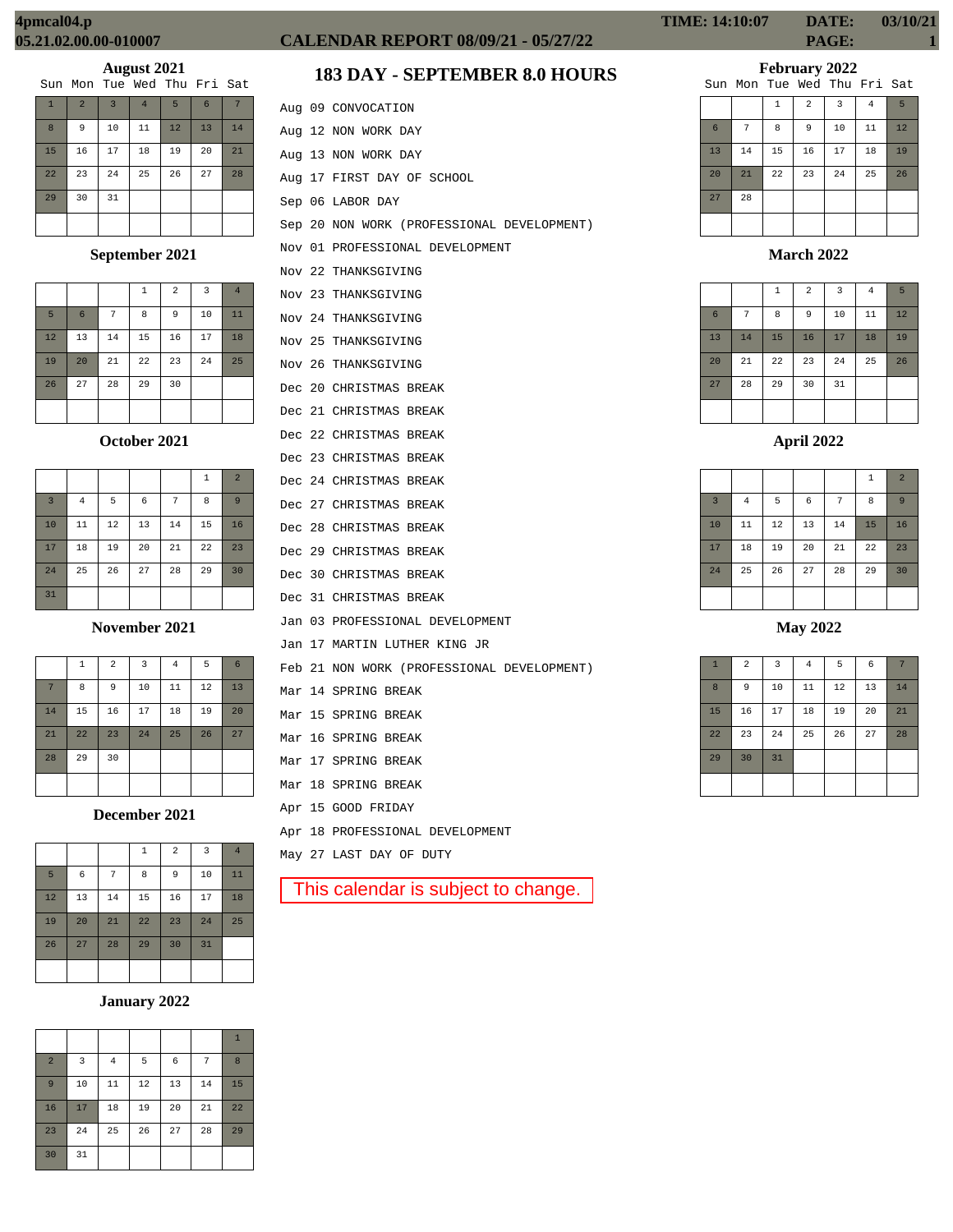| Sun Mon Tue Wed Thu Fri Sat |  |  |  |  |  |  |  |
|-----------------------------|--|--|--|--|--|--|--|
|-----------------------------|--|--|--|--|--|--|--|

| $\mathbf{1}$ | $\overline{2}$ | $\overline{3}$ | $\overline{4}$ | 5  | $6\phantom{1}$ |    |
|--------------|----------------|----------------|----------------|----|----------------|----|
| 8            | 9              | 10             | 11             | 12 | 13             | 14 |
| 15           | 16             | 17             | 18             | 19 | 20             | 21 |
| 22           | 23             | 24             | 25             | 26 | 27             | 28 |
| 29           | 30             | 31             |                |    |                |    |
|              |                |                |                |    |                |    |

# **September 2021**

|    |                 |    | 1  | $\overline{2}$ | $\overline{3}$ | $\overline{4}$ |
|----|-----------------|----|----|----------------|----------------|----------------|
| 5  | $6\overline{6}$ | 7  | 8  | 9              | 10             | 11             |
| 12 | 13              | 14 | 15 | 16             | 17             | 18             |
| 19 | 20              | 21 | 22 | 23             | 24             | 25             |
| 26 | 27              | 28 | 29 | 30             |                |                |
|    |                 |    |    |                |                |                |

# **October 2021**

|                         |                |    |    |    | $\mathbf{1}$ | $\overline{2}$ |
|-------------------------|----------------|----|----|----|--------------|----------------|
| $\overline{\mathbf{3}}$ | $\overline{4}$ | 5  | 6  | 7  | 8            | 9              |
| 10                      | 11             | 12 | 13 | 14 | 15           | 16             |
| 17                      | 18             | 19 | 20 | 21 | 22           | 23             |
| 24                      | 25             | 26 | 27 | 28 | 29           | 30             |
| 31                      |                |    |    |    |              |                |

# **November 2021**

|    | $\mathbf{1}$ | $\overline{2}$ | $\overline{\mathbf{3}}$ | $\overline{4}$ | 5  | 6  |
|----|--------------|----------------|-------------------------|----------------|----|----|
|    |              |                |                         |                |    |    |
| 7  | 8            | 9              | 10                      | 11             | 12 | 13 |
| 14 | 15           | 16             | 17                      | 18             | 19 | 20 |
| 21 | 22           | 23             | 24                      | 25             | 26 | 27 |
| 28 | 29           | 30             |                         |                |    |    |
|    |              |                |                         |                |    |    |

**December 2021**

|    |    |    | $\mathbf 1$ | $\overline{2}$ | $\overline{3}$ | $\overline{4}$ |
|----|----|----|-------------|----------------|----------------|----------------|
| 5  | 6  | 7  | 8           | 9              | 10             | 11             |
| 12 | 13 | 14 | 15          | 16             | 17             | 18             |
| 19 | 20 | 21 | 22          | 23             | 24             | 25             |
| 26 | 27 | 28 | 29          | 30             | 31             |                |
|    |    |    |             |                |                |                |

# **January 2022**

| $\overline{2}$ | 3  | $\overline{4}$ | 5  | 6  | 7  | 8  |
|----------------|----|----------------|----|----|----|----|
| $\overline{9}$ | 10 | 11             | 12 | 13 | 14 | 15 |
| 16             | 17 | 18             | 19 | 20 | 21 | 22 |
| 23             | 24 | 25             | 26 | 27 | 28 | 29 |
| 30             | 31 |                |    |    |    |    |

# **CALENDAR REPORT 08/09/21 - 05/27/22 PAGE: 1**

# **187 DAY - SEPTEMBER 8.0 HOURS**

|  | This calendar is subject to change.        |
|--|--------------------------------------------|
|  | May 27 LAST DAY OF DUTY                    |
|  | Apr 18 PROFESSIONAL DEVELOPMENT            |
|  | Apr 15 GOOD FRIDAY                         |
|  | Mar 18 SPRING BREAK                        |
|  | Mar 17 SPRING BREAK                        |
|  | Mar 16 SPRING BREAK                        |
|  | Mar 15 SPRING BREAK                        |
|  | Mar 14 SPRING BREAK                        |
|  | Feb 21 PROFESSIONAL DEVELOPMENT            |
|  | Jan 17 MARTIN LUTHER KING JR               |
|  | Jan 03 PROFESSIONAL DEVELOPMENT            |
|  | Dec 31 CHRISTMAS BREAK                     |
|  | Dec 30 CHRISTMAS BREAK                     |
|  | Dec 29 CHRISTMAS BREAK                     |
|  | Dec 28 CHRISTMAS BREAK                     |
|  | Dec 27 CHRISTMAS BREAK                     |
|  | Dec 24 CHRISTMAS BREAK                     |
|  | Dec 23 CHRISTMAS BREAK                     |
|  | Dec 22 CHRISTMAS BREAK                     |
|  | Dec 21 CHRISTMAS BREAK                     |
|  | Dec 20 CHRISTMAS BREAK                     |
|  | Nov 25 THANKSGIVING<br>Nov 26 THANKSGIVING |
|  | Nov 24 THANKSGIVING                        |
|  | Nov 23 THANKSGIVING                        |
|  | Nov 22 THANKSGIVING                        |
|  | Nov 01 PROFESSIONAL DEVELOPMENT            |
|  | Sep 20 PROFESSIONAL DEVELOPMENT            |
|  | Sep 06 LABOR DAY                           |
|  | Aug 17 FIRST DAY OF SCHOOL                 |
|  | Aug 16 PROFESSIONAL DEVELOPMENT            |
|  | Aug 13 PROFESSIONAL DEVELOPMENT            |
|  | Aug 12 PROFESSIONAL DEVELOPMENT            |
|  | Aug 11 PROFESSIONAL DEVELOPMENT            |
|  | Aug 10 PROFESSIONAL DEVELOPMENT            |
|  | Aug 09 CONVOCATION                         |
|  |                                            |

# **February 2022**

|    |    |              |                | Sun Mon Tue Wed Thu Fri Sat |                |    |
|----|----|--------------|----------------|-----------------------------|----------------|----|
|    |    | $\mathbf{1}$ | $\overline{a}$ | 3                           | $\overline{4}$ | 5  |
| 6  | 7  | 8            | 9              | 10                          | 11             | 12 |
| 13 | 14 | 15           | 16             | 17                          | 18             | 19 |
| 20 | 21 | 22           | 23             | 24                          | 25             | 26 |
| 27 | 28 |              |                |                             |                |    |
|    |    |              |                |                             |                |    |

# **March 2022**

|                 |    | $\,1\,$ | $\overline{a}$ | 3  | $\overline{4}$ | 5  |
|-----------------|----|---------|----------------|----|----------------|----|
| $6\phantom{1}6$ | 7  | 8       | 9              | 10 | 11             | 12 |
| 13              | 14 | 15      | 16             | 17 | 18             | 19 |
| 20              | 21 | 22      | 23             | 24 | 25             | 26 |
| 27              | 28 | 29      | 30             | 31 |                |    |
|                 |    |         |                |    |                |    |

# **April 2022**

|                |          |    |            |    | $\,1\,$ | $\overline{2}$ |
|----------------|----------|----|------------|----|---------|----------------|
| $\overline{3}$ | $\bf{4}$ | 5  | $\epsilon$ | 7  | 8       | 9              |
| 10             | 11       | 12 | 13         | 14 | 15      | 16             |
| 17             | 18       | 19 | 20         | 21 | 22      | 23             |
| 24             | 25       | 26 | 27         | 28 | 29      | 30             |
|                |          |    |            |    |         |                |

# **May 2022**

| $\mathbf{1}$ | $\overline{a}$ | $\overline{\mathbf{3}}$ | $\bf{4}$ | 5  | $\epsilon$ | 7  |
|--------------|----------------|-------------------------|----------|----|------------|----|
| 8            | 9              | 10                      | $11\,$   | 12 | 13         | 14 |
| 15           | 16             | 17                      | 18       | 19 | 20         | 21 |
| 22           | 23             | 24                      | 25       | 26 | 27         | 28 |
| 29           | 30             | 31                      |          |    |            |    |
|              |                |                         |          |    |            |    |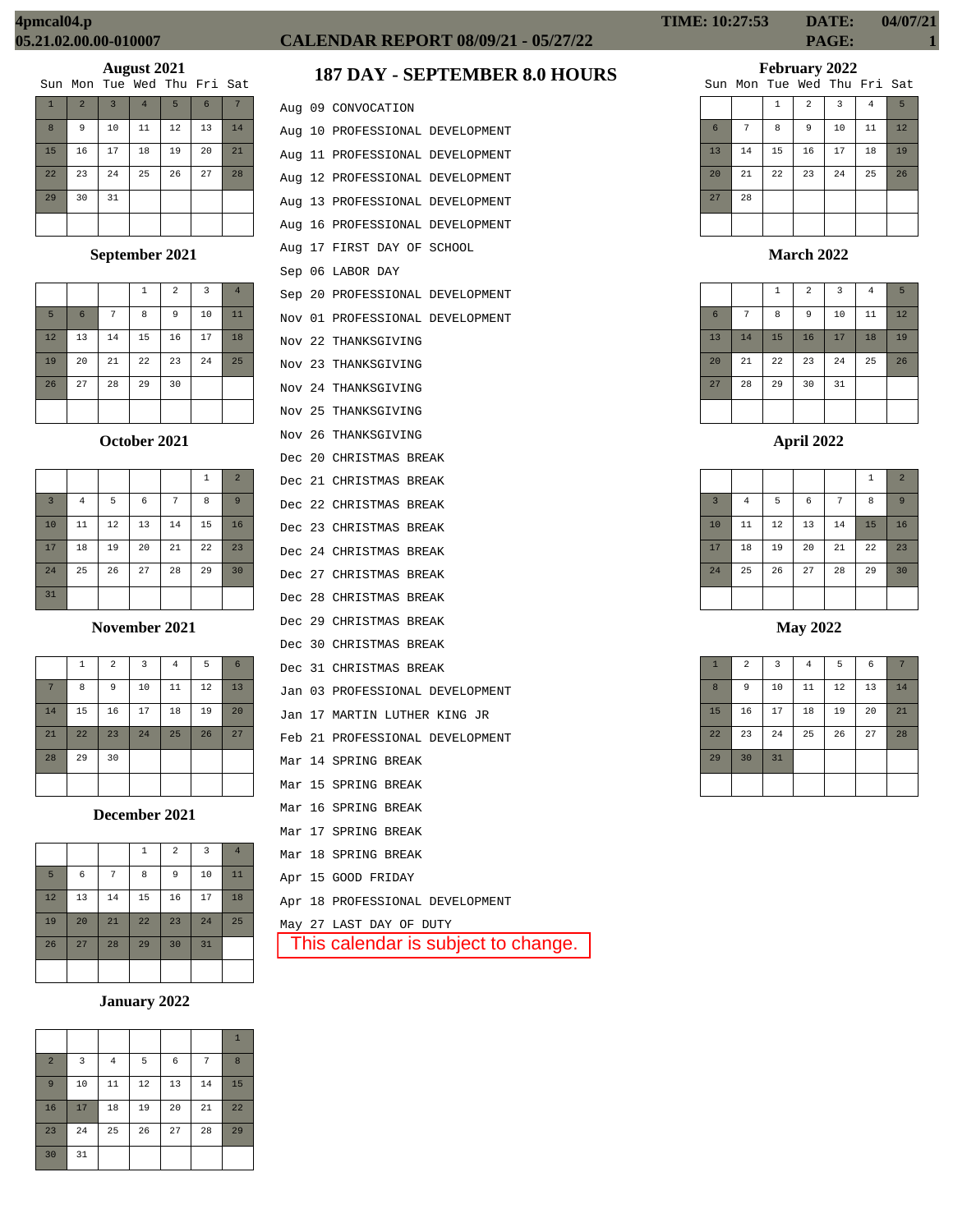| Sun Mon Tue Wed Thu Fri Sat |  |  |  |
|-----------------------------|--|--|--|
|                             |  |  |  |

| $\mathbf{1}$ | $\overline{2}$ | $\overline{3}$ | $\overline{4}$ | 5  | 6  | 7  |
|--------------|----------------|----------------|----------------|----|----|----|
| 8            | 9              | 10             | 11             | 12 | 13 | 14 |
| 15           | 16             | 17             | 18             | 19 | 20 | 21 |
| 22           | 23             | 24             | 25             | 26 | 27 | 28 |
| 29           | 30             | 31             |                |    |    |    |
|              |                |                |                |    |    |    |

# **September 2021**

|    |                 |    | 1  | $\overline{a}$ | 3  | $\overline{4}$ |
|----|-----------------|----|----|----------------|----|----------------|
| 5  | $6\phantom{1}6$ | 7  | 8  | 9              | 10 | 11             |
| 12 | 13              | 14 | 15 | 16             | 17 | 18             |
| 19 | 20              | 21 | 22 | 23             | 24 | 25             |
| 26 | 27              | 28 | 29 | 30             |    |                |
|    |                 |    |    |                |    |                |

# **October 2021**

|                |                |    |    |    | $\mathbf{1}$ | $\overline{2}$ |
|----------------|----------------|----|----|----|--------------|----------------|
| $\overline{3}$ | $\overline{4}$ | 5  | 6  | 7  | 8            | $\overline{9}$ |
| 10             | 11             | 12 | 13 | 14 | 15           | 16             |
| 17             | 18             | 19 | 20 | 21 | 22           | 23             |
| 24             | 25             | 26 | 27 | 28 | 29           | 30             |
| 31             |                |    |    |    |              |                |

**November 2021**

|    | $\mathbf 1$ | $\overline{a}$ | $\overline{3}$ | $\overline{4}$ | 5  | 6  |
|----|-------------|----------------|----------------|----------------|----|----|
| 7  | 8           | 9              | 10             | 11             | 12 | 13 |
| 14 | 15          | 16             | 17             | 18             | 19 | 20 |
| 21 | 22          | 23             | 24             | 25             | 26 | 27 |
| 28 | 29          | 30             |                |                |    |    |
|    |             |                |                |                |    |    |

**December 2021**

|    |    |    | $\mathbf 1$ | $\overline{2}$ | 3  | $\overline{4}$ |
|----|----|----|-------------|----------------|----|----------------|
| 5  | 6  | 7  | 8           | 9              | 10 | 11             |
| 12 | 13 | 14 | 15          | 16             | 17 | 18             |
| 19 | 20 | 21 | 22          | 23             | 24 | 25             |
| 26 | 27 | 28 | 29          | 30             | 31 |                |
|    |    |    |             |                |    |                |

# **January 2022**

|                |    |          |    |    |    | $\mathbf{1}$ |
|----------------|----|----------|----|----|----|--------------|
| $\overline{a}$ | 3  | $\bf{4}$ | 5  | 6  | 7  | 8            |
| 9              | 10 | 11       | 12 | 13 | 14 | 15           |
| 16             | 17 | 18       | 19 | 20 | 21 | 22           |
| 23             | 24 | 25       | 26 | 27 | 28 | 29           |
| 30             | 31 |          |    |    |    |              |

# **CALENDAR REPORT 08/09/21 - 06/03/22 PAGE: 1**

# **193 DAY - SEPTEMBER 7.5 HOURS**

|  | Aug 09 CONVOCATION                             |
|--|------------------------------------------------|
|  | Aug 17 FIRST DAY OF SCHOOL                     |
|  | Sep 06 LABOR DAY                               |
|  | Nov 01 PROFESSIONAL DEVELOPMENT                |
|  | Nov 22 FLEX PROF. DEV/USE OF ACCUMULATED COMP  |
|  | Nov 23 FLEX PROF. DEV./USE OF ACCUMULATED COMP |
|  | Nov 24 THANKSGIVING                            |
|  | Nov 25 THANKSGIVING                            |
|  | Nov 26 THANKSGIVING                            |
|  | Dec 20 CHRISTMAS BREAK                         |
|  | Dec 21 CHRISTMAS BREAK                         |
|  | Dec 22 CHRISTMAS BREAK                         |
|  | Dec 23 CHRISTMAS BREAK                         |
|  | Dec 24 CHRISTMAS BREAK                         |
|  | Dec 27 CHRISTMAS BREAK                         |
|  | Dec 28 CHRISTMAS BREAK                         |
|  | Dec 29 CHRISTMAS BREAK                         |
|  | Dec 30 CHRISTMAS BREAK                         |
|  | Dec 31 CHRISTMAS BREAK                         |
|  | Jan 03 PROFESSIONAL DEVELOPMENT                |
|  | Jan 17 MARTIN LUTHER KING JR                   |
|  | Feb 21 PROFESSIONAL DEVELOPMENT                |
|  | Mar 14 SPRING BREAK                            |
|  | Mar 15 SPRING BREAK                            |
|  | Mar 16 SPRING BREAK                            |
|  | Mar 17 SPRING BREAK                            |
|  | Mar 18 SPRING BREAK                            |
|  | Apr 15 GOOD FRIDAY                             |
|  | Apr 18 PROFESSIONAL DEVELOPMENT                |
|  | May 26 LAST DAY OF SCHOOL                      |
|  | May 27 PROFESSIONAL DEVELOPMENT                |
|  | May 30 MEMORIAL DAY                            |
|  | Jun 03 LAST DAY OF DUTY                        |
|  | This calendar is subject to change.            |
|  |                                                |

| <b>TIME: 14:15:39</b> | DATE:        | 03/10/21 |
|-----------------------|--------------|----------|
|                       | <b>PAGE:</b> |          |

# **February 2022**

|    |    |    |                | Sun Mon Tue Wed Thu Fri Sat |    |    |
|----|----|----|----------------|-----------------------------|----|----|
|    |    | 1  | $\overline{a}$ | $\overline{3}$              | 4  | 5  |
| 6  | 7  | 8  | 9              | 10                          | 11 | 12 |
| 13 | 14 | 15 | 16             | 17                          | 18 | 19 |
| 20 | 21 | 22 | 23             | 24                          | 25 | 26 |
| 27 | 28 |    |                |                             |    |    |
|    |    |    |                |                             |    |    |

# **March 2022**

|                 |    | $\,1\,$ | $\overline{a}$ | $\overline{3}$ | $\overline{4}$ | 5  |
|-----------------|----|---------|----------------|----------------|----------------|----|
| $6\phantom{1}6$ | 7  | 8       | 9              | 10             | 11             | 12 |
| 13              | 14 | 15      | 16             | 17             | 18             | 19 |
| 20              | 21 | 22      | 23             | 24             | 25             | 26 |
| 27              | 28 | 29      | 30             | 31             |                |    |
|                 |    |         |                |                |                |    |

|                |                |    |            |                | 1  | $\overline{2}$ |
|----------------|----------------|----|------------|----------------|----|----------------|
| $\overline{3}$ | $\overline{4}$ | 5  | $\epsilon$ | $\overline{7}$ | 8  | 9              |
| 10             | 11             | 12 | 13         | 14             | 15 | 16             |
| 17             | 18             | 19 | 20         | 21             | 22 | 23             |
| 24             | 25             | 26 | 27         | 28             | 29 | 30             |
|                |                |    |            |                |    |                |

**May 2022**

| $\mathbf{1}$ | $\mathbf 2$ | 3  | $\bf{4}$ | 5  | $\epsilon$ | 7  |
|--------------|-------------|----|----------|----|------------|----|
| 8            | 9           | 10 | 11       | 12 | 13         | 14 |
| 15           | 16          | 17 | 18       | 19 | 20         | 21 |
| 22           | 23          | 24 | 25       | 26 | 27         | 28 |
| 29           | 30          | 31 |          |    |            |    |
|              |             |    |          |    |            |    |

**June 2022**

|        |                |    | $1\,$ | $\overline{a}$ | 3  | $\overline{4}$ |
|--------|----------------|----|-------|----------------|----|----------------|
| 5      | $6\phantom{1}$ | 7  | 8     | 9              | 10 | 11             |
| $12\,$ | 13             | 14 | 15    | 16             | 17 | 18             |
| 19     | 20             | 21 | 22    | 23             | 24 | 25             |
| 26     | 27             | 28 | 29    | 30             |    |                |
|        |                |    |       |                |    |                |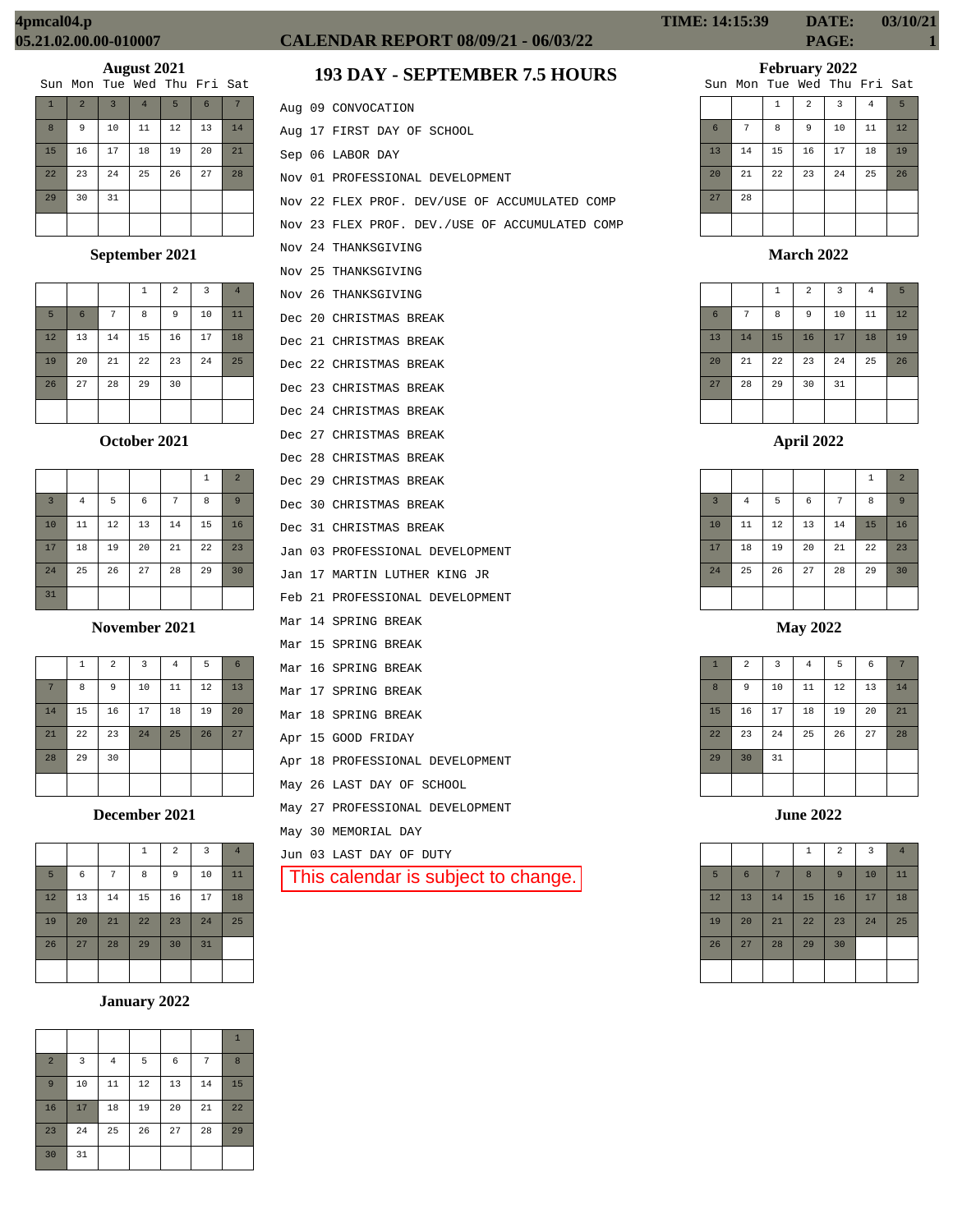| Sun Mon Tue Wed Thu Fri Sat |  |  |  |
|-----------------------------|--|--|--|
|                             |  |  |  |

| $\mathbf{1}$ | $\overline{2}$ | $\overline{3}$ | $\overline{4}$ | 5  | $6\phantom{1}6$ | 7  |
|--------------|----------------|----------------|----------------|----|-----------------|----|
| 8            | 9              | 10             | 11             | 12 | 13              | 14 |
| 15           | 16             | 17             | 18             | 19 | 20              | 21 |
| 22           | 23             | 24             | 25             | 26 | 27              | 28 |
| 29           | 30             | 31             |                |    |                 |    |
|              |                |                |                |    |                 |    |

# **September 2021**

|    |                 |    | 1  | $\overline{2}$ | 3  | $\overline{4}$ |
|----|-----------------|----|----|----------------|----|----------------|
| 5  | $6\phantom{1}6$ | 7  | 8  | 9              | 10 | 11             |
| 12 | 13              | 14 | 15 | 16             | 17 | 18             |
| 19 | 20              | 21 | 22 | 23             | 24 | 25             |
| 26 | 27              | 28 | 29 | 30             |    |                |
|    |                 |    |    |                |    |                |

# **October 2021**

|                |                |    |    |    | 1  | $\overline{2}$ |
|----------------|----------------|----|----|----|----|----------------|
| $\overline{3}$ | $\overline{4}$ | 5  | 6  | 7  | 8  | 9              |
| 10             | 11             | 12 | 13 | 14 | 15 | 16             |
| 17             | 18             | 19 | 20 | 21 | 22 | 23             |
| 24             | 25             | 26 | 27 | 28 | 29 | 30             |
| 31             |                |    |    |    |    |                |

## **November 2021**

|    | $\,1\,$ | $\overline{a}$ | $\overline{\mathbf{3}}$ | $\overline{4}$ | 5  | 6  |
|----|---------|----------------|-------------------------|----------------|----|----|
| 7  | 8       | 9              | 10                      | 11             | 12 | 13 |
| 14 | 15      | 16             | 17                      | 18             | 19 | 20 |
| 21 | 22      | 23             | 24                      | 25             | 26 | 27 |
| 28 | 29      | 30             |                         |                |    |    |
|    |         |                |                         |                |    |    |

**December 2021**

|    |            |    | $\mathbf 1$ | $\overline{2}$ | 3  | $\overline{4}$ |
|----|------------|----|-------------|----------------|----|----------------|
| 5  | $\epsilon$ | 7  | 8           | 9              | 10 | 11             |
| 12 | 13         | 14 | 15          | 16             | 17 | 18             |
| 19 | 20         | 21 | 22          | 23             | 24 | 25             |
| 26 | 27         | 28 | 29          | 30             | 31 |                |
|    |            |    |             |                |    |                |

# **January 2022**

|                |    |                |    |    |    | $\mathbf{1}$ |
|----------------|----|----------------|----|----|----|--------------|
| $\overline{a}$ | 3  | $\overline{4}$ | 5  | 6  | 7  | 8            |
| $\overline{9}$ | 10 | 11             | 12 | 13 | 14 | 15           |
| 16             | 17 | 18             | 19 | 20 | 21 | 22           |
| 23             | 24 | 25             | 26 | 27 | 28 | 29           |
| 30             | 31 |                |    |    |    |              |

# **CALENDAR REPORT 08/09/21 - 06/03/22 PAGE: 1**

# **193 DAY - SEPTEMBER 8.0 HOURS**

|  | Aug 09 CONVOCATION                             |
|--|------------------------------------------------|
|  | Aug 17 FIRST DAY OF SCHOOL                     |
|  | Sep 06 LABOR DAY                               |
|  | Sep 20 PROFESSIONAL DEVELOPMENT                |
|  | Nov 01 PROFESSIONAL DEVELOPMENT                |
|  | Nov 22 FLEX PROF. DEV./USE OF ACCUMULATED COMP |
|  | Nov 23 FLEX PROF. DEV./USE OF ACCUMULATED COMP |
|  | Nov 24 THANKSGIVING                            |
|  | Nov 25 THANKSGIVING                            |
|  | Nov 26 THANKSGIVING                            |
|  | Dec 20 CHRISTMAS BREAK                         |
|  | Dec 21 CHRISTMAS BREAK                         |
|  | Dec 22 CHRISTMAS BREAK                         |
|  | Dec 23 CHRISTMAS BREAK                         |
|  | Dec 24 CHRISTMAS BREAK                         |
|  | Dec 27 CHRISTMAS BREAK                         |
|  | Dec 28 CHRISTMAS BREAK                         |
|  | Dec 29 CHRISTMAS BREAK                         |
|  | Dec 30 CHRISTMAS BREAK                         |
|  | Dec 31 CHRISTMAS BREAK                         |
|  | Jan 03 PROFESSIONAL DEVELOPMENT                |
|  | Jan 17 MARTIN LUTHER KING JR                   |
|  | Feb 21 PROFESSIONAL DEVELOPMENT                |
|  | Mar 14 SPRING BREAK                            |
|  | Mar 15 SPRING BREAK                            |
|  | Mar 16 SPRING BREAK                            |
|  | Mar 17 SPRING BREAK                            |
|  | Mar 18 SPRING BREAK                            |
|  | Apr 15 GOOD FRIDAY                             |
|  | Apr 18 PROFESSIONAL DEVELOPMENT                |
|  | May 26 LAST DAY OF SCHOOL                      |
|  | May 27 PROFESSIONAL DEVELOPMENT                |
|  | May 30 MEMORIAL DAY                            |
|  | Jun 03 LAST DAY OF DUTY                        |
|  | This calendar is subject to change. $\mid$     |
|  |                                                |

# **February 2022**

|    |    | Sun Mon Tue Wed Thu Fri Sat |                |    |                |    |
|----|----|-----------------------------|----------------|----|----------------|----|
|    |    | $\mathbf{1}$                | $\overline{a}$ | 3  | $\overline{4}$ | 5  |
| 6  | 7  | 8                           | 9              | 10 | 11             | 12 |
| 13 | 14 | 15                          | 16             | 17 | 18             | 19 |
| 20 | 21 | 22                          | 23             | 24 | 25             | 26 |
| 27 | 28 |                             |                |    |                |    |
|    |    |                             |                |    |                |    |

**March 2022**

|                 |    | $\mathbf{1}$ | $\overline{2}$ | $\overline{3}$ | $\overline{4}$ | 5  |
|-----------------|----|--------------|----------------|----------------|----------------|----|
| $6\phantom{1}6$ | 7  | 8            | $\overline{9}$ | 10             | 11             | 12 |
| 13              | 14 | 15           | 16             | 17             | 18             | 19 |
| 20              | 21 | 22           | 23             | 24             | 25             | 26 |
| 27              | 28 | 29           | 30             | 31             |                |    |
|                 |    |              |                |                |                |    |

|                |          |    |    |    | $\mathbf{1}$ | $\overline{2}$ |
|----------------|----------|----|----|----|--------------|----------------|
| $\overline{3}$ | $\bf{4}$ | 5  | 6  | 7  | 8            | 9              |
| 10             | 11       | 12 | 13 | 14 | 15           | 16             |
| 17             | 18       | 19 | 20 | 21 | 22           | 23             |
| 24             | 25       | 26 | 27 | 28 | 29           | 30             |
|                |          |    |    |    |              |                |

**May 2022**

| $\mathbf{1}$ | $\overline{2}$ | 3  | $\overline{4}$ | 5  | 6  | 7  |
|--------------|----------------|----|----------------|----|----|----|
| 8            | 9              | 10 | 11             | 12 | 13 | 14 |
| 15           | 16             | 17 | 18             | 19 | 20 | 21 |
| 22           | 23             | 24 | 25             | 26 | 27 | 28 |
| 29           | 30             | 31 |                |    |    |    |
|              |                |    |                |    |    |    |

**June 2022**

|    |    |    | $1\,$ | $\overline{a}$ | $\overline{3}$ | $\overline{4}$ |
|----|----|----|-------|----------------|----------------|----------------|
| 5  | 6  | 7  | 8     | 9              | 10             | 11             |
| 12 | 13 | 14 | 15    | 16             | 17             | 18             |
| 19 | 20 | 21 | 22    | 23             | 24             | 25             |
| 26 | 27 | 28 | 29    | 30             |                |                |
|    |    |    |       |                |                |                |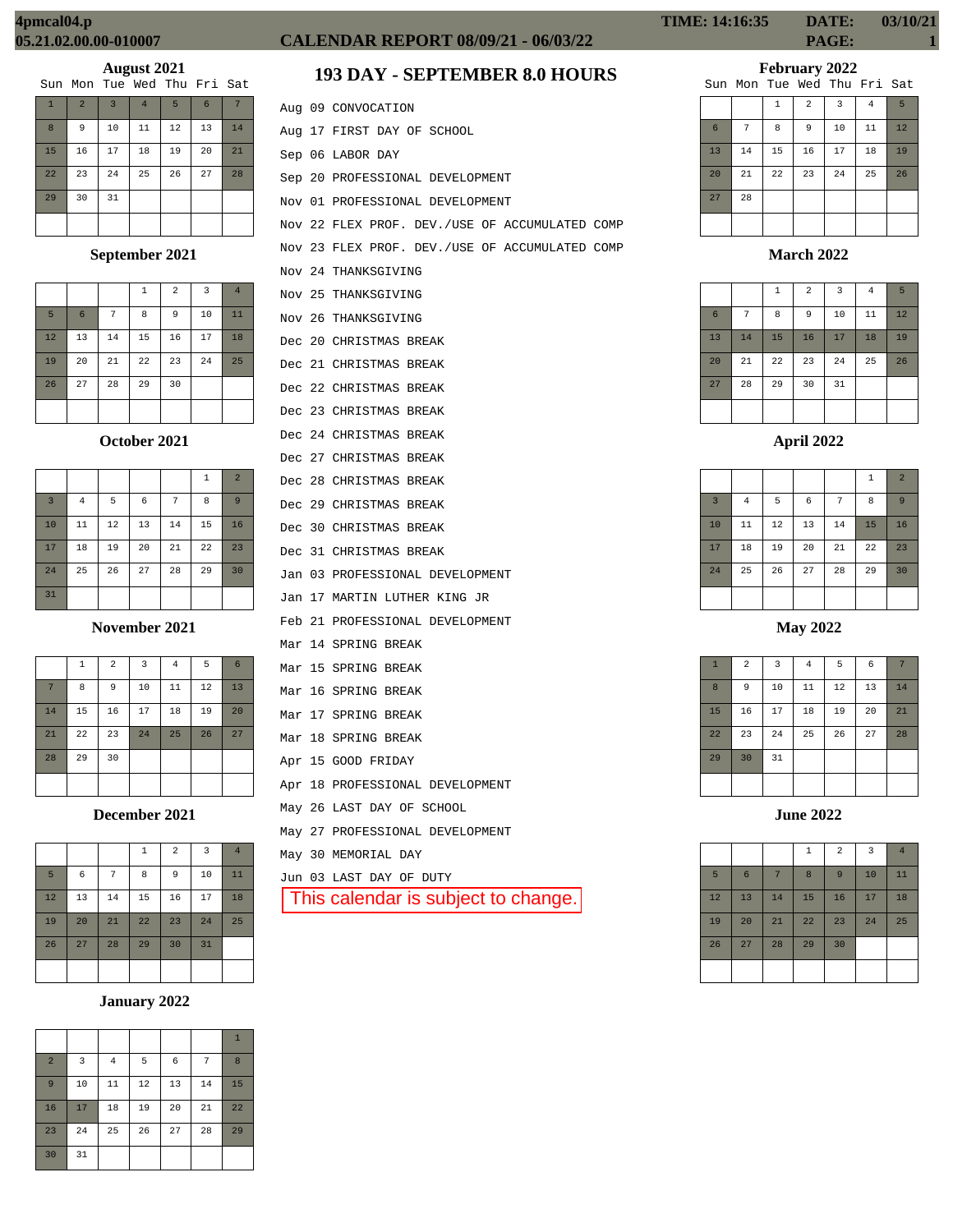| Sun Mon Tue Wed Thu Fri Sat |  |  |
|-----------------------------|--|--|
|-----------------------------|--|--|

| $\mathbf{1}$ | $\overline{2}$ | $\overline{3}$ | $\overline{4}$ | 5  | $6\phantom{1}6$ | 7  |
|--------------|----------------|----------------|----------------|----|-----------------|----|
| 8            | 9              | 10             | 11             | 12 | 13              | 14 |
| 15           | 16             | 17             | 18             | 19 | 20              | 21 |
| 22           | 23             | 24             | 25             | 26 | 27              | 28 |
| 29           | 30             | 31             |                |    |                 |    |
|              |                |                |                |    |                 |    |

# **September 2021**

|    |                 |    | 1  | 2  | $\overline{3}$ | $\overline{4}$ |
|----|-----------------|----|----|----|----------------|----------------|
| 5  | $6\phantom{1}6$ | 7  | 8  | 9  | 10             | 11             |
| 12 | 13              | 14 | 15 | 16 | 17             | 18             |
| 19 | 20              | 21 | 22 | 23 | 24             | 25             |
| 26 | 27              | 28 | 29 | 30 |                |                |
|    |                 |    |    |    |                |                |

# **October 2021**

|                |                |    |    |    | $\mathbf{1}$ | $\overline{2}$ |
|----------------|----------------|----|----|----|--------------|----------------|
| $\overline{3}$ | $\overline{4}$ | 5  | 6  | 7  | 8            | 9              |
| 10             | 11             | 12 | 13 | 14 | 15           | 16             |
| 17             | 18             | 19 | 20 | 21 | 22           | 23             |
| 24             | 25             | 26 | 27 | 28 | 29           | 30             |
| 31             |                |    |    |    |              |                |

#### **November 2021**

|    | 1  | $\overline{a}$ | $\overline{3}$ | $\bf 4$ | 5  | 6  |
|----|----|----------------|----------------|---------|----|----|
| 7  | 8  | 9              | 10             | 11      | 12 | 13 |
| 14 | 15 | 16             | 17             | 18      | 19 | 20 |
| 21 | 22 | 23             | 24             | 25      | 26 | 27 |
| 28 | 29 | 30             |                |         |    |    |
|    |    |                |                |         |    |    |

**December 2021**

|    |    |    | 1  | 2  | $\overline{3}$ | $\overline{4}$ |
|----|----|----|----|----|----------------|----------------|
| 5  | 6  | 7  | 8  | 9  | 10             | 11             |
| 12 | 13 | 14 | 15 | 16 | 17             | 18             |
| 19 | 20 | 21 | 22 | 23 | 24             | 25             |
| 26 | 27 | 28 | 29 | 30 | 31             |                |
|    |    |    |    |    |                |                |

# **January 2022**

| $\overline{2}$ | 3  | $\overline{4}$ | 5  | 6  | 7  | 8  |
|----------------|----|----------------|----|----|----|----|
| 9              | 10 | 11             | 12 | 13 | 14 | 15 |
| 16             | 17 | 18             | 19 | 20 | 21 | 22 |
| 23             | 24 | 25             | 26 | 27 | 28 | 29 |
| 30             | 31 |                |    |    |    |    |

# **CALENDAR REPORT 08/09/21 - 06/14/22 PAGE: 1**

# **200 DAY - SEPTEMBER 7.5 HOURS**

|  | Aug 09 CONVOCATION                             |
|--|------------------------------------------------|
|  | Aug 17 FIRST DAY OF SCHOOL                     |
|  | Sep 06 LABOR DAY                               |
|  | Sep 20 PROFESSIONAL DEVELOPMENT                |
|  | Nov 01 PROFESSIONAL DEVELOPMENT                |
|  | Nov 22 FLEX PROF. DEV./USE OF ACCUMULATED COMP |
|  | Nov 23 FLEX PROF. DEV./USE OF ACCUMULATED COMP |
|  | Nov 24 THANKSGIVING                            |
|  | Nov 25 THANKSGIVING                            |
|  | Nov 26 THANKSGIVING                            |
|  | Dec 20 CHRISTMAS BREAK                         |
|  | Dec 21 CHRISTMAS BREAK                         |
|  | Dec 22 CHRISTMAS BREAK                         |
|  | Dec 23 CHRISTMAS BREAK                         |
|  | Dec 24 CHRISTMAS BREAK                         |
|  | Dec 27 CHRISTMAS BREAK                         |
|  | Dec 28 CHRISTMAS BREAK                         |
|  | Dec 29 CHRISTMAS BREAK                         |
|  | Dec 30 CHRISTMAS BREAK                         |
|  | Dec 31 CHRISTMAS BREAK                         |
|  | Jan 03 PROFESSIONAL DEVELOPMENT                |
|  | Jan 17 MARTIN LUTHER KING JR                   |
|  | Feb 21 PROFESSIONAL DEVELOPMENT                |
|  | Mar 14 SPRING BREAK                            |
|  | Mar 15 SPRING BREAK                            |
|  | Mar 16 SPRING BREAK                            |
|  | Mar 17 SPRING BREAK                            |
|  | Mar 18 SPRING BREAK                            |
|  | Apr 15 GOOD FRIDAY                             |
|  | Apr 18 PROFESSIONAL DEVELOPMENT                |
|  | May 26 LAST DAY OF SCHOOL                      |
|  | May 27 PROFESSIONAL DEVELOPMENT                |
|  | May 30 MEMORIAL DAY                            |
|  | Jun 14 LAST DAY OF DUTY                        |
|  | This calendar is subject to change.            |
|  |                                                |

**TIME: 14:20:21 DATE: 03/10/21**

# **February 2022**

|    |    |    |                | Sun Mon Tue Wed Thu Fri Sat |                |    |
|----|----|----|----------------|-----------------------------|----------------|----|
|    |    | 1  | $\overline{a}$ | 3                           | $\overline{4}$ | 5  |
| 6  | 7  | 8  | 9              | 10                          | 11             | 12 |
| 13 | 14 | 15 | 16             | 17                          | 18             | 19 |
| 20 | 21 | 22 | 23             | 24                          | 25             | 26 |
| 27 | 28 |    |                |                             |                |    |
|    |    |    |                |                             |                |    |

## **March 2022**

|                 |    | $\mathbf{1}$ | $\overline{a}$ | 3  | $\overline{4}$ | 5  |
|-----------------|----|--------------|----------------|----|----------------|----|
| $6\phantom{1}6$ | 7  | 8            | 9              | 10 | 11             | 12 |
| 13              | 14 | 15           | 16             | 17 | 18             | 19 |
| 20              | 21 | 22           | 23             | 24 | 25             | 26 |
| 27              | 28 | 29           | 30             | 31 |                |    |
|                 |    |              |                |    |                |    |

# **April 2022**

|                |          |    |            |    | $\,1\,$ | $\overline{2}$ |
|----------------|----------|----|------------|----|---------|----------------|
| $\overline{3}$ | $\bf{4}$ | 5  | $\epsilon$ | 7  | 8       | 9              |
| 10             | 11       | 12 | 13         | 14 | 15      | 16             |
| 17             | 18       | 19 | 20         | 21 | 22      | 23             |
| 24             | 25       | 26 | 27         | 28 | 29      | 30             |
|                |          |    |            |    |         |                |

## **May 2022**

| $\mathbf{1}$ | $\mathbf 2$ | 3  | $\bf{4}$ | 5  | $\epsilon$ | 7  |
|--------------|-------------|----|----------|----|------------|----|
| 8            | 9           | 10 | 11       | 12 | 13         | 14 |
| 15           | 16          | 17 | 18       | 19 | 20         | 21 |
| 22           | 23          | 24 | 25       | 26 | 27         | 28 |
| 29           | 30          | 31 |          |    |            |    |
|              |             |    |          |    |            |    |

**June 2022**

|    |    |    | $\mathbf{1}$ | $\overline{a}$ | $\overline{3}$ | $\overline{4}$ |
|----|----|----|--------------|----------------|----------------|----------------|
| 5  | 6  | 7  | 8            | 9              | 10             | 11             |
| 12 | 13 | 14 | 15           | 16             | 17             | 18             |
| 19 | 20 | 21 | 22           | 23             | 24             | 25             |
| 26 | 27 | 28 | 29           | 30             |                |                |
|    |    |    |              |                |                |                |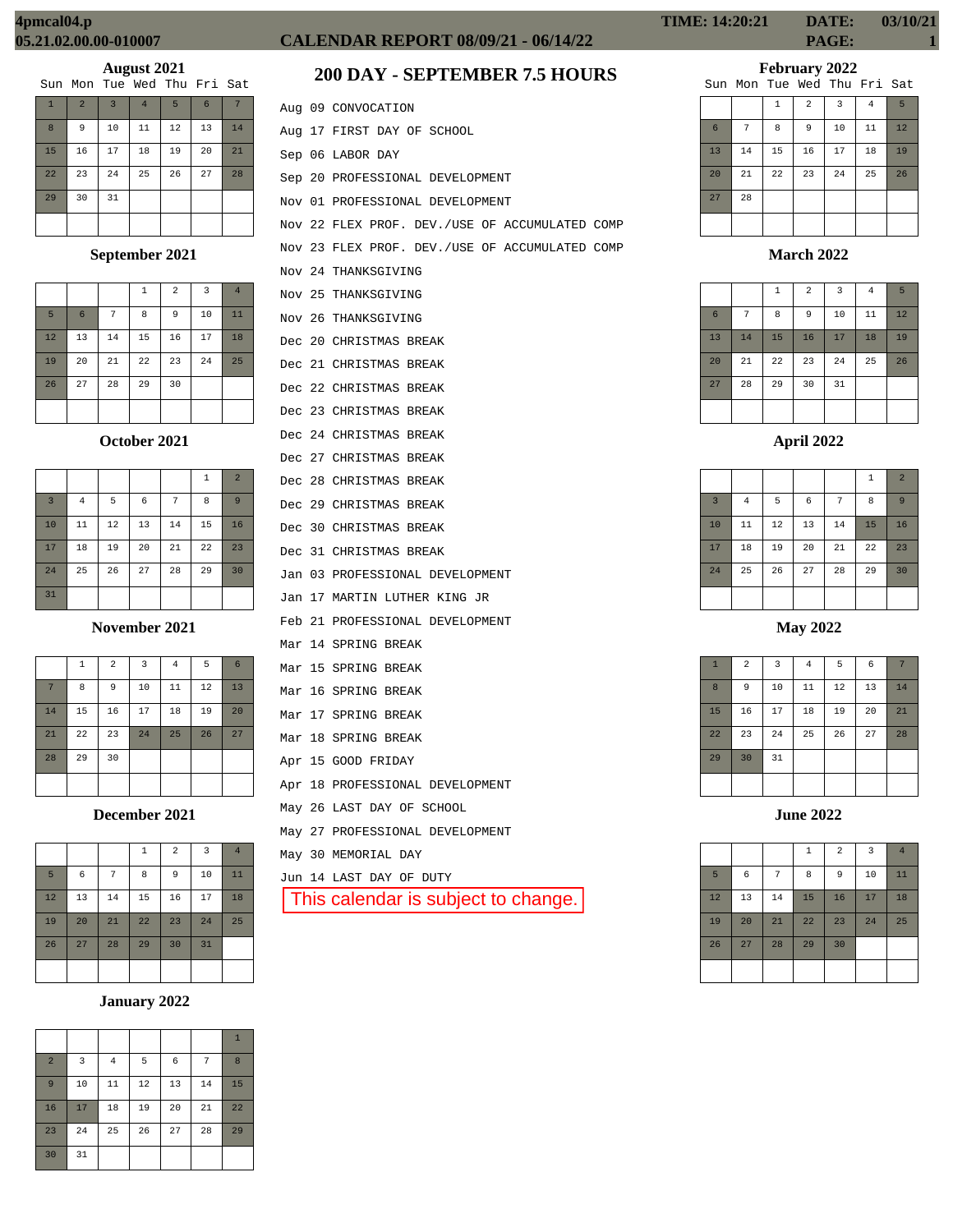|              |                |    | Sun Mon Tue Wed Thu Fri Sat |    |    |    |
|--------------|----------------|----|-----------------------------|----|----|----|
| $\mathbf{1}$ | $\overline{a}$ | 3  | 4                           | 5  | 6  |    |
| 8            | 9              | 10 | 11                          | 12 | 13 | 14 |
| 15           | 16             | 17 | 18                          | 19 | 20 | 21 |
| 22           | 23             | 24 | 25                          | 26 | 27 | 28 |
| 29           | 30             | 31 |                             |    |    |    |
|              |                |    |                             |    |    |    |

# **September 2021**

|    |                 |    | 1  | $\overline{a}$ | $\overline{3}$ | $\overline{4}$ |
|----|-----------------|----|----|----------------|----------------|----------------|
| 5  | $6\phantom{1}6$ | 7  | 8  | 9              | 10             | 11             |
| 12 | 13              | 14 | 15 | 16             | 17             | 18             |
| 19 | 20              | 21 | 22 | 23             | 24             | 25             |
| 26 | 27              | 28 | 29 | 30             |                |                |
|    |                 |    |    |                |                |                |

# **October 2021**

|                |                |    |    |    | 1  | $\overline{2}$ |
|----------------|----------------|----|----|----|----|----------------|
| $\overline{3}$ | $\overline{4}$ | 5  | 6  | 7  | 8  | 9              |
| 10             | 11             | 12 | 13 | 14 | 15 | 16             |
| 17             | 18             | 19 | 20 | 21 | 22 | 23             |
| 24             | 25             | 26 | 27 | 28 | 29 | 30             |
| 31             |                |    |    |    |    |                |

## **November 2021**

|    | 1  | $\overline{a}$ | $\overline{3}$ | $\bf 4$ | 5  | 6  |
|----|----|----------------|----------------|---------|----|----|
| 7  | 8  | 9              | 10             | 11      | 12 | 13 |
| 14 | 15 | 16             | 17             | 18      | 19 | 20 |
| 21 | 22 | 23             | 24             | 25      | 26 | 27 |
| 28 | 29 | 30             |                |         |    |    |
|    |    |                |                |         |    |    |

**December 2021**

|    |    |    | 1  | $\overline{a}$ | $\overline{3}$ | $\overline{4}$ |
|----|----|----|----|----------------|----------------|----------------|
| 5  | 6  | 7  | 8  | 9              | 10             | 11             |
| 12 | 13 | 14 | 15 | 16             | 17             | 18             |
| 19 | 20 | 21 | 22 | 23             | 24             | 25             |
| 26 | 27 | 28 | 29 | 30             | 31             |                |
|    |    |    |    |                |                |                |

# **January 2022**

|                |    |                |    |    |    | $\mathbf{1}$ |
|----------------|----|----------------|----|----|----|--------------|
| $\overline{a}$ | 3  | $\overline{4}$ | 5  | 6  | 7  | 8            |
| $\overline{9}$ | 10 | 11             | 12 | 13 | 14 | 15           |
| 16             | 17 | 18             | 19 | 20 | 21 | 22           |
| 23             | 24 | 25             | 26 | 27 | 28 | 29           |
| 30             | 31 |                |    |    |    |              |

# **CALENDAR REPORT 08/02/21 - 06/08/22 PAGE: 1**

# **201 DAY - AUGUST 7.5 HOURS**

|  | Aug 09 CONVOCATION                             |
|--|------------------------------------------------|
|  | Aug 17 FIRST DAY OF SCHOOL                     |
|  | Sep 06 LABOR DAY                               |
|  | Sep 20 PROFESSIONAL DEVELOPMENT                |
|  | Nov 01 PROFESSIONAL DEVELOPMENT                |
|  | Nov 22 FLEX PROF. DEV./USE OF ACCUMULATED COMP |
|  | Nov 23 FLEX PROF. DEV./USE OF ACCUMULATED COMP |
|  | Nov 24 THANKSGIVING                            |
|  | Nov 25 THANKSGIVING                            |
|  | Nov 26 THANKSGIVING                            |
|  | Dec 20 CHRISTMAS BREAK                         |
|  | Dec 21 CHRISTMAS BREAK                         |
|  | Dec 22 CHRISTMAS BREAK                         |
|  | Dec 23 CHRISTMAS BREAK                         |
|  | Dec 24 CHRISTMAS BREAK                         |
|  | Dec 27 CHRISTMAS BREAK                         |
|  | Dec 28 CHRISTMAS BREAK                         |
|  | Dec 29 CHRISTMAS BREAK                         |
|  | Dec 30 CHRISTMAS BREAK                         |
|  | Dec 31 CHRISTMAS BREAK                         |
|  | Jan 03 PROFESSIONAL DEVELOPMENT                |
|  | Jan 17 MARTIN LUTHER KING JR                   |
|  | Feb 21 PROFESSIONAL DEVELOPMENT                |
|  | Mar 14 SPRING BREAK                            |
|  | Mar 15 SPRING BREAK                            |
|  | Mar 16 SPRING BREAK                            |
|  | Mar 17 SPRING BREAK                            |
|  | Mar 18 SPRING BREAK                            |
|  | Apr 15 GOOD FRIDAY                             |
|  | Apr 18 PROFESSIONAL DEVELOPMENT                |
|  | May 26 LAST DAY OF SCHOOL                      |
|  | May 27 PROFESSIONAL DEVELOPMENT                |
|  | May 30 MEMORIAL DAY                            |
|  | Jun 08 LAST DAY OF DUTY                        |
|  | This calendar is subject to change.            |
|  |                                                |

# **February 2022**

|    |    |              |                | Sun Mon Tue Wed Thu Fri Sat |                |    |
|----|----|--------------|----------------|-----------------------------|----------------|----|
|    |    | $\mathbf{1}$ | $\overline{a}$ | 3                           | $\overline{4}$ | 5  |
| 6  | 7  | 8            | 9              | 10                          | 11             | 12 |
| 13 | 14 | 15           | 16             | 17                          | 18             | 19 |
| 20 | 21 | 22           | 23             | 24                          | 25             | 26 |
| 27 | 28 |              |                |                             |                |    |
|    |    |              |                |                             |                |    |

## **March 2022**

|                 |    | $\mathbf{1}$ | $\overline{a}$ | 3  | $\overline{4}$ | 5  |
|-----------------|----|--------------|----------------|----|----------------|----|
| $6\phantom{1}6$ | 7  | 8            | 9              | 10 | 11             | 12 |
| 13              | 14 | 15           | 16             | 17 | 18             | 19 |
| 20              | 21 | 22           | 23             | 24 | 25             | 26 |
| 27              | 28 | 29           | 30             | 31 |                |    |
|                 |    |              |                |    |                |    |

|                |                |    |            |                | 1  | $\overline{2}$ |
|----------------|----------------|----|------------|----------------|----|----------------|
| $\overline{3}$ | $\overline{4}$ | 5  | $\epsilon$ | $\overline{7}$ | 8  | 9              |
| 10             | 11             | 12 | 13         | 14             | 15 | 16             |
| 17             | 18             | 19 | 20         | 21             | 22 | 23             |
| 24             | 25             | 26 | 27         | 28             | 29 | 30             |
|                |                |    |            |                |    |                |

**May 2022**

| $\mathbf{1}$ | $\overline{2}$ | 3  | $\bf{4}$ | 5  | 6  | 7  |
|--------------|----------------|----|----------|----|----|----|
| 8            | 9              | 10 | 11       | 12 | 13 | 14 |
| 15           | 16             | 17 | 18       | 19 | 20 | 21 |
| 22           | 23             | 24 | 25       | 26 | 27 | 28 |
| 29           | 30             | 31 |          |    |    |    |
|              |                |    |          |    |    |    |

**June 2022**

|    |    |    | $\mathbf{1}$ | $\overline{2}$ | 3  | $\overline{4}$ |
|----|----|----|--------------|----------------|----|----------------|
| 5  | 6  | 7  | 8            | 9              | 10 | 11             |
| 12 | 13 | 14 | 15           | 16             | 17 | 18             |
| 19 | 20 | 21 | 22           | 23             | 24 | 25             |
| 26 | 27 | 28 | 29           | 30             |    |                |
|    |    |    |              |                |    |                |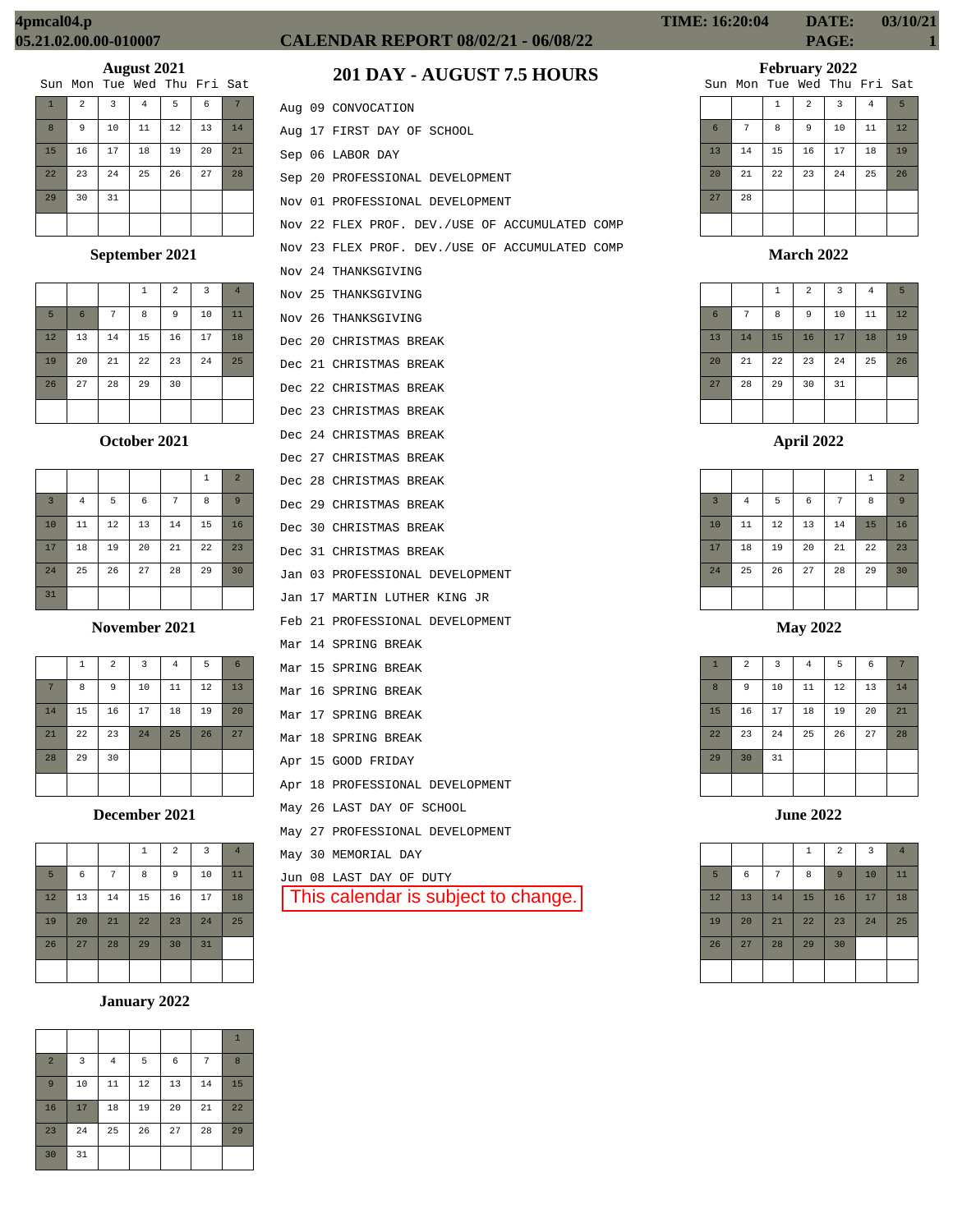# **CALENDAR REPORT 08/02/21 - 06/15/22 PAGE: 1**

# **February 2022**

| Mon Tue Wed Thu Fri Sat |  |  |
|-------------------------|--|--|

|    |    |              |                | Sun Mon Tue Wed Thu Fri Sat |    |    |
|----|----|--------------|----------------|-----------------------------|----|----|
|    |    | $\mathbf{1}$ | $\overline{a}$ | 3                           | 4  | 5  |
| 6  | 7  | 8            | 9              | 10                          | 11 | 12 |
| 13 | 14 | 15           | 16             | 17                          | 18 | 19 |
| 20 | 21 | 22           | 23             | 24                          | 25 | 26 |
| 27 | 28 |              |                |                             |    |    |
|    |    |              |                |                             |    |    |

**March 2022**

|                 |    | $\mathbf{1}$ | $\overline{a}$ | $\overline{3}$ | $\overline{4}$ | 5  |
|-----------------|----|--------------|----------------|----------------|----------------|----|
| $6\phantom{1}6$ | 7  | 8            | 9              | 10             | 11             | 12 |
| 13              | 14 | 15           | 16             | 17             | 18             | 19 |
| 20              | 21 | 22           | 23             | 24             | 25             | 26 |
| 27              | 28 | 29           | 30             | 31             |                |    |
|                 |    |              |                |                |                |    |

**April 2022**

|                |          |    |            |    | 1  | $\overline{2}$ |
|----------------|----------|----|------------|----|----|----------------|
| $\overline{3}$ | $\bf{4}$ | 5  | $\epsilon$ | 7  | 8  | 9              |
| 10             | 11       | 12 | 13         | 14 | 15 | 16             |
| 17             | 18       | 19 | 20         | 21 | 22 | 23             |
| 24             | 25       | 26 | 27         | 28 | 29 | 30             |
|                |          |    |            |    |    |                |

**May 2022**

| $\mathbf{1}$ | $\overline{2}$ | 3  | $\bf{4}$ | 5  | 6  |    |
|--------------|----------------|----|----------|----|----|----|
| 8            | 9              | 10 | $11\,$   | 12 | 13 | 14 |
| 15           | 16             | 17 | 18       | 19 | 20 | 21 |
| 22           | 23             | 24 | 25       | 26 | 27 | 28 |
| 29           | 30             | 31 |          |    |    |    |
|              |                |    |          |    |    |    |

**June 2022**

|    |    |    | $\mathbf{1}$ | $\overline{a}$ | $\overline{\mathbf{3}}$ | $\overline{4}$ |
|----|----|----|--------------|----------------|-------------------------|----------------|
| 5  | 6  | 7  | 8            | 9              | 10                      | 11             |
| 12 | 13 | 14 | 15           | 16             | 17                      | 18             |
| 19 | 20 | 21 | 22           | 23             | 24                      | 25             |
| 26 | 27 | 28 | 29           | 30             |                         |                |
|    |    |    |              |                |                         |                |

**206 DAY - AUGUST 8.0**

|  | Aug 09 CONVOCATION                               |
|--|--------------------------------------------------|
|  | Aug 17 FIRST DAY OF SCHOOL                       |
|  | Sep 06 LABOR DAY                                 |
|  | Sep 20 PROFESSIONAL DEVELOPMENT                  |
|  | Nov 22 FLEX PROF. DEV./USE OF ACCUMULATED COMP   |
|  | Nov 23 FLEX PROF. DEV. / USE OF ACCUMULATED COMP |
|  | Nov 24 THANKSGIVING                              |
|  | Nov 25 THANKSGIVING                              |
|  | Nov 26 THANKSGIVING                              |
|  | Dec 20 CHRISTMAS BREAK                           |
|  | Dec 21 CHRISTMAS BREAK                           |
|  | Dec 22 CHRISTMAS BREAK                           |
|  | Dec 23 CHRISTMAS BREAK                           |
|  | Dec 24 CHRISTMAS BREAK                           |
|  | Dec 27 CHRISTMAS BREAK                           |
|  | Dec 28 CHRISTMAS BREAK                           |
|  | Dec 29 CHRISTMAS BREAK                           |
|  | Dec 30 CHRISTMAS BREAK                           |
|  | Dec 31 CHRISTMAS BREAK                           |
|  | Jan 03 PROFESSIONAL DEVELOPMENT                  |
|  | Jan 17 MARTIN LUTHER KING JR                     |
|  | Feb 21 PROFESSIONAL DEVELOPMENT                  |
|  | Mar 14 SPRING BREAK                              |
|  | Mar 15 SPRING BREAK                              |
|  | Mar 16 SPRING BREAK                              |
|  | Mar 17 SPRING BREAK                              |
|  | Mar 18 SPRING BREAK                              |
|  | Apr 15 GOOD FRIDAY                               |
|  | Apr 18 PROFESSIONAL DEVELOPMENT                  |
|  | May 26 LAST DAY OF SCHOOL                        |
|  | May 27 PROFESSIONAL DEVELOPMENT                  |
|  | May 30 MEMORIAL DAY                              |
|  | Jun 15 LAST DAY OF SERVICE                       |
|  | This calendar is subject to change.              |

1 2 3 4 5 6 7 8 9 10 11 12 13 14 15 16 17 18 19 20 21 22 23 24 25 26 27 28 29 30 31 **August 2021** Sun Mon Tue Wed Thu Fri Sat

## **September 2021**

|    |                 |        | 1  | $\overline{2}$ | 3  | $\overline{4}$ |
|----|-----------------|--------|----|----------------|----|----------------|
| 5  | $6\phantom{1}6$ | 7      | 8  | 9              | 10 | 11             |
| 12 | 13              | 14     | 15 | 16             | 17 | 18             |
| 19 | 20              | $21\,$ | 22 | 23             | 24 | 25             |
| 26 | 27              | 28     | 29 | 30             |    |                |
|    |                 |        |    |                |    |                |

## **October 2021**

|                |                |    |    |    | $1\,$ | $\overline{2}$ |
|----------------|----------------|----|----|----|-------|----------------|
| $\overline{3}$ | $\overline{4}$ | 5  | 6  | 7  | 8     | 9              |
| 10             | 11             | 12 | 13 | 14 | 15    | 16             |
| 17             | 18             | 19 | 20 | 21 | 22    | 23             |
| 24             | 25             | 26 | 27 | 28 | 29    | 30             |
| 31             |                |    |    |    |       |                |

**November 2021**

|    | $\mathbf{1}$ | $\overline{2}$ | 3  | $\overline{4}$ | 5  | $6\phantom{1}6$ |
|----|--------------|----------------|----|----------------|----|-----------------|
| 7  | 8            | $\overline{9}$ | 10 | 11             | 12 | 13              |
| 14 | 15           | 16             | 17 | 18             | 19 | 20              |
| 21 | 22           | 23             | 24 | 25             | 26 | 27              |
| 28 | 29           | 30             |    |                |    |                 |
|    |              |                |    |                |    |                 |

**December 2021**

|    |            |    | $\mathbf{1}$ | $\overline{2}$ | 3  | $\overline{4}$ |
|----|------------|----|--------------|----------------|----|----------------|
| 5  | $\epsilon$ | 7  | 8            | 9              | 10 | 11             |
| 12 | 13         | 14 | 15           | 16             | 17 | 18             |
| 19 | 20         | 21 | 22           | 23             | 24 | 25             |
| 26 | 27         | 28 | 29           | 30             | 31 |                |
|    |            |    |              |                |    |                |

# **January 2022**

|                |    |                |    |    |    | $\mathbf{1}$ |
|----------------|----|----------------|----|----|----|--------------|
| $\overline{a}$ | 3  | $\overline{4}$ | 5  | 6  | 7  | 8            |
| 9              | 10 | 11             | 12 | 13 | 14 | 15           |
| 16             | 17 | 18             | 19 | 20 | 21 | 22           |
| 23             | 24 | 25             | 26 | 27 | 28 | 29           |
| 30             | 31 |                |    |    |    |              |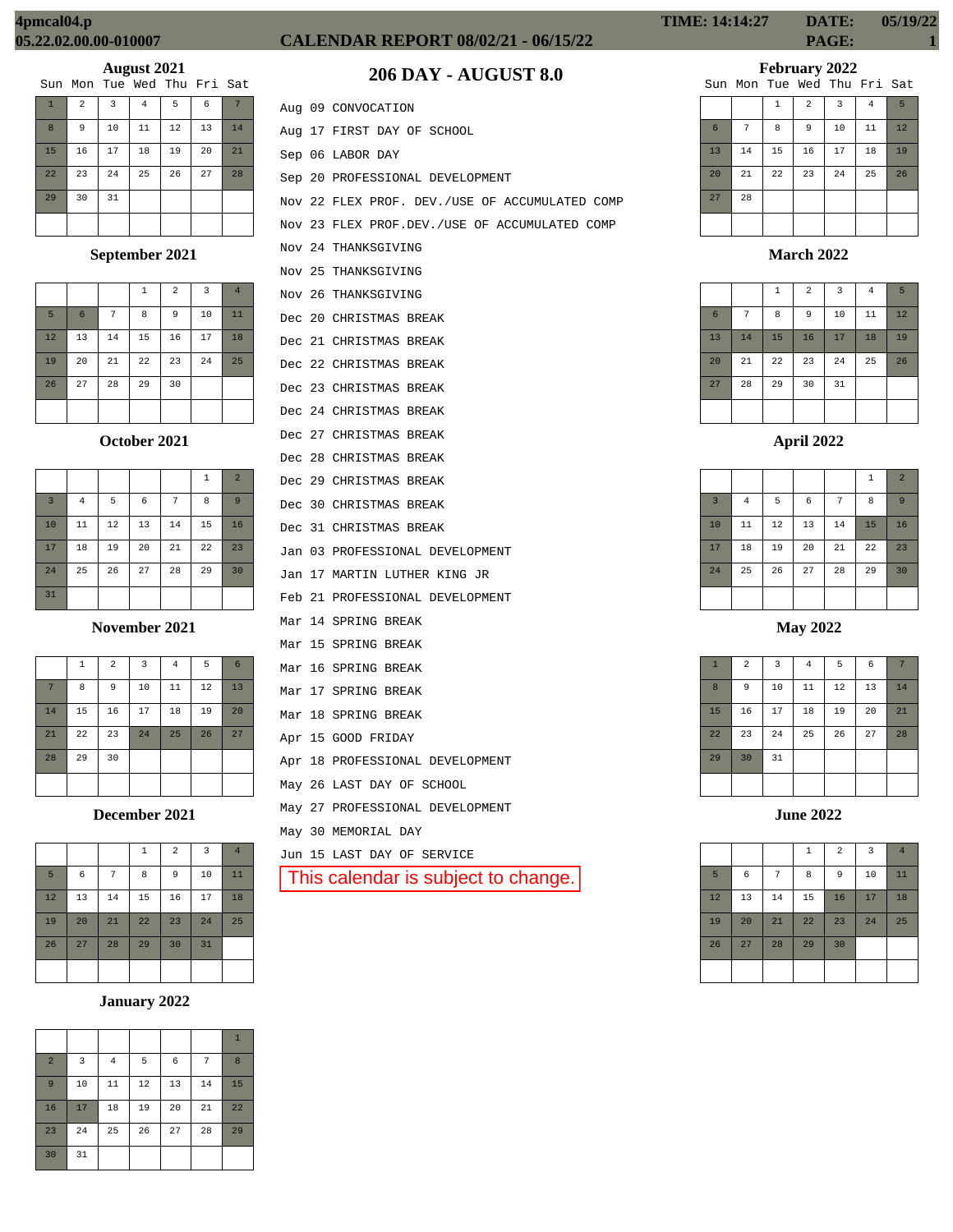# **CALENDAR REPORT 08/02/21 - 06/21/22 PAGE: 1**

**February 2022**

|    |    |    |                | Sun Mon Tue Wed Thu Fri Sat |    |                 |
|----|----|----|----------------|-----------------------------|----|-----------------|
|    |    | 1  | $\overline{a}$ | 3                           | 4  | $5\overline{2}$ |
| 6  | 7  | 8  | 9              | 10                          | 11 | 12              |
| 13 | 14 | 15 | 16             | 17                          | 18 | 19              |
| 20 | 21 | 22 | 23             | 24                          | 25 | 26              |
| 27 | 28 |    |                |                             |    |                 |
|    |    |    |                |                             |    |                 |

**March 2022**

|                 |    | $\mathbf{1}$ | $\overline{a}$ | $\overline{3}$ | 4  | 5  |
|-----------------|----|--------------|----------------|----------------|----|----|
| $6\phantom{1}6$ | 7  | 8            | 9              | 10             | 11 | 12 |
| 13              | 14 | 15           | 16             | 17             | 18 | 19 |
| 20              | 21 | 22           | 23             | 24             | 25 | 26 |
| 27              | 28 | 29           | 30             | 31             |    |    |
|                 |    |              |                |                |    |    |

**April 2022**

|                |                |    |    |    | $\mathbf{1}$ | $\overline{2}$ |
|----------------|----------------|----|----|----|--------------|----------------|
| $\overline{3}$ | $\overline{4}$ | 5  | 6  | 7  | 8            | 9              |
| 10             | 11             | 12 | 13 | 14 | 15           | 16             |
| 17             | 18             | 19 | 20 | 21 | 22           | 23             |
| 24             | 25             | 26 | 27 | 28 | 29           | 30             |
|                |                |    |    |    |              |                |

**May 2022**

| $\mathbf{1}$ | $\overline{a}$ | 3  | $\bf{4}$ | 5  | 6  | 7  |
|--------------|----------------|----|----------|----|----|----|
| 8            | 9              | 10 | 11       | 12 | 13 | 14 |
| 15           | 16             | 17 | 18       | 19 | 20 | 21 |
| 22           | 23             | 24 | 25       | 26 | 27 | 28 |
| 29           | 30             | 31 |          |    |    |    |
|              |                |    |          |    |    |    |

**June 2022**

|    |    |    | $\mathbf{1}$ | $\overline{2}$ | $\overline{\mathbf{3}}$ | $\overline{4}$ |
|----|----|----|--------------|----------------|-------------------------|----------------|
| 5  | 6  | 7  | 8            | 9              | 10                      | 11             |
| 12 | 13 | 14 | 15           | 16             | 17                      | 18             |
| 19 | 20 | 21 | 22           | 23             | 24                      | 25             |
| 26 | 27 | 28 | 29           | 30             |                         |                |
|    |    |    |              |                |                         |                |

# **August 2021**

|                |                |                |    | Sun Mon Tue Wed Thu Fri Sat |    |    |
|----------------|----------------|----------------|----|-----------------------------|----|----|
| $\overline{1}$ | $\overline{a}$ | $\overline{3}$ | 4  | 5                           | 6  | 7  |
| 8              | 9              | 10             | 11 | 12                          | 13 | 14 |
| 15             | 16             | 17             | 18 | 19                          | 20 | 21 |
| 22             | 23             | 24             | 25 | 26                          | 27 | 28 |
| 29             | 30             | 31             |    |                             |    |    |
|                |                |                |    |                             |    |    |

## **September 2021**

|    |                 |    | 1  | $\overline{a}$ | $\overline{3}$ | $\overline{4}$ |
|----|-----------------|----|----|----------------|----------------|----------------|
| 5  | $6\phantom{1}6$ | 7  | 8  | 9              | 10             | 11             |
| 12 | 13              | 14 | 15 | 16             | 17             | 18             |
| 19 | 20              | 21 | 22 | 23             | 24             | 25             |
| 26 | 27              | 28 | 29 | 30             |                |                |
|    |                 |    |    |                |                |                |

**October 2021**

|                |                |    |    |    | $\mathbf{1}$ | $\overline{a}$ |
|----------------|----------------|----|----|----|--------------|----------------|
| $\overline{3}$ | $\overline{4}$ | 5  | 6  | 7  | 8            | 9              |
| 10             | 11             | 12 | 13 | 14 | 15           | 16             |
| 17             | 18             | 19 | 20 | 21 | 22           | 23             |
| 24             | 25             | 26 | 27 | 28 | 29           | 30             |
| 31             |                |    |    |    |              |                |

**November 2021**

|    | $\mathbf{1}$ | $\overline{a}$ | 3  | $\bf 4$ | 5  | 6  |
|----|--------------|----------------|----|---------|----|----|
| 7  | 8            | 9              | 10 | 11      | 12 | 13 |
| 14 | 15           | 16             | 17 | 18      | 19 | 20 |
| 21 | 22           | 23             | 24 | 25      | 26 | 27 |
| 28 | 29           | 30             |    |         |    |    |
|    |              |                |    |         |    |    |

**December 2021**

|    |    |    | 1  | $\overline{2}$ | $\overline{3}$ | $\overline{4}$ |
|----|----|----|----|----------------|----------------|----------------|
| 5  | 6  | 7  | 8  | 9              | 10             | 11             |
| 12 | 13 | 14 | 15 | 16             | 17             | 18             |
| 19 | 20 | 21 | 22 | 23             | 24             | 25             |
| 26 | 27 | 28 | 29 | 30             | 31             |                |
|    |    |    |    |                |                |                |

#### **January 2022**

|                |    |                |    |    |    | $\mathbf{1}$ |
|----------------|----|----------------|----|----|----|--------------|
| $\overline{a}$ | 3  | $\overline{4}$ | 5  | 6  | 7  | 8            |
| 9              | 10 | 11             | 12 | 13 | 14 | 15           |
| 16             | 17 | 18             | 19 | 20 | 21 | 22           |
| 23             | 24 | 25             | 26 | 27 | 28 | 29           |
| 30             | 31 |                |    |    |    |              |

|  | Aug 09 CONVOCATION                             |
|--|------------------------------------------------|
|  | Aug 17 FIRST DAY OF SCHOOL                     |
|  | Sep 06 LABOR DAY                               |
|  | Sep 20 PROFESSIONAL DEVELOPMENT                |
|  | Nov 01 PROFESSIONAL DEVELOPMENT                |
|  | Nov 22 FLEX PROF. DEV./USE OF ACCUMULATED COMP |
|  | Nov 23 FLEX PROF. DEV./USE OF ACCUMULATED COMP |
|  | Nov 24 THANKSGIVING                            |
|  | Nov 25 THANKSGIVING                            |
|  | Nov 26 THANKSGIVING                            |
|  | Dec 20 CHRISTMAS BREAK                         |
|  | Dec 21 CHRISTMAS BREAK                         |
|  | Dec 22 CHRISTMAS BREAK                         |
|  | Dec 23 CHRISTMAS BREAK                         |
|  | Dec 24 CHRISTMAS BREAK                         |
|  | Dec 27 CHRISTMAS BREAK                         |
|  | Dec 28 CHRISTMAS BREAK                         |
|  | Dec 29 CHRISTMAS BREAK                         |
|  | Dec 30 CHRISTMAS BREAK                         |
|  | Dec 31 CHRISTMAS BREAK                         |
|  | Jan 03 PROFESSIONAL DEVELOPMENT                |
|  | Jan 17 MARTIN LUTHER KING JR                   |
|  | Feb 21 PROFESSIONAL DEVELOPMENT                |
|  | Mar 14 SPRING BREAK                            |
|  | Mar 15 SPRING BREAK                            |
|  | Mar 16 SPRING BREAK                            |
|  | Mar 17 SPRING BREAK                            |
|  | Mar 18 SPRING BREAK                            |
|  | Apr 15 GOOD FRIDAY                             |
|  | Apr 18 PROFESSIONAL DEVELOPMENT                |
|  | May 30 MEMORIAL DAY                            |

Jun 21 LAST DAY OF DUTY This calendar is subject to change.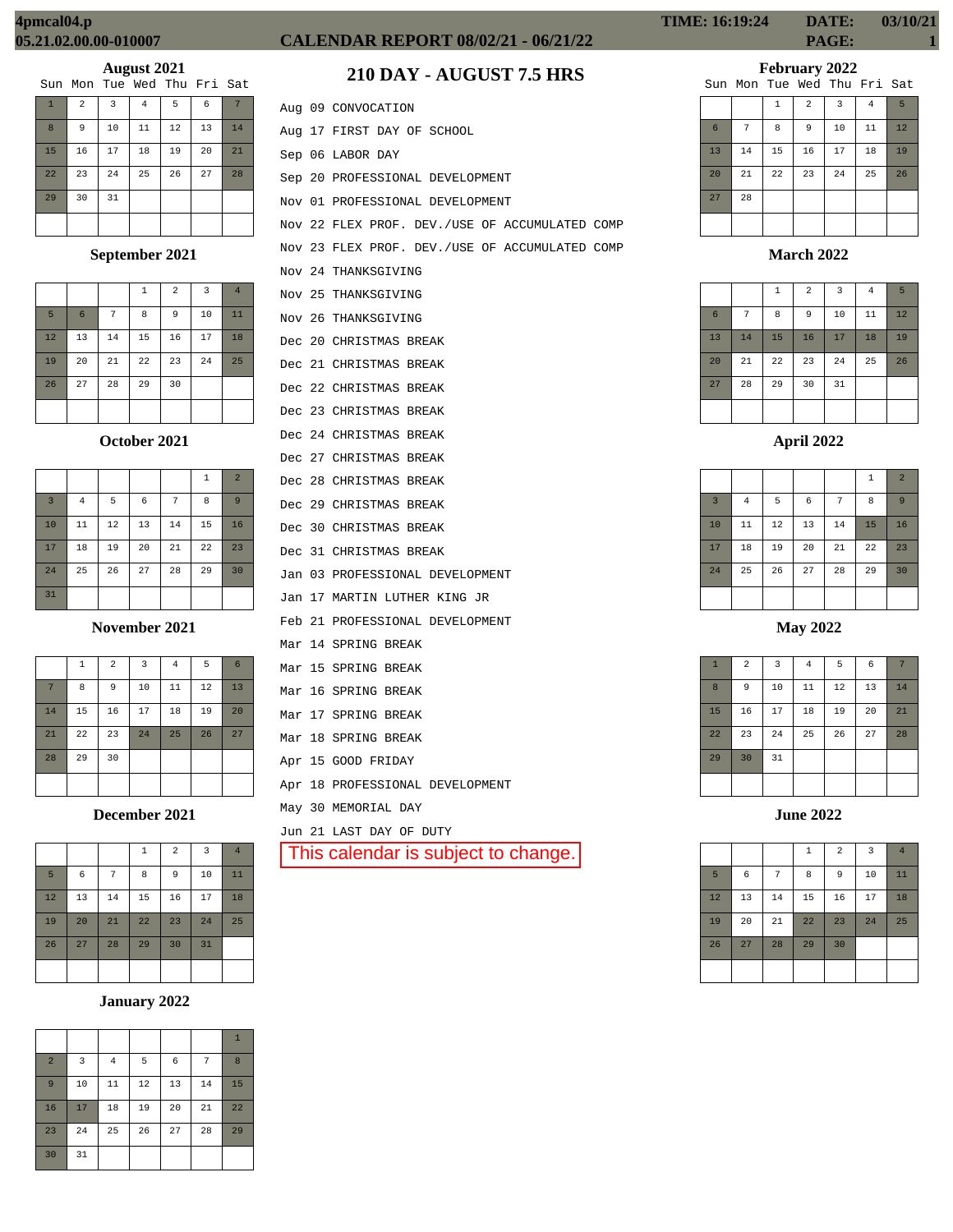|                |                |    | Sun Mon Tue Wed Thu Fri Sat |    |    |    |
|----------------|----------------|----|-----------------------------|----|----|----|
| $\overline{1}$ | $\overline{a}$ | 3  | 4                           | 5  | 6  |    |
| 8              | 9              | 10 | 11                          | 12 | 13 | 14 |
| 15             | 16             | 17 | 18                          | 19 | 20 | 21 |
| 22             | 23             | 24 | 25                          | 26 | 27 | 28 |
| 29             | 30             | 31 |                             |    |    |    |
|                |                |    |                             |    |    |    |

# **September 2021**

|    |                 |    | $\mathbf{1}$ | $\overline{a}$ | 3  | $\overline{4}$ |
|----|-----------------|----|--------------|----------------|----|----------------|
| 5  | $6\phantom{1}6$ | 7  | 8            | 9              | 10 | 11             |
| 12 | 13              | 14 | 15           | 16             | 17 | 18             |
| 19 | 20              | 21 | 22           | 23             | 24 | 25             |
| 26 | 27              | 28 | 29           | 30             |    |                |
|    |                 |    |              |                |    |                |

# **October 2021**

|                |                |    |    |    | 1  | $\overline{2}$ |
|----------------|----------------|----|----|----|----|----------------|
| $\overline{3}$ | $\overline{4}$ | 5  | 6  | 7  | 8  | 9              |
| 10             | 11             | 12 | 13 | 14 | 15 | 16             |
| 17             | 18             | 19 | 20 | 21 | 22 | 23             |
| 24             | 25             | 26 | 27 | 28 | 29 | 30             |
| 31             |                |    |    |    |    |                |

#### **November 2021**

|    | 1  | $\overline{a}$ | $\overline{3}$ | $\bf 4$ | 5  | 6  |
|----|----|----------------|----------------|---------|----|----|
| 7  | 8  | 9              | 10             | 11      | 12 | 13 |
| 14 | 15 | 16             | 17             | 18      | 19 | 20 |
| 21 | 22 | 23             | 24             | 25      | 26 | 27 |
| 28 | 29 | 30             |                |         |    |    |
|    |    |                |                |         |    |    |

**December 2021**

|    |    |    | $\mathbf 1$ | $\overline{2}$ | $\overline{\mathbf{3}}$ | $\overline{4}$ |
|----|----|----|-------------|----------------|-------------------------|----------------|
| 5  | 6  | 7  | 8           | 9              | 10                      | 11             |
| 12 | 13 | 14 | 15          | 16             | 17                      | 18             |
| 19 | 20 | 21 | 22          | 23             | 24                      | 25             |
| 26 | 27 | 28 | 29          | 30             | 31                      |                |
|    |    |    |             |                |                         |                |

# **January 2022**

|                |    |                |    |    |    | $\mathbf{1}$ |
|----------------|----|----------------|----|----|----|--------------|
| $\overline{a}$ | 3  | $\overline{4}$ | 5  | 6  | 7  | 8            |
| 9              | 10 | 11             | 12 | 13 | 14 | 15           |
| 16             | 17 | 18             | 19 | 20 | 21 | 22           |
| 23             | 24 | 25             | 26 | 27 | 28 | 29           |
| 30             | 31 |                |    |    |    |              |

# **CALENDAR REPORT 08/02/21 - 06/21/22 PAGE: 1**

# **210 DAY - AUGUST 8 HOURS**

|  | Aug 09 CONVOCATION                             |
|--|------------------------------------------------|
|  | Aug 17 FIRST DAY OF SCHOOL                     |
|  | Sep 06 LABOR DAY                               |
|  | Sep 20 PROFESSIONAL DEVELOPMENT                |
|  | Nov 01 PROFESSIONAL DEVELOPMENT                |
|  | Nov 22 FLEX PROF. DEV./USE OF ACCUMULATED COMP |
|  | Nov 23 FLEX PROF. DEV./USE OF ACCUMULATED COMP |
|  | Nov 24 THANKSGIVING                            |
|  | Nov 25 THANKSGIVING                            |
|  | Nov 26 THANKSGIVING                            |
|  | Dec 20 CHRISTMAS BREAK                         |
|  | Dec 21 CHRISTMAS BREAK                         |
|  | Dec 22 CHRISTMAS BREAK                         |
|  | Dec 23 CHRISTMAS BREAK                         |
|  | Dec 24 CHRISTMAS BREAK                         |
|  | Dec 27 CHRISTMAS BREAK                         |
|  | Dec 28 CHRISTMAS BREAK                         |
|  | Dec 29 CHRISTMAS BREAK                         |
|  | Dec 30 CHRISTMAS BREAK                         |
|  | Dec 31 CHRISTMAS BREAK                         |
|  | Jan 03 PROFESSIONAL DEVELOPMENT                |
|  | Jan 17 MARTIN LUTHER KING JR                   |
|  | Feb 21 PROFESSIONAL DEVELOPMENT                |
|  | Mar 14 SPRING BREAK                            |
|  | Mar 15 SPRING BREAK                            |
|  | Mar 16 SPRING BREAK                            |
|  | Mar 17 SPRING BREAK                            |
|  | Mar 18 SPRING BREAK                            |
|  | Apr 15 GOOD FRIDAY                             |
|  | Apr 18 PROFESSIONAL DEVELOPMENT                |
|  | May 27 PROFESSIONAL DEVELOPMENT                |
|  | May 30 MEMORIAL DAY                            |
|  | Jun 21 LAST DAY OF DUTY                        |
|  | This calendar is subject to change.            |
|  |                                                |

**TIME: 16:21:50 DATE: 03/10/21**

**February 2022**

|    |    |              |                | Sun Mon Tue Wed Thu Fri Sat |                |    |
|----|----|--------------|----------------|-----------------------------|----------------|----|
|    |    | $\mathbf{1}$ | $\overline{a}$ | 3                           | $\overline{4}$ | 5  |
| 6  | 7  | 8            | 9              | 10                          | 11             | 12 |
| 13 | 14 | 15           | 16             | 17                          | 18             | 19 |
| 20 | 21 | 22           | 23             | 24                          | 25             | 26 |
| 27 | 28 |              |                |                             |                |    |
|    |    |              |                |                             |                |    |

## **March 2022**

|                 |    | $\mathbf{1}$ | $\overline{a}$ | 3  | $\overline{4}$ | 5  |
|-----------------|----|--------------|----------------|----|----------------|----|
| $6\phantom{1}6$ | 7  | 8            | 9              | 10 | 11             | 12 |
| 13              | 14 | 15           | 16             | 17 | 18             | 19 |
| 20              | 21 | 22           | 23             | 24 | 25             | 26 |
| 27              | 28 | 29           | 30             | 31 |                |    |
|                 |    |              |                |    |                |    |

# **April 2022**

|                |          |        |            |    | $\,1\,$ | $\overline{2}$ |
|----------------|----------|--------|------------|----|---------|----------------|
| $\overline{3}$ | $\bf{4}$ | 5      | $\epsilon$ | 7  | 8       | 9              |
| 10             | 11       | $12\,$ | 13         | 14 | 15      | 16             |
| 17             | 18       | 19     | 20         | 21 | 22      | 23             |
| 24             | 25       | 26     | 27         | 28 | 29      | 30             |
|                |          |        |            |    |         |                |

# **May 2022**

| $\mathbf{1}$ | $\overline{2}$ | $\overline{\mathbf{3}}$ | $\bf{4}$ | 5  | $\epsilon$ | 7  |
|--------------|----------------|-------------------------|----------|----|------------|----|
| 8            | 9              | 10                      | $11\,$   | 12 | 13         | 14 |
| 15           | 16             | 17                      | 18       | 19 | 20         | 21 |
| 22           | 23             | 24                      | 25       | 26 | 27         | 28 |
| 29           | 30             | 31                      |          |    |            |    |
|              |                |                         |          |    |            |    |

**June 2022**

|    |    |    | $\,1\,$ | $\overline{a}$ | 3  | $\overline{4}$ |
|----|----|----|---------|----------------|----|----------------|
| 5  | 6  | 7  | 8       | 9              | 10 | 11             |
| 12 | 13 | 14 | 15      | 16             | 17 | 18             |
| 19 | 20 | 21 | 22      | 23             | 24 | 25             |
| 26 | 27 | 28 | 29      | 30             |    |                |
|    |    |    |         |                |    |                |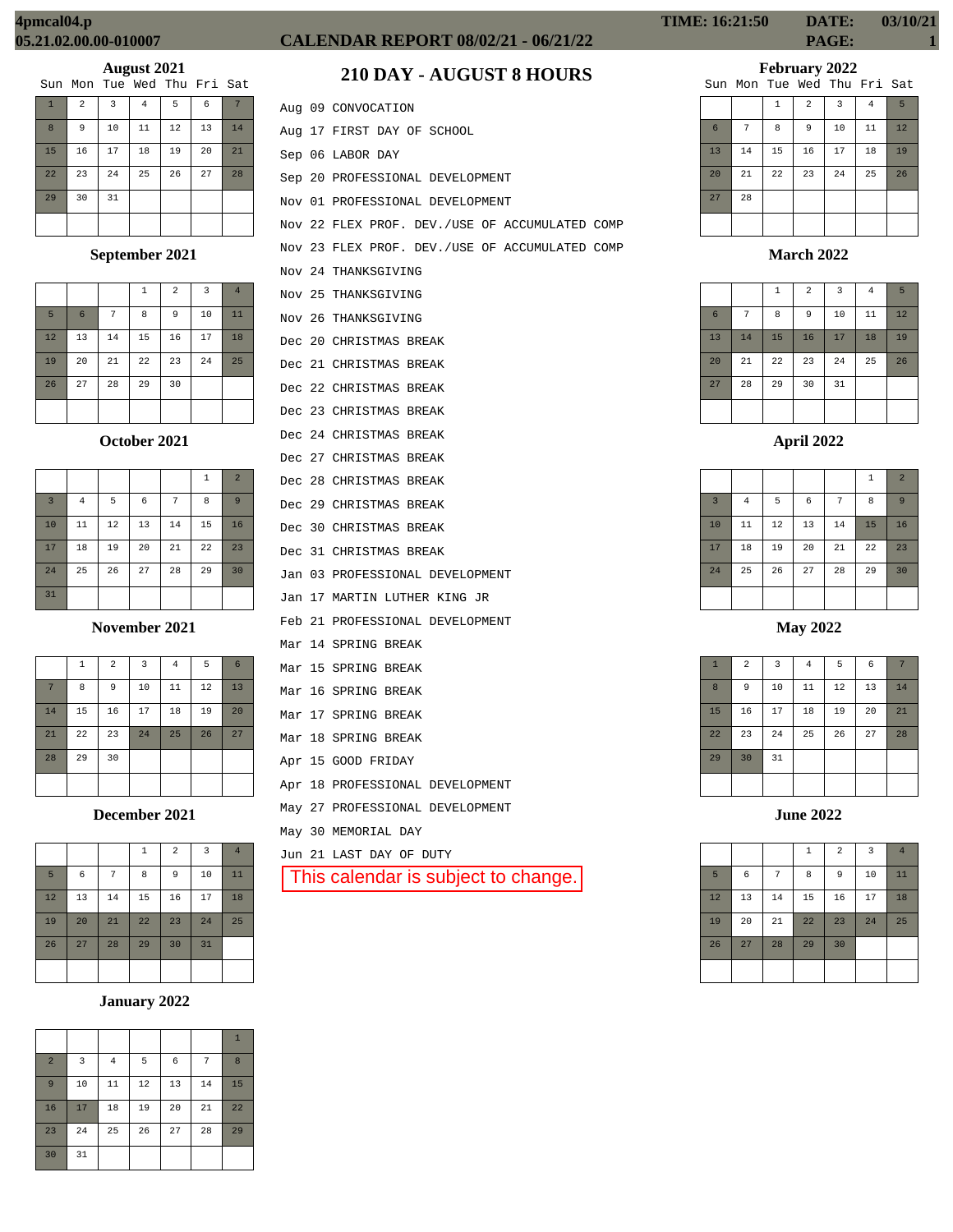# **CALENDAR REPORT 08/02/21 - 07/31/22 PAGE: 1**

# **February 2022**

|    |    |              |                | Sun Mon Tue Wed Thu Fri Sat |    |    |
|----|----|--------------|----------------|-----------------------------|----|----|
|    |    | $\mathbf{1}$ | $\overline{a}$ | 3                           | 4  | 5  |
| 6  | 7  | 8            | 9              | 10                          | 11 | 12 |
| 13 | 14 | 15           | 16             | 17                          | 18 | 19 |
| 20 | 21 | 22           | 23             | 24                          | 25 | 26 |
| 27 | 28 |              |                |                             |    |    |
|    |    |              |                |                             |    |    |

#### **March 2022**

|    |    | $\,1\,$ | $\overline{a}$ | $\overline{\mathbf{3}}$ | $\overline{4}$ | 5  |
|----|----|---------|----------------|-------------------------|----------------|----|
| 6  | 7  | 8       | 9              | 10                      | 11             | 12 |
| 13 | 14 | 15      | 16             | 17                      | 18             | 19 |
| 20 | 21 | 22      | 23             | 24                      | 25             | 26 |
| 27 | 28 | 29      | 30             | 31                      |                |    |
|    |    |         |                |                         |                |    |

## **April 2022**

|                |          |    |    |    | 1  | $\overline{2}$ |
|----------------|----------|----|----|----|----|----------------|
| $\overline{3}$ | $\bf{4}$ | 5  | 6  | 7  | 8  | 9              |
| 10             | 11       | 12 | 13 | 14 | 15 | 16             |
| 17             | 18       | 19 | 20 | 21 | 22 | 23             |
| 24             | 25       | 26 | 27 | 28 | 29 | 30             |
|                |          |    |    |    |    |                |

**May 2022**

| $\mathbf{1}$ | $\overline{a}$ | $\overline{3}$ | $\bf{4}$ | 5  | 6  | 7  |
|--------------|----------------|----------------|----------|----|----|----|
| 8            | 9              | $10$           | 11       | 12 | 13 | 14 |
| 15           | 16             | 17             | 18       | 19 | 20 | 21 |
| 22           | 23             | 24             | 25       | 26 | 27 | 28 |
| 29           | 30             | 31             |          |    |    |    |
|              |                |                |          |    |    |    |

**June 2022**

|    |    |    | $\overline{1}$ | $\overline{a}$ | 3  | $\overline{4}$ |
|----|----|----|----------------|----------------|----|----------------|
| 5  | 6  | 7  | 8              | 9              | 10 | 11             |
| 12 | 13 | 14 | 15             | 16             | 17 | 18             |
| 19 | 20 | 21 | 22             | 23             | 24 | 25             |
| 26 | 27 | 28 | 29             | 30             |    |                |
|    |    |    |                |                |    |                |

**July 2022**

|                |                |    |    |    | $\mathbf{1}$ | $\overline{2}$ |
|----------------|----------------|----|----|----|--------------|----------------|
| $\overline{3}$ | $\overline{4}$ | 5  | 6  | 7  | 8            | 9              |
| 10             | 11             | 12 | 13 | 14 | 15           | 16             |
| 17             | 18             | 19 | 20 | 21 | 22           | 23             |
| 24             | 25             | 26 | 27 | 28 | 29           | 30             |
| 31             |                |    |    |    |              |                |

# **210 DAY - AUGUST TAX ASSESSOR 7.5 HOURS**

|              |                |                | Sun Mon Tue Wed Thu Fri Sat |    |    |    |
|--------------|----------------|----------------|-----------------------------|----|----|----|
| $\mathbf{1}$ | $\overline{a}$ | $\overline{3}$ | $\overline{4}$              | 5  | 6  |    |
| 8            | 9              | 10             | 11                          | 12 | 13 | 14 |
| 15           | 16             | 17             | 18                          | 19 | 20 | 21 |
| 22           | 23             | 24             | 25                          | 26 | 27 | 28 |
| 29           | 30             | 31             |                             |    |    |    |
|              |                |                |                             |    |    |    |

**August 2021**

# **September 2021**

|    |                 |    | $\mathbf{1}$ | $\overline{2}$ | 3  | $\overline{4}$ |
|----|-----------------|----|--------------|----------------|----|----------------|
| 5  | $6\phantom{1}6$ | 7  | 8            | 9              | 10 | 11             |
| 12 | 13              | 14 | 15           | 16             | 17 | 18             |
| 19 | 20              | 21 | 22           | 23             | 24 | 25             |
| 26 | 27              | 28 | 29           | 30             |    |                |
|    |                 |    |              |                |    |                |

# **October 2021**

|                         |    |    |    |    | 1  | $\overline{2}$ |
|-------------------------|----|----|----|----|----|----------------|
| $\overline{\mathbf{3}}$ | 4  | 5  | 6  | 7  | 8  | $\overline{9}$ |
| 10                      | 11 | 12 | 13 | 14 | 15 | 16             |
| 17                      | 18 | 19 | 20 | 21 | 22 | 23             |
| 24                      | 25 | 26 | 27 | 28 | 29 | 30             |
| 31                      |    |    |    |    |    |                |

**November 2021**

|    | $\mathbf{1}$ | $\overline{a}$ | $\overline{\mathbf{3}}$ | $\overline{4}$ | 5  | 6  |
|----|--------------|----------------|-------------------------|----------------|----|----|
| 7  | 8            | 9              | 10                      | 11             | 12 | 13 |
| 14 | 15           | 16             | 17                      | 18             | 19 | 20 |
| 21 | 22           | 23             | 24                      | 25             | 26 | 27 |
| 28 | 29           | 30             |                         |                |    |    |
|    |              |                |                         |                |    |    |

**December 2021**

|    |    |    | 1  | $\overline{2}$ | 3  | $\overline{4}$ |
|----|----|----|----|----------------|----|----------------|
| 5  | 6  | 7  | 8  | 9              | 10 | 11             |
| 12 | 13 | 14 | 15 | 16             | 17 | 18             |
| 19 | 20 | 21 | 22 | 23             | 24 | 25             |
| 26 | 27 | 28 | 29 | 30             | 31 |                |
|    |    |    |    |                |    |                |

# **January 2022**

|                |    |                |    |    |    | $\mathbf{1}$ |
|----------------|----|----------------|----|----|----|--------------|
| $\overline{a}$ | 3  | $\overline{4}$ | 5  | 6  | 7  | 8            |
| 9              | 10 | 11             | 12 | 13 | 14 | 15           |
| 16             | 17 | 18             | 19 | 20 | 21 | 22           |
| 23             | 24 | 25             | 26 | 27 | 28 | 29           |
| 30             | 31 |                |    |    |    |              |

|  | Aug 09 CONVOCATION                                  |
|--|-----------------------------------------------------|
|  | Aug 17 FIRST DAY OF SCHOOL                          |
|  | Sep 06 LABOR DAY                                    |
|  | Oct 11 COLUMBUS DAY                                 |
|  | Nov 22 THANKSGIVING                                 |
|  | Nov 23 THANKSGIVING                                 |
|  | Nov 24 THANKSGIVING                                 |
|  | Nov 25 THANKSGIVING                                 |
|  | Nov 26 THANKSGIVING                                 |
|  | Dec 20 CHRISTMAS BREAK                              |
|  | Dec 21 CHRISTMAS BREAK                              |
|  | Dec 22 CHRISTMAS BREAK                              |
|  | Dec 23 CHRISTMAS BREAK                              |
|  | Dec 24 CHRISTMAS BREAK                              |
|  | Dec 27 CHRISTMAS BREAK                              |
|  | Dec 28 CHRISTMAS BREAK                              |
|  | Dec 29 CHRISTMAS BREAK                              |
|  | Jan 17 MARTIN LUTHER KING JR                        |
|  | Feb 21 PRESIDENT'S DAY                              |
|  | Mar 14 SPRING BREAK                                 |
|  | Mar 15 SPRING BREAK                                 |
|  | Mar 16 SPRING BREAK                                 |
|  | Mar 17 SPRING BREAK                                 |
|  | Mar 18 SPRING BREAK                                 |
|  | Apr 15 GOOD FRIDAY                                  |
|  | May 30 MEMORIAL DAY                                 |
|  | Jul 01 6/24 - 7/1 ACTIVE WORK DAYS-NDD PLACEHOLDER  |
|  | Jul 04 4TH OF JULY CLOSURE                          |
|  | Jul 05 4TH OF JULY CLOSURE                          |
|  | Jul 06 4TH OF JULY CLOSURE                          |
|  | Jul 07 4TH OF JULY CLOSURE                          |
|  | Jul 08 4TH OF JULY CLOSURE                          |
|  | Jul 11 7/11 - 7/29 ACTIVE WORK DAYS-NDD PLACEHOLDER |
|  |                                                     |
|  |                                                     |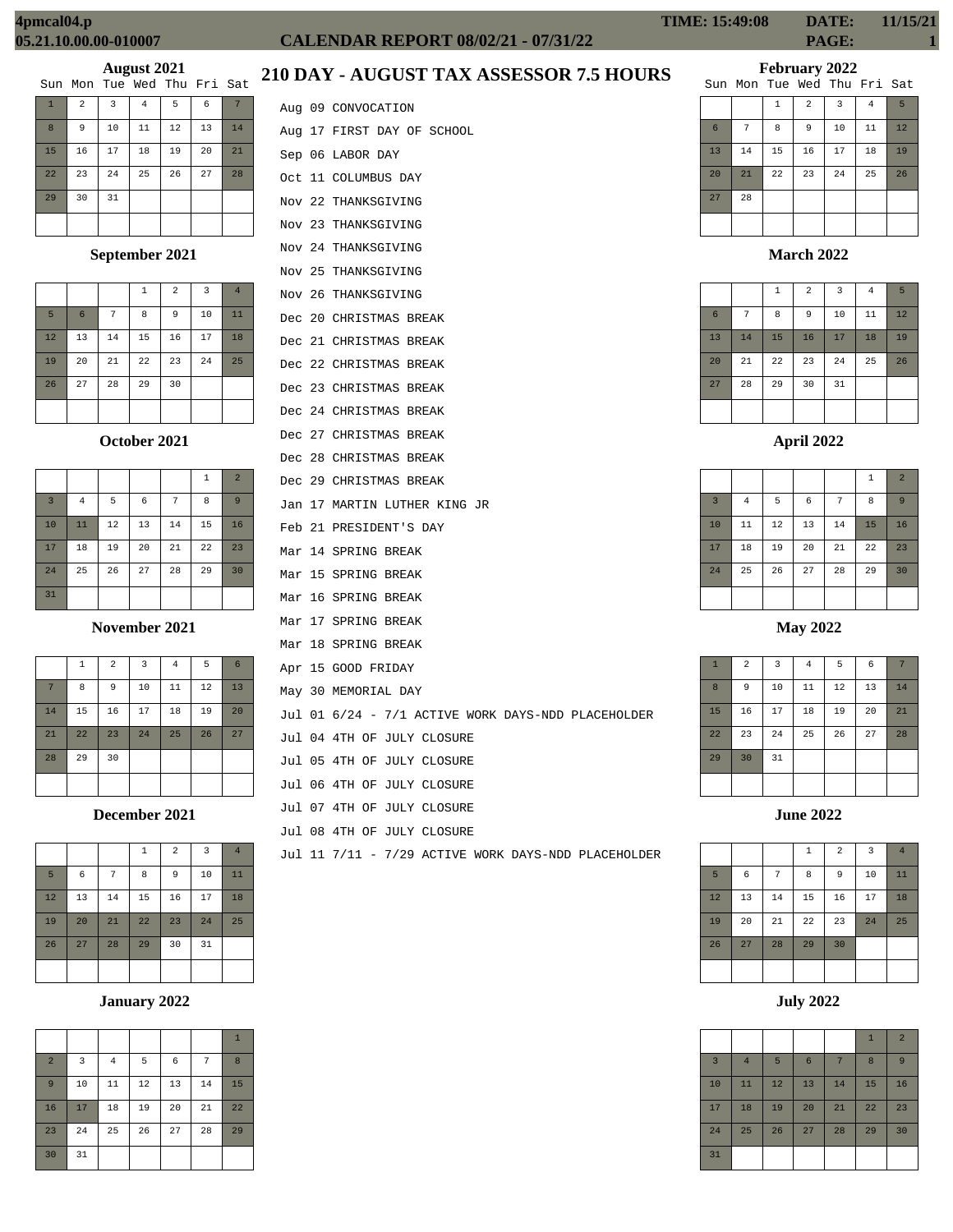|              | Sun Mon Tue Wed Thu Fri Sat |                |                |    |    |    |
|--------------|-----------------------------|----------------|----------------|----|----|----|
| $\mathbf{1}$ | $\overline{a}$              | $\overline{3}$ | $\overline{4}$ | 5  | 6  |    |
| 8            | 9                           | 10             | 11             | 12 | 13 | 14 |
| 15           | 16                          | 17             | 18             | 19 | 20 | 21 |
| 22           | 23                          | 24             | 25             | 26 | 27 | 28 |
| 29           | 30                          | 31             |                |    |    |    |
|              |                             |                |                |    |    |    |

# **September 2021**

|    |                 |    | 1  | $\overline{a}$ | $\overline{3}$ | $\overline{4}$ |
|----|-----------------|----|----|----------------|----------------|----------------|
| 5  | $6\phantom{1}6$ | 7  | 8  | 9              | 10             | 11             |
| 12 | 13              | 14 | 15 | 16             | 17             | 18             |
| 19 | 20              | 21 | 22 | 23             | 24             | 25             |
| 26 | 27              | 28 | 29 | 30             |                |                |
|    |                 |    |    |                |                |                |

#### **October 2021**

|                |         |    |    |    | $\mathbf 1$ | $\overline{2}$ |
|----------------|---------|----|----|----|-------------|----------------|
| $\overline{3}$ | $\bf 4$ | 5  | 6  | 7  | 8           | 9              |
| 10             | 11      | 12 | 13 | 14 | 15          | 16             |
| 17             | 18      | 19 | 20 | 21 | 22          | 23             |
| 24             | 25      | 26 | 27 | 28 | 29          | 30             |
| 31             |         |    |    |    |             |                |

#### **November 2021**

|                | $\mathbf{1}$ | $\overline{a}$ | 3  | $\overline{4}$ | 5  | 6  |
|----------------|--------------|----------------|----|----------------|----|----|
| $\overline{7}$ | 8            | 9              | 10 | 11             | 12 | 13 |
| 14             | 15           | 16             | 17 | 18             | 19 | 20 |
| 21             | 22           | 23             | 24 | 25             | 26 | 27 |
| 28             | 29           | 30             |    |                |    |    |
|                |              |                |    |                |    |    |

# **December 2021**

|    |    |    | 1  | $\overline{a}$ | 3  | $\overline{4}$ |
|----|----|----|----|----------------|----|----------------|
| 5  | 6  | 7  | 8  | 9              | 10 | 11             |
| 12 | 13 | 14 | 15 | 16             | 17 | 18             |
| 19 | 20 | 21 | 22 | 23             | 24 | 25             |
| 26 | 27 | 28 | 29 | 30             | 31 |                |
|    |    |    |    |                |    |                |

#### **January 2022**

|                |                |          |    |    |    | $\mathbf{1}$ |
|----------------|----------------|----------|----|----|----|--------------|
| $\overline{a}$ | $\overline{3}$ | $\bf{4}$ | 5  | 6  | 7  | 8            |
| $\overline{9}$ | 10             | 11       | 12 | 13 | 14 | 15           |
| 16             | 17             | 18       | 19 | 20 | 21 | 22           |
| 23             | 24             | 25       | 26 | 27 | 28 | 29           |
| 30             | 31             |          |    |    |    |              |

# **CALENDAR REPORT 08/02/21 - 07/31/22 PAGE: 1**

Aug 09 CONVOCATION

Sep 06 LABOR DAY Oct 11 COLUMBUS DAY Nov 22 THANKSGIVING Nov 23 THANKSGIVING Nov 24 THANKSGIVING Nov 25 THANKSGIVING Nov 26 THANKSGIVING Dec 20 CHRISTMAS BREAK Dec 21 CHRISTMAS BREAK Dec 22 CHRISTMAS BREAK Dec 23 CHRISTMAS BREAK Dec 24 CHRISTMAS BREAK Dec 27 CHRISTMAS BREAK Dec 28 CHRISTMAS BREAK Dec 29 CHRISTMAS BREAK Dec 30 CHRISTMAS BREAK

Aug 17 FIRST DAY OF SCHOOL

Jan 17 MARTIN LUTHER KING JR

Mar 07 TAX OFFICE CLERK NON WORK DAY Mar 08 TAX OFFICE CLERK NON WORK DAY Mar 09 TAX OFFICE CLERK NON WORK DAY Mar 10 TAX OFFICE CLERK NON WORK DAY Mar 11 TAX OFFICE CLERK NON WORK DAY

Feb 21 PRESIDENT'S DAY

Mar 12 TAX CLERK NON WORK

May 28 TAX CLERK NON WORK

Jul 04 4TH OF JULY CLOSURE Jul 05 4TH OF JULY CLOSURE Jul 06 4TH OF JULY CLOSURE Jul 07 4TH OF JULY CLOSURE Jul 08 4TH OF JULY CLOSURE

Jun 06 TAX OFFICE CLERK NON WORK DAY Jun 07 TAX OFFICE CLERK NON WORK DAY Jun 08 TAX OFFICE CLERK NON WORK DAY Jun 09 TAX OFFICE CLERK NON WORK DAY Jun 10 TAX OFFICE CLERK NON WORK DAY

May 30 MEMORIAL DAY

Mar 14 SPRING BREAK Mar 15 SPRING BREAK Mar 16 SPRING BREAK Mar 17 SPRING BREAK Mar 18 SPRING BREAK Apr 15 GOOD FRIDAY

# **210 DAY - AUGUST TAX CLERK 7.5 HOURS**

| <b>TIME: 11:18:18</b> | DATE:        | 03/11/21 |
|-----------------------|--------------|----------|
|                       | <b>PAGE:</b> |          |

#### **February 2022**

|    |    |    |                         | Sun Mon Tue Wed Thu Fri Sat |    |    |
|----|----|----|-------------------------|-----------------------------|----|----|
|    |    | 1  | $\overline{\mathbf{c}}$ | 3                           | 4  | 5  |
| 6  | 7  | 8  | 9                       | 10                          | 11 | 12 |
| 13 | 14 | 15 | 16                      | 17                          | 18 | 19 |
| 20 | 21 | 22 | 23                      | 24                          | 25 | 26 |
| 27 | 28 |    |                         |                             |    |    |
|    |    |    |                         |                             |    |    |

#### **March 2022**

|                |    | $\mathbf{1}$ | $\overline{a}$ | $\overline{3}$ | 4  | 5  |
|----------------|----|--------------|----------------|----------------|----|----|
| $6\phantom{1}$ | 7  | 8            | 9              | 10             | 11 | 12 |
| 13             | 14 | 15           | 16             | 17             | 18 | 19 |
| 20             | 21 | 22           | 23             | 24             | 25 | 26 |
| 27             | 28 | 29           | 30             | 31             |    |    |
|                |    |              |                |                |    |    |

#### **April 2022**

|                |                |    |            |    | 1  | $\overline{2}$ |
|----------------|----------------|----|------------|----|----|----------------|
| $\overline{3}$ | $\overline{4}$ | 5  | $\epsilon$ | 7  | 8  | 9              |
| 10             | 11             | 12 | 13         | 14 | 15 | 16             |
| 17             | 18             | 19 | 20         | 21 | 22 | 23             |
| 24             | 25             | 26 | 27         | 28 | 29 | 30             |
|                |                |    |            |    |    |                |

#### **May 2022**

| $\mathbf{1}$ | $\overline{a}$ | $\overline{3}$ | $\overline{4}$ | 5  | 6  | 7  |
|--------------|----------------|----------------|----------------|----|----|----|
| 8            | 9              | 10             | 11             | 12 | 13 | 14 |
| 15           | 16             | 17             | 18             | 19 | 20 | 21 |
| 22           | 23             | 24             | 25             | 26 | 27 | 28 |
| 29           | 30             | 31             |                |    |    |    |
|              |                |                |                |    |    |    |

**June 2022**

|    |                |    | $\mathbf{1}$ | $\overline{2}$ | $\overline{3}$ | $\overline{4}$ |
|----|----------------|----|--------------|----------------|----------------|----------------|
| 5  | $6\phantom{1}$ |    | 8            | 9              | 10             | 11             |
| 12 | 13             | 14 | 15           | 16             | 17             | 18             |
| 19 | 20             | 21 | 22           | 23             | 24             | 25             |
| 26 | 27             | 28 | 29           | 30             |                |                |
|    |                |    |              |                |                |                |

**July 2022**

|                |                |    |                 |    | 1  | $\overline{2}$ |
|----------------|----------------|----|-----------------|----|----|----------------|
| $\overline{3}$ | $\overline{4}$ | 5  | $6\phantom{1}6$ | 7  | 8  | 9              |
| 10             | 11             | 12 | 13              | 14 | 15 | 16             |
| 17             | 18             | 19 | 20              | 21 | 22 | 23             |
| 24             | 25             | 26 | 27              | 28 | 29 | 30             |
| 31             |                |    |                 |    |    |                |

Jul 15 7/15 - 7/29 ACTIVE WORK DAYS - NDD PLACEHOLDE

This calendar is subject to change.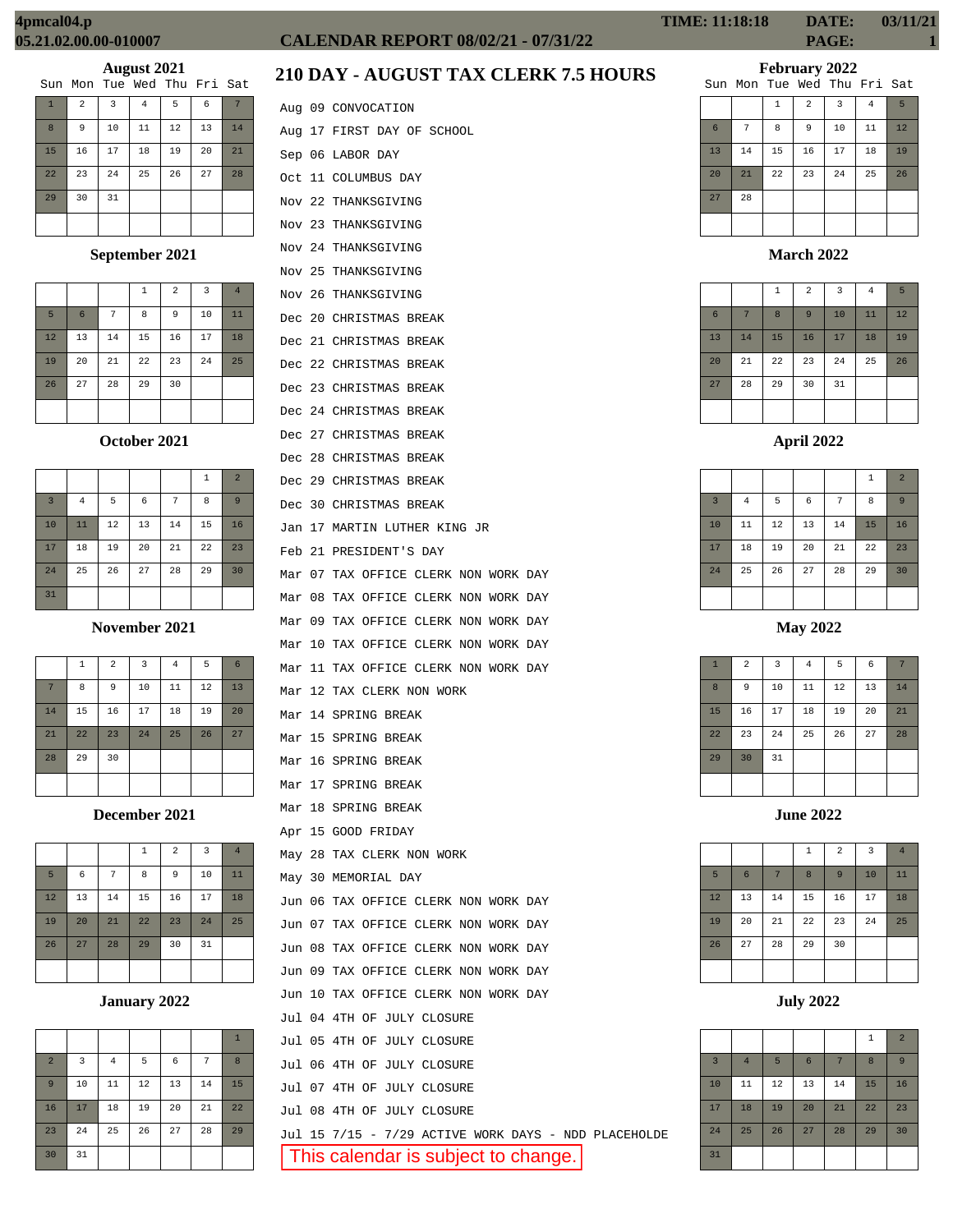# **August 2021**<br>The Med Thu

|              | Sun Mon Tue Wed Thu Fri Sat |    |                |    |    |    |
|--------------|-----------------------------|----|----------------|----|----|----|
| $\mathbf{1}$ | $\overline{a}$              | 3  | $\overline{4}$ | 5  | 6  |    |
| 8            | 9                           | 10 | 11             | 12 | 13 | 14 |
| 15           | 16                          | 17 | 18             | 19 | 20 | 21 |
| 22           | 23                          | 24 | 25             | 26 | 27 | 28 |
| 29           | 30                          | 31 |                |    |    |    |
|              |                             |    |                |    |    |    |

## **September 2021**

|    |                 |    | 1  | 2  | 3  | $\overline{4}$ |
|----|-----------------|----|----|----|----|----------------|
| 5  | $6\phantom{1}6$ | 7  | 8  | 9  | 10 | 11             |
| 12 | 13              | 14 | 15 | 16 | 17 | 18             |
| 19 | 20              | 21 | 22 | 23 | 24 | 25             |
| 26 | 27              | 28 | 29 | 30 |    |                |
|    |                 |    |    |    |    |                |

#### **October 2021**

|                |                |    |    |    | 1  | $\overline{2}$ |
|----------------|----------------|----|----|----|----|----------------|
| $\overline{3}$ | $\overline{4}$ | 5  | 6  | 7  | 8  | 9              |
| 10             | 11             | 12 | 13 | 14 | 15 | 16             |
| 17             | 18             | 19 | 20 | 21 | 22 | 23             |
| 24             | 25             | 26 | 27 | 28 | 29 | 30             |
| 31             |                |    |    |    |    |                |

#### **November 2021**

|    | $\mathbf{1}$ | $\overline{a}$ | $\overline{3}$ | $\overline{4}$ | 5  | 6  |
|----|--------------|----------------|----------------|----------------|----|----|
| 7  | 8            | 9              | 10             | 11             | 12 | 13 |
| 14 | 15           | 16             | 17             | 18             | 19 | 20 |
| 21 | 22           | 23             | 24             | 25             | 26 | 27 |
| 28 | 29           | 30             |                |                |    |    |
|    |              |                |                |                |    |    |

**December 2021**

|    |    |    | $\mathbf 1$ | $\overline{2}$ | $\overline{\mathbf{3}}$ | $\overline{4}$ |
|----|----|----|-------------|----------------|-------------------------|----------------|
| 5  | 6  | 7  | 8           | 9              | 10                      | 11             |
| 12 | 13 | 14 | 15          | 16             | 17                      | 18             |
| 19 | 20 | 21 | 22          | 23             | 24                      | 25             |
| 26 | 27 | 28 | 29          | 30             | 31                      |                |
|    |    |    |             |                |                         |                |

# **January 2022**

|                |    |          |    |    |    | $\mathbf{1}$ |
|----------------|----|----------|----|----|----|--------------|
| $\overline{2}$ | 3  | $\bf{4}$ | 5  | 6  | 7  | 8            |
| 9              | 10 | 11       | 12 | 13 | 14 | 15           |
| 16             | 17 | 18       | 19 | 20 | 21 | 22           |
| 23             | 24 | 25       | 26 | 27 | 28 | 29           |
| 30             | 31 |          |    |    |    |              |

# **CALENDAR REPORT 08/02/21 - 06/29/22 PAGE: 1**

# **216 DAY - AUGUST 7.5 HOURS**

|  | Aug 09 CONVOCATION                             |
|--|------------------------------------------------|
|  | Aug 17 FIRST DAY OF SCHOOL                     |
|  | Sep 06 LABOR DAY                               |
|  | Sep 20 PROFESSIONAL DEVELOPMENT                |
|  | Nov 01 PROFESSIONAL DEVELOPMENT                |
|  | Nov 22 FLEX PROF. DEV./USE OF ACCUMULATED COMP |
|  | Nov 23 FLEX PROF. DEV./USE OF ACCUMULATED COMP |
|  | Nov 24 THANKSGIVING                            |
|  | Nov 25 THANKSGIVING                            |
|  | Nov 26 THANKSGIVING                            |
|  | Dec 20 CHRISTMAS BREAK                         |
|  | Dec 21 CHRISTMAS BREAK                         |
|  | Dec 22 CHRISTMAS BREAK                         |
|  | Dec 23 CHRISTMAS BREAK                         |
|  | Dec 24 CHRISTMAS BREAK                         |
|  | Dec 27 CHRISTMAS BREAK                         |
|  | Dec 28 CHRISTMAS BREAK                         |
|  | Dec 29 CHRISTMAS BREAK                         |
|  | Dec 30 CHRISTMAS BREAK                         |
|  | Dec 31 CHRISTMAS BREAK                         |
|  | Jan 03 PROFESSIONAL DEVELOPMENT                |
|  | Jan 17 MARTIN LUTHER KING JR                   |
|  | Feb 21 PROFESSIONAL DEVELOPMENT                |
|  | Mar 14 SPRING BREAK                            |
|  | Mar 15 SPRING BREAK                            |
|  | Mar 16 SPRING BREAK                            |
|  | Mar 17 SPRING BREAK                            |
|  | Mar 18 SPRING BREAK                            |
|  | Apr 15 GOOD FRIDAY                             |
|  | Apr 18 PROFESSIONAL DEVELOPMENT                |
|  | May 27 PROFESSIONAL DEVELOPMENT                |
|  | May 30 MEMORIAL DAY                            |
|  | Jun 29 LAST DAY OF DUTY                        |
|  | This calendar is subject to change.            |

# **February 2022**

|    |    |    |                | Sun Mon Tue Wed Thu Fri Sat |                |    |
|----|----|----|----------------|-----------------------------|----------------|----|
|    |    | 1  | $\overline{a}$ | 3                           | $\overline{4}$ | 5  |
| 6  | 7  | 8  | 9              | 10                          | 11             | 12 |
| 13 | 14 | 15 | 16             | 17                          | 18             | 19 |
| 20 | 21 | 22 | 23             | 24                          | 25             | 26 |
| 27 | 28 |    |                |                             |                |    |
|    |    |    |                |                             |                |    |

## **March 2022**

|                 |    | $\mathbf{1}$ | $\overline{a}$ | 3  | $\overline{4}$ | 5  |
|-----------------|----|--------------|----------------|----|----------------|----|
| $6\phantom{1}6$ | 7  | 8            | 9              | 10 | 11             | 12 |
| 13              | 14 | 15           | 16             | 17 | 18             | 19 |
| 20              | 21 | 22           | 23             | 24 | 25             | 26 |
| 27              | 28 | 29           | 30             | 31 |                |    |
|                 |    |              |                |    |                |    |

## **April 2022**

|                |                |    |            |                | 1  | $\overline{2}$ |
|----------------|----------------|----|------------|----------------|----|----------------|
| $\overline{3}$ | $\overline{4}$ | 5  | $\epsilon$ | $\overline{7}$ | 8  | 9              |
| 10             | 11             | 12 | 13         | 14             | 15 | 16             |
| 17             | 18             | 19 | 20         | 21             | 22 | 23             |
| 24             | 25             | 26 | 27         | 28             | 29 | 30             |
|                |                |    |            |                |    |                |

## **May 2022**

| $\mathbf{1}$ | $\overline{2}$ | $\overline{\mathbf{3}}$ | $\bf{4}$ | 5  | $\epsilon$ | 7  |
|--------------|----------------|-------------------------|----------|----|------------|----|
| 8            | 9              | 10                      | $11\,$   | 12 | 13         | 14 |
| 15           | 16             | 17                      | 18       | 19 | 20         | 21 |
| 22           | 23             | 24                      | 25       | 26 | 27         | 28 |
| 29           | 30             | 31                      |          |    |            |    |
|              |                |                         |          |    |            |    |

|    |    |    | $1\,$ | $\overline{a}$ | $\overline{\mathbf{3}}$ | $\overline{4}$ |
|----|----|----|-------|----------------|-------------------------|----------------|
| 5  | 6  | 7  | 8     | $\overline{9}$ | 10                      | 11             |
| 12 | 13 | 14 | 15    | 16             | 17                      | 18             |
| 19 | 20 | 21 | 22    | 23             | 24                      | 25             |
| 26 | 27 | 28 | 29    | 30             |                         |                |
|    |    |    |       |                |                         |                |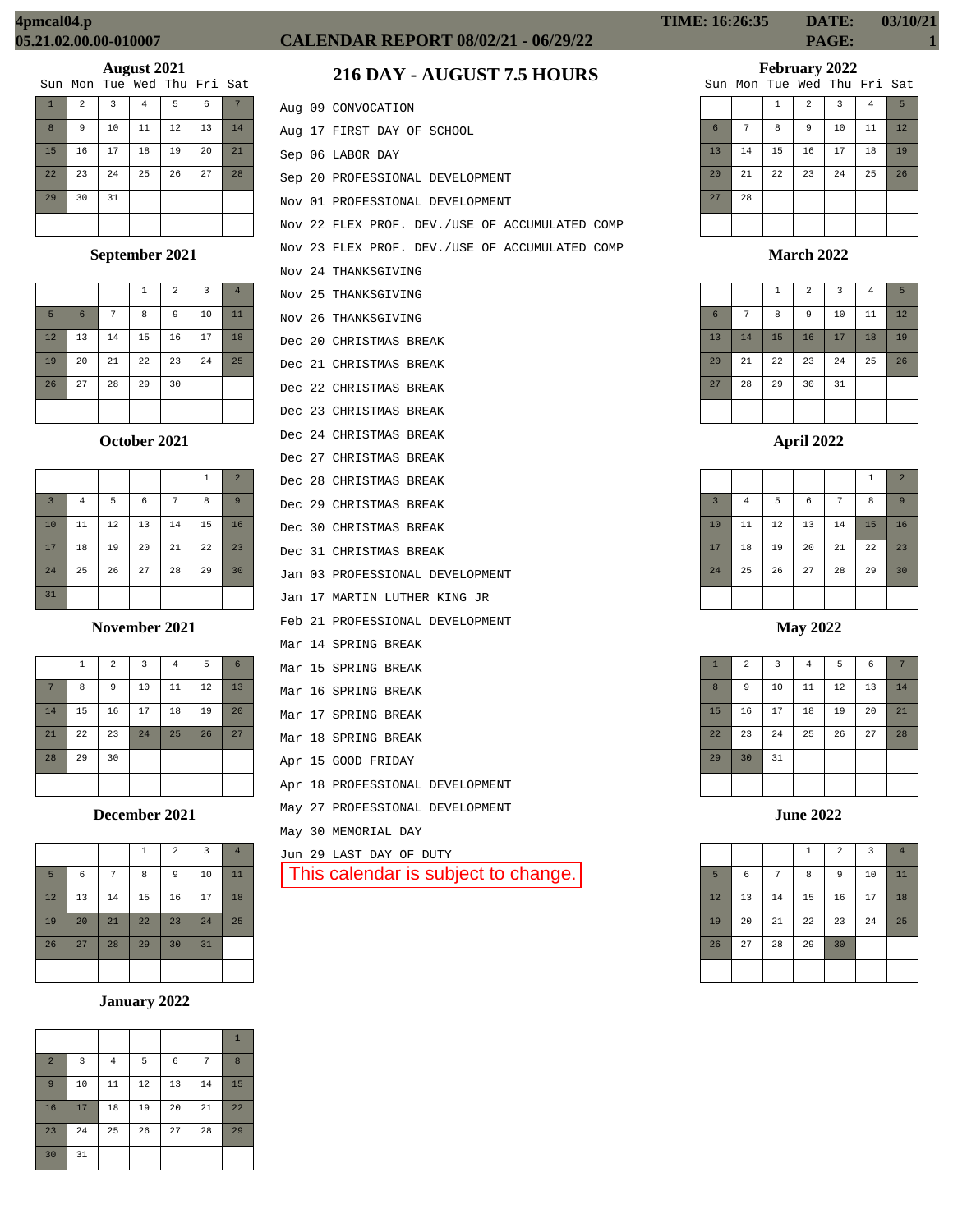|  |  | Sun Mon Tue Wed Thu Fri Sat |  |
|--|--|-----------------------------|--|
|  |  |                             |  |

| $\mathbf{1}$ | $\overline{a}$ | 3  | $\overline{4}$ | 5  | 6  | 7  |
|--------------|----------------|----|----------------|----|----|----|
| 8            | 9              | 10 | 11             | 12 | 13 | 14 |
| 15           | 16             | 17 | 18             | 19 | 20 | 21 |
| 22           | 23             | 24 | 25             | 26 | 27 | 28 |
| 29           | 30             | 31 |                |    |    |    |
|              |                |    |                |    |    |    |

# **September 2021**

|    |    |    | 1  | $\overline{2}$ | 3  | $\overline{4}$ |
|----|----|----|----|----------------|----|----------------|
| 5  | 6  | 7  | 8  | 9              | 10 | 11             |
| 12 | 13 | 14 | 15 | 16             | 17 | 18             |
| 19 | 20 | 21 | 22 | 23             | 24 | 25             |
| 26 | 27 | 28 | 29 | 30             |    |                |
|    |    |    |    |                |    |                |

**October 2021**

|                         |                |    |    |    | $\mathbf{1}$ | $\overline{a}$ |
|-------------------------|----------------|----|----|----|--------------|----------------|
| $\overline{\mathbf{3}}$ | $\overline{4}$ | 5  | 6  | 7  | 8            | 9              |
| 10                      | 11             | 12 | 13 | 14 | 15           | 16             |
| 17                      | 18             | 19 | 20 | 21 | 22           | 23             |
| 24                      | 25             | 26 | 27 | 28 | 29           | 30             |
| 31                      |                |    |    |    |              |                |

**November 2021**

|    | $\mathbf{1}$ | $\overline{2}$ | 3  | $\overline{4}$ | 5  | 6  |
|----|--------------|----------------|----|----------------|----|----|
| 7  | 8            | 9              | 10 | 11             | 12 | 13 |
| 14 | 15           | 16             | 17 | 18             | 19 | 20 |
| 21 | 22           | 23             | 24 | 25             | 26 | 27 |
| 28 | 29           | 30             |    |                |    |    |
|    |              |                |    |                |    |    |

**December 2021**

|    |    |    | $\mathbf 1$ | $\overline{2}$ | 3  | $\overline{4}$ |
|----|----|----|-------------|----------------|----|----------------|
| 5  | 6  | 7  | 8           | 9              | 10 | 11             |
| 12 | 13 | 14 | 15          | 16             | 17 | 18             |
| 19 | 20 | 21 | 22          | 23             | 24 | 25             |
| 26 | 27 | 28 | 29          | 30             | 31 |                |
|    |    |    |             |                |    |                |

# **January 2022**

| $\overline{a}$ | 3  | $\overline{4}$ | 5  | 6  | 7  | 8  |
|----------------|----|----------------|----|----|----|----|
| 9              | 10 | 11             | 12 | 13 | 14 | 15 |
| 16             | 17 | 18             | 19 | 20 | 21 | 22 |
| 23             | 24 | 25             | 26 | 27 | 28 | 29 |
| 30             | 31 |                |    |    |    |    |

# **CALENDAR REPORT 08/02/21 - 06/29/22 PAGE: 1**

# **216 DAY - AUGUST 8.0 HRS**

|  | Aug 09 CONVOCATION                             |
|--|------------------------------------------------|
|  | Aug 17 FIRST DAY OF SCHOOL                     |
|  | Sep 06 LABOR DAY                               |
|  | Sep 20 PROFESSIONAL DEVELOPMENT                |
|  | Nov 01 PROFESSIONAL DEVELOPMENT                |
|  | Nov 22 FLEX PROF. DEV./USE OF ACCUMULATED COMP |
|  | Nov 23 FLEX PROF. DEV./USE OF ACCUMULATED COMP |
|  | Nov 24 THANKSGIVING                            |
|  | Nov 25 THANKSGIVING                            |
|  | Nov 26 THANKSGIVING                            |
|  | Dec 20 CHRISTMAS BREAK                         |
|  | Dec 21 CHRISTMAS BREAK                         |
|  | Dec 22 CHRISTMAS BREAK                         |
|  | Dec 23 CHRISTMAS BREAK                         |
|  | Dec 24 CHRISTMAS BREAK                         |
|  | Dec 27 CHRISTMAS BREAK                         |
|  | Dec 28 CHRISTMAS BREAK                         |
|  | Dec 29 CHRISTMAS BREAK                         |
|  | Dec 30 CHRISTMAS BREAK                         |
|  | Dec 31 CHRISTMAS BREAK                         |
|  | Jan 03 PROFESSIONAL DEVELOPMENT                |
|  | Jan 17 MARTIN LUTHER KING JR                   |
|  | Feb 21 PROFESSIONAL DEVELOPMENT                |
|  | Mar 14 SPRING BREAK                            |
|  | Mar 15 SPRING BREAK                            |
|  | Mar 16 SPRING BREAK                            |
|  | Mar 17 SPRING BREAK                            |
|  | Mar 18 SPRING BREAK                            |
|  | Apr 15 GOOD FRIDAY                             |
|  | Apr 18 PROFESSIONAL DEVELOPMENT                |
|  | May 27 PROFESSIONAL DEVELOPMENT                |
|  | May 30 MEMORIAL DAY                            |
|  | Jun 29 LAST DAY OF DUTY                        |
|  | This calendar is subject to change.            |
|  |                                                |

**TIME: 16:38:04 DATE: 03/10/21**

**February 2022**

|    |    |              |                | Sun Mon Tue Wed Thu Fri Sat |                |    |
|----|----|--------------|----------------|-----------------------------|----------------|----|
|    |    | $\mathbf{1}$ | $\overline{a}$ | 3                           | $\overline{4}$ | 5  |
| 6  | 7  | 8            | 9              | 10                          | 11             | 12 |
| 13 | 14 | 15           | 16             | 17                          | 18             | 19 |
| 20 | 21 | 22           | 23             | 24                          | 25             | 26 |
| 27 | 28 |              |                |                             |                |    |
|    |    |              |                |                             |                |    |

**March 2022**

|                 |    | $\mathbf{1}$ | $\overline{a}$ | $\overline{3}$ | $\overline{4}$ | 5  |
|-----------------|----|--------------|----------------|----------------|----------------|----|
| $6\phantom{1}6$ | 7  | 8            | 9              | 10             | 11             | 12 |
| 13              | 14 | 15           | 16             | 17             | 18             | 19 |
| 20              | 21 | 22           | 23             | 24             | 25             | 26 |
| 27              | 28 | 29           | 30             | 31             |                |    |
|                 |    |              |                |                |                |    |

|                |          |        |            |    | 1  | $\overline{2}$ |
|----------------|----------|--------|------------|----|----|----------------|
| $\overline{3}$ | $\bf{4}$ | 5      | $\epsilon$ | 7  | 8  | 9              |
| 10             | 11       | $12\,$ | 13         | 14 | 15 | 16             |
| 17             | 18       | 19     | 20         | 21 | 22 | 23             |
| 24             | 25       | 26     | 27         | 28 | 29 | 30             |
|                |          |        |            |    |    |                |

**May 2022**

| $\mathbf{1}$ | $\overline{a}$ | 3  | $\bf{4}$ | 5  | 6  | 7  |
|--------------|----------------|----|----------|----|----|----|
| 8            | 9              | 10 | $11\,$   | 12 | 13 | 14 |
| 15           | 16             | 17 | 18       | 19 | 20 | 21 |
| 22           | 23             | 24 | 25       | 26 | 27 | 28 |
| 29           | 30             | 31 |          |    |    |    |
|              |                |    |          |    |    |    |

**June 2022**

|    |    |    | $\,1\,$ | $\overline{a}$ | $\overline{3}$ | $\overline{4}$ |
|----|----|----|---------|----------------|----------------|----------------|
| 5  | 6  | 7  | 8       | 9              | 10             | 11             |
| 12 | 13 | 14 | 15      | 16             | 17             | 18             |
| 19 | 20 | 21 | 22      | 23             | 24             | 25             |
| 26 | 27 | 28 | 29      | 30             |                |                |
|    |    |    |         |                |                |                |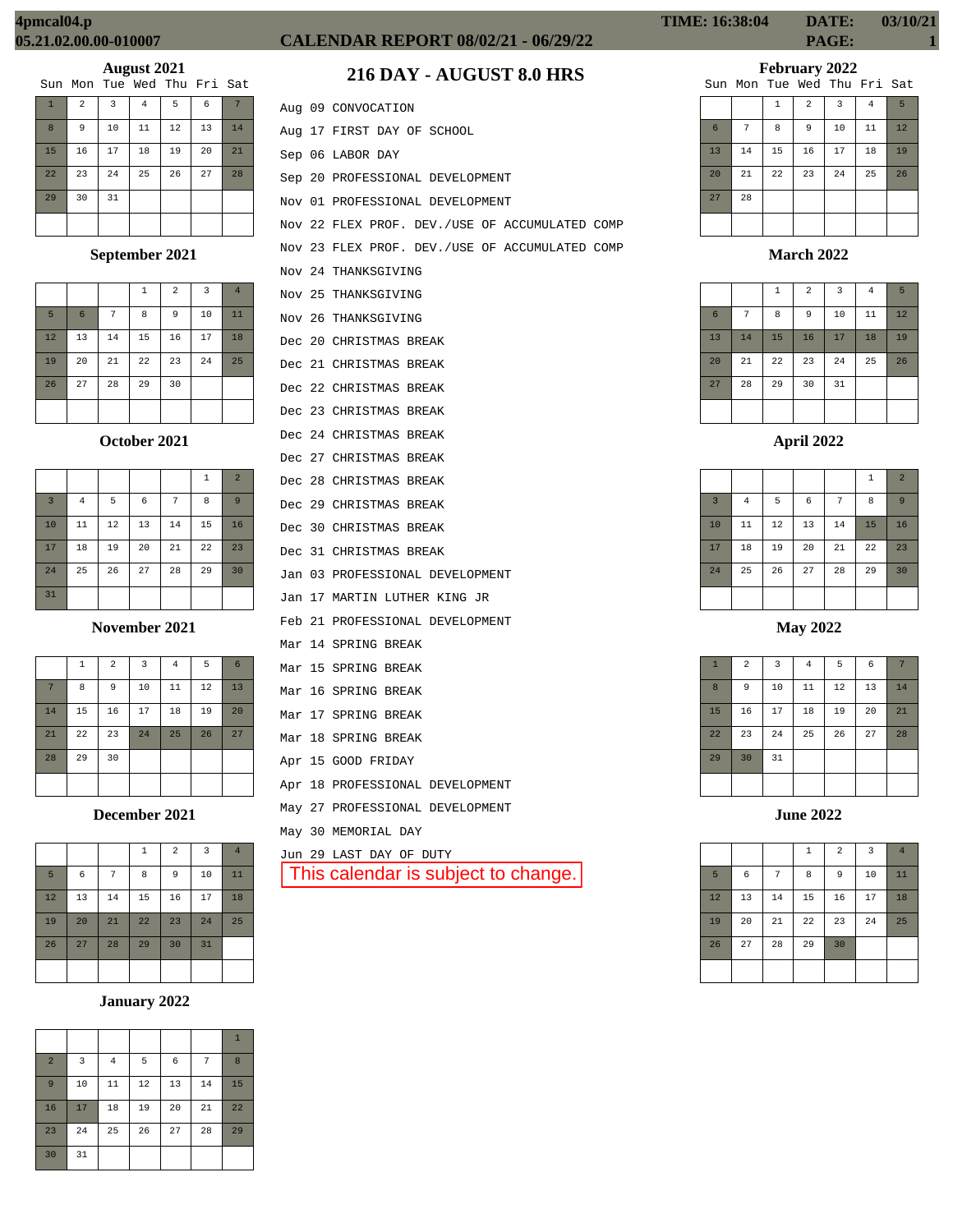|                |                |    | Sun Mon Tue Wed Thu Fri Sat |    |    |    |
|----------------|----------------|----|-----------------------------|----|----|----|
| $\overline{1}$ | $\overline{2}$ | 3  | 4                           | 5  | 6  |    |
| 8              | 9              | 10 | 11                          | 12 | 13 | 14 |
| 15             | 16             | 17 | 18                          | 19 | 20 | 21 |
| 22             | 23             | 24 | 25                          | 26 | 27 | 28 |
| 29             | 30             | 31 |                             |    |    |    |
|                |                |    |                             |    |    |    |

## **September 2021**

|    |    |    | 1  | 2  | $\overline{3}$ | $\overline{4}$ |
|----|----|----|----|----|----------------|----------------|
| 5  | 6  | 7  | 8  | 9  | 10             | 11             |
| 12 | 13 | 14 | 15 | 16 | 17             | 18             |
| 19 | 20 | 21 | 22 | 23 | 24             | 25             |
| 26 | 27 | 28 | 29 | 30 |                |                |
|    |    |    |    |    |                |                |

#### **October 2021**

|                |                |    |    |    | 1  | $\overline{2}$ |
|----------------|----------------|----|----|----|----|----------------|
| $\overline{3}$ | $\overline{4}$ | 5  | 6  | 7  | 8  | 9              |
| 10             | 11             | 12 | 13 | 14 | 15 | 16             |
| 17             | 18             | 19 | 20 | 21 | 22 | 23             |
| 24             | 25             | 26 | 27 | 28 | 29 | 30             |
| 31             |                |    |    |    |    |                |

#### **November 2021**

|    | 1  | $\overline{a}$ | 3  | $\overline{4}$ | 5  | 6  |
|----|----|----------------|----|----------------|----|----|
| 7  | 8  | 9              | 10 | 11             | 12 | 13 |
| 14 | 15 | 16             | 17 | 18             | 19 | 20 |
| 21 | 22 | 23             | 24 | 25             | 26 | 27 |
| 28 | 29 | 30             |    |                |    |    |
|    |    |                |    |                |    |    |

## **December 2021**

|    |            |    | $\mathbf{1}$ | $\overline{2}$ | 3  | $\overline{4}$ |
|----|------------|----|--------------|----------------|----|----------------|
| 5  | $\epsilon$ | 7  | 8            | 9              | 10 | 11             |
| 12 | 13         | 14 | 15           | 16             | 17 | 18             |
| 19 | 20         | 21 | 22           | 23             | 24 | 25             |
| 26 | 27         | 28 | 29           | 30             | 31 |                |
|    |            |    |              |                |    |                |

# **January 2022**

|                |                |                |    |    |    | $\mathbf{1}$ |
|----------------|----------------|----------------|----|----|----|--------------|
| $\overline{a}$ | $\overline{3}$ | $\overline{4}$ | 5  | 6  | 7  | 8            |
| 9              | 10             | 11             | 12 | 13 | 14 | 15           |
| 16             | 17             | 18             | 19 | 20 | 21 | 22           |
| 23             | 24             | 25             | 26 | 27 | 28 | 29           |
| 30             | 31             |                |    |    |    |              |

# **CALENDAR REPORT 08/02/21 - 07/31/22 PAGE: 1**

# **216 DAY - ND AUGUST 7.5 HOURS**

|  | Aug 09 CONVOCATION                             |
|--|------------------------------------------------|
|  | Aug 17 FIRST DAY OF SCHOOL                     |
|  | Sep 06 LABOR DAY                               |
|  | Sep 20 PROFESSIONAL DEVELOPMENT                |
|  | Nov 01 PROFESSIONAL DEVELOPMENT                |
|  | Nov 22 FLEX PROF. DEV./USE OF ACCUMULATED COMP |
|  | Nov 23 FLEX PROF. DEV./USE OF ACCUMULATED COMP |
|  | Nov 24 THANKSGIVING                            |
|  | Nov 25 THANKSGIVING                            |
|  | Nov 26 THANKSGIVING                            |
|  | Dec 20 CHRISTMAS BREAK                         |
|  | Dec 21 CHRISTMAS BREAK                         |
|  | Dec 22 CHRISTMAS BREAK                         |
|  | Dec 23 CHRISTMAS BREAK                         |
|  | Dec 24 CHRISTMAS BREAK                         |
|  | Dec 27 CHRISTMAS BREAK                         |
|  | Dec 28 CHRISTMAS BREAK                         |
|  | Dec 29 CHRISTMAS BREAK                         |
|  | Dec 30 CHRISTMAS BREAK                         |
|  | Dec 31 CHRISTMAS BREAK                         |
|  | Jan 03 PROFESSIONAL DEVELOPMENT                |
|  | Jan 17 MARTIN LUTHER KING JR                   |
|  | Feb 21 PROFESSIONAL DEVELOPMENT                |
|  | Mar 14 SPRING BREAK                            |
|  | Mar 15 SPRING BREAK                            |
|  | Mar 16 SPRING BREAK                            |
|  | Mar 17 SPRING BREAK                            |
|  | Mar 18 SPRING BREAK                            |
|  | Apr 15 GOOD FRIDAY                             |
|  | Apr 18 PROFESSIONAL DEVELOPMENT                |
|  | May 27 PROFESSIONAL DEVELOPMENT                |
|  | May 30 MEMORIAL DAY                            |
|  | Jul 04 4TH OF JULY CLOSURE                     |
|  | Jul 06 4TH OF JULY CLOSURE                     |
|  | Jul 07 4TH OF JULY CLOSURE                     |
|  | Jul 08 4TH OF JULY CLOSURE                     |
|  | This calendar is subject to change.            |
|  |                                                |

# **TIME: 16:34:17 DATE: 03/10/21**

# **February 2022**

|    |    |    |                | Sun Mon Tue Wed Thu Fri Sat |                |    |
|----|----|----|----------------|-----------------------------|----------------|----|
|    |    | 1  | $\overline{a}$ | $\overline{3}$              | $\overline{4}$ | 5  |
| 6  | 7  | 8  | 9              | 10                          | 11             | 12 |
| 13 | 14 | 15 | 16             | 17                          | 18             | 19 |
| 20 | 21 | 22 | 23             | 24                          | 25             | 26 |
| 27 | 28 |    |                |                             |                |    |
|    |    |    |                |                             |                |    |

**March 2022**

|                 |    | $\,1\,$ | $\overline{a}$ | 3  | $\overline{4}$ | 5  |
|-----------------|----|---------|----------------|----|----------------|----|
| $6\phantom{1}6$ | 7  | 8       | 9              | 10 | 11             | 12 |
| 13              | 14 | 15      | 16             | 17 | 18             | 19 |
| 20              | 21 | 22      | 23             | 24 | 25             | 26 |
| 27              | 28 | 29      | 30             | 31 |                |    |
|                 |    |         |                |    |                |    |

|                |                |    |            |                | 1  | $\overline{2}$ |
|----------------|----------------|----|------------|----------------|----|----------------|
| $\overline{3}$ | $\overline{4}$ | 5  | $\epsilon$ | $\overline{7}$ | 8  | 9              |
| 10             | 11             | 12 | 13         | 14             | 15 | 16             |
| 17             | 18             | 19 | 20         | 21             | 22 | 23             |
| 24             | 25             | 26 | 27         | 28             | 29 | 30             |
|                |                |    |            |                |    |                |

**May 2022**

| $\mathbf{1}$ | $\overline{a}$ | 3  | $\bf{4}$ | 5  | $\epsilon$ | 7  |
|--------------|----------------|----|----------|----|------------|----|
| 8            | 9              | 10 | 11       | 12 | 13         | 14 |
| 15           | 16             | 17 | 18       | 19 | 20         | 21 |
| 22           | 23             | 24 | 25       | 26 | 27         | 28 |
| 29           | 30             | 31 |          |    |            |    |
|              |                |    |          |    |            |    |

**June 2022**

|    |    |    | $\,1\,$ | $\overline{a}$ | $\overline{\mathbf{3}}$ | $\overline{4}$ |
|----|----|----|---------|----------------|-------------------------|----------------|
| 5  | 6  | 7  | 8       | 9              | 10                      | 11             |
| 12 | 13 | 14 | 15      | 16             | 17                      | 18             |
| 19 | 20 | 21 | 22      | 23             | 24                      | 25             |
| 26 | 27 | 28 | 29      | 30             |                         |                |
|    |    |    |         |                |                         |                |

**July 2022**

|                |                |    |                 |    | $\mathbf{1}$ | $\overline{2}$ |
|----------------|----------------|----|-----------------|----|--------------|----------------|
| $\overline{3}$ | $\overline{4}$ | 5  | $6\phantom{1}6$ | 7  | 8            | 9              |
| 10             | 11             | 12 | 13              | 14 | 15           | 16             |
| 17             | 18             | 19 | 20              | 21 | 22           | 23             |
| 24             | 25             | 26 | 27              | 28 | 29           | 30             |
| 31             |                |    |                 |    |              |                |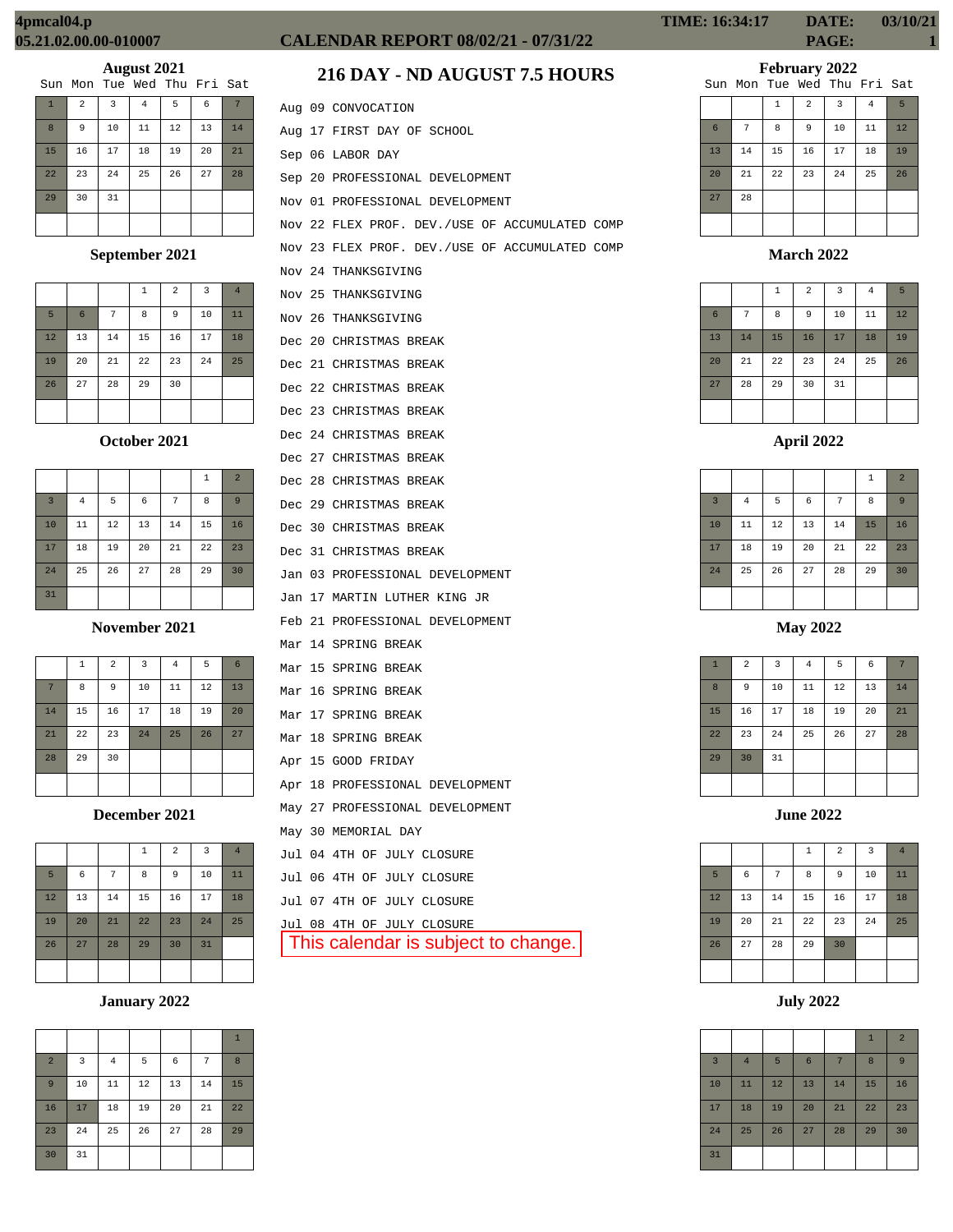|                |                |                | Sun Mon Tue Wed Thu Fri Sat |    |    |    |
|----------------|----------------|----------------|-----------------------------|----|----|----|
| $\overline{1}$ | $\overline{a}$ | $\overline{3}$ | 4                           | 5  | 6  |    |
| 8              | 9              | 10             | 11                          | 12 | 13 | 14 |
| 15             | 16             | 17             | 18                          | 19 | 20 | 21 |
| 22             | 23             | 24             | 25                          | 26 | 27 | 28 |
| 29             | 30             | 31             |                             |    |    |    |
|                |                |                |                             |    |    |    |

## **September 2021**

|    |                 |    | $\mathbf{1}$ | $\overline{a}$ | $\overline{3}$ | $\overline{4}$ |
|----|-----------------|----|--------------|----------------|----------------|----------------|
| 5  | $6\phantom{1}6$ | 7  | 8            | 9              | 10             | 11             |
| 12 | 13              | 14 | 15           | 16             | 17             | 18             |
| 19 | 20              | 21 | 22           | 23             | 24             | 25             |
| 26 | 27              | 28 | 29           | 30             |                |                |
|    |                 |    |              |                |                |                |

#### **October 2021**

|                |                |    |    |    | 1  | $\overline{2}$ |
|----------------|----------------|----|----|----|----|----------------|
| $\overline{3}$ | $\overline{4}$ | 5  | 6  | 7  | 8  | 9              |
| 10             | 11             | 12 | 13 | 14 | 15 | 16             |
| 17             | 18             | 19 | 20 | 21 | 22 | 23             |
| 24             | 25             | 26 | 27 | 28 | 29 | 30             |
| 31             |                |    |    |    |    |                |

#### **November 2021**

|    | 1  | $\overline{a}$ | 3  | $\overline{4}$ | 5  | 6  |
|----|----|----------------|----|----------------|----|----|
| 7  | 8  | 9              | 10 | 11             | 12 | 13 |
| 14 | 15 | 16             | 17 | 18             | 19 | 20 |
| 21 | 22 | 23             | 24 | 25             | 26 | 27 |
| 28 | 29 | 30             |    |                |    |    |
|    |    |                |    |                |    |    |

#### **December 2021**

|    |    |    | $\mathbf{1}$ | $\overline{a}$ | $\overline{3}$ | $\overline{4}$ |
|----|----|----|--------------|----------------|----------------|----------------|
| 5  | 6  | 7  | 8            | 9              | 10             | 11             |
| 12 | 13 | 14 | 15           | 16             | 17             | 18             |
| 19 | 20 | 21 | 22           | 23             | 24             | 25             |
| 26 | 27 | 28 | 29           | 30             | 31             |                |
|    |    |    |              |                |                |                |

# **January 2022**

|                |    |                |    |    |    | $\mathbf{1}$ |
|----------------|----|----------------|----|----|----|--------------|
| $\overline{a}$ | 3  | $\overline{4}$ | 5  | 6  | 7  | 8            |
| 9              | 10 | 11             | 12 | 13 | 14 | 15           |
| 16             | 17 | 18             | 19 | 20 | 21 | 22           |
| 23             | 24 | 25             | 26 | 27 | 28 | 29           |
| 30             | 31 |                |    |    |    |              |

# **CALENDAR REPORT 08/02/21 - 07/31/22 PAGE: 1**

# **218 DAY - AUGUST 7.5 HOURS**

|  | Aug 09 CONVOCATION                                  |
|--|-----------------------------------------------------|
|  | Aug 17 FIRST DAY OF SCHOOL                          |
|  | Sep 06 LABOR DAY                                    |
|  | Sep 20 PROFESSIONAL DEVELOPMENT                     |
|  | Nov 01 PROFESSIONAL DEVELOPMENT                     |
|  | Nov 22 FLEX PROF. DEV./USE OF ACCUMULATED COMP      |
|  | Nov 23 FLEX PROF. DEV./USE OF ACCUMULATED COMP      |
|  | Nov 24 THANKSGIVING                                 |
|  | Nov 25 THANKSGIVING                                 |
|  | Nov 26 THANKSGIVING                                 |
|  | Dec 20 CHRISTMAS BREAK                              |
|  | Dec 21 CHRISTMAS BREAK                              |
|  | Dec 22 CHRISTMAS BREAK                              |
|  | Dec 23 CHRISTMAS BREAK                              |
|  | Dec 24 CHRISTMAS BREAK                              |
|  | Dec 27 CHRISTMAS BREAK                              |
|  | Dec 28 CHRISTMAS BREAK                              |
|  | Dec 29 CHRISTMAS BREAK                              |
|  | Dec 30 CHRISTMAS BREAK                              |
|  | Dec 31 CHRISTMAS BREAK                              |
|  | Jan 03 PROFESSIONAL DEVELOPMENT                     |
|  | Jan 17 MARTIN LUTHER KING JR                        |
|  | Feb 21 PROFESSIONAL DEVELOPMENT                     |
|  | Mar 14 SPRING BREAK                                 |
|  | Mar 15 SPRING BREAK                                 |
|  | Mar 16 SPRING BREAK                                 |
|  | Mar 17 SPRING BREAK                                 |
|  | Mar 18 SPRING BREAK                                 |
|  | Apr 15 GOOD FRIDAY                                  |
|  | Apr 18 PROFESSIONAL DEVELOPMENT                     |
|  | May 27 PROFESSIONAL DEVELOPMENT                     |
|  | May 30 MEMORIAL DAY                                 |
|  | Jul 04 4TH OF JULY CLOSURE                          |
|  | Jul 05 4TH OF JULY CLOSURE                          |
|  | Jul 06 4TH OF JULY CLOSURE                          |
|  | Jul 07 4TH OF JULY CLOSURE                          |
|  | Jul 08 4TH OF JULY CLOSURE                          |
|  | Jul 11 7/11-7/29 ACTIVE WORK DAYS - NDD PLACEHOLDER |
|  | This calendar is subject to change.                 |

1 2 3 4 5

|    |    | <b>+</b> | ∼  | ◡  | т. | -  |
|----|----|----------|----|----|----|----|
| 6  | 7  | 8        | 9  | 10 | 11 | 12 |
| 13 | 14 | 15       | 16 | 17 | 18 | 19 |
| 20 | 21 | 22       | 23 | 24 | 25 | 26 |
| 27 | 28 |          |    |    |    |    |
|    |    |          |    |    |    |    |

#### **March 2022**

|                 |    | $\mathbf{1}$ | $\overline{a}$ | 3  | $\overline{4}$ | 5  |
|-----------------|----|--------------|----------------|----|----------------|----|
| $6\phantom{1}6$ | 7  | 8            | 9              | 10 | 11             | 12 |
| 13              | 14 | 15           | 16             | 17 | 18             | 19 |
| 20              | 21 | 22           | 23             | 24 | 25             | 26 |
| 27              | 28 | 29           | 30             | 31 |                |    |
|                 |    |              |                |    |                |    |

## **April 2022**

|                |                |    |            |    | $\,1\,$ | $\overline{2}$ |
|----------------|----------------|----|------------|----|---------|----------------|
| $\overline{3}$ | $\overline{4}$ | 5  | $\epsilon$ | 7  | 8       | 9              |
| 10             | 11             | 12 | 13         | 14 | 15      | 16             |
| 17             | 18             | 19 | 20         | 21 | 22      | 23             |
| 24             | 25             | 26 | 27         | 28 | 29      | 30             |
|                |                |    |            |    |         |                |

## **May 2022**

| $\mathbf{1}$ | $\overline{2}$ | 3  | $\bf 4$ | 5  | $\epsilon$ | 7  |
|--------------|----------------|----|---------|----|------------|----|
| 8            | 9              | 10 | $11\,$  | 12 | 13         | 14 |
| 15           | 16             | 17 | 18      | 19 | 20         | 21 |
| 22           | 23             | 24 | 25      | 26 | 27         | 28 |
| 29           | 30             | 31 |         |    |            |    |
|              |                |    |         |    |            |    |

## **June 2022**

|    |    |    | 1  | $\overline{2}$ | 3  | $\overline{4}$ |
|----|----|----|----|----------------|----|----------------|
| 5  | 6  | 7  | 8  | 9              | 10 | 11             |
| 12 | 13 | 14 | 15 | 16             | 17 | 18             |
| 19 | 20 | 21 | 22 | 23             | 24 | 25             |
| 26 | 27 | 28 | 29 | 30             |    |                |
|    |    |    |    |                |    |                |

**July 2022**

|                |                |    |                 |    | 1  | $\overline{2}$ |
|----------------|----------------|----|-----------------|----|----|----------------|
| $\overline{3}$ | $\overline{4}$ | 5  | $6\phantom{1}6$ | 7  | 8  | 9              |
| 10             | 11             | 12 | 13              | 14 | 15 | 16             |
| 17             | 18             | 19 | 20              | 21 | 22 | 23             |
| 24             | 25             | 26 | 27              | 28 | 29 | 30             |
| 31             |                |    |                 |    |    |                |

# **TIME: 09:14:51 DATE: 03/11/21**

#### **February 2022** Sun Mon Tue Wed Thu Fri Sat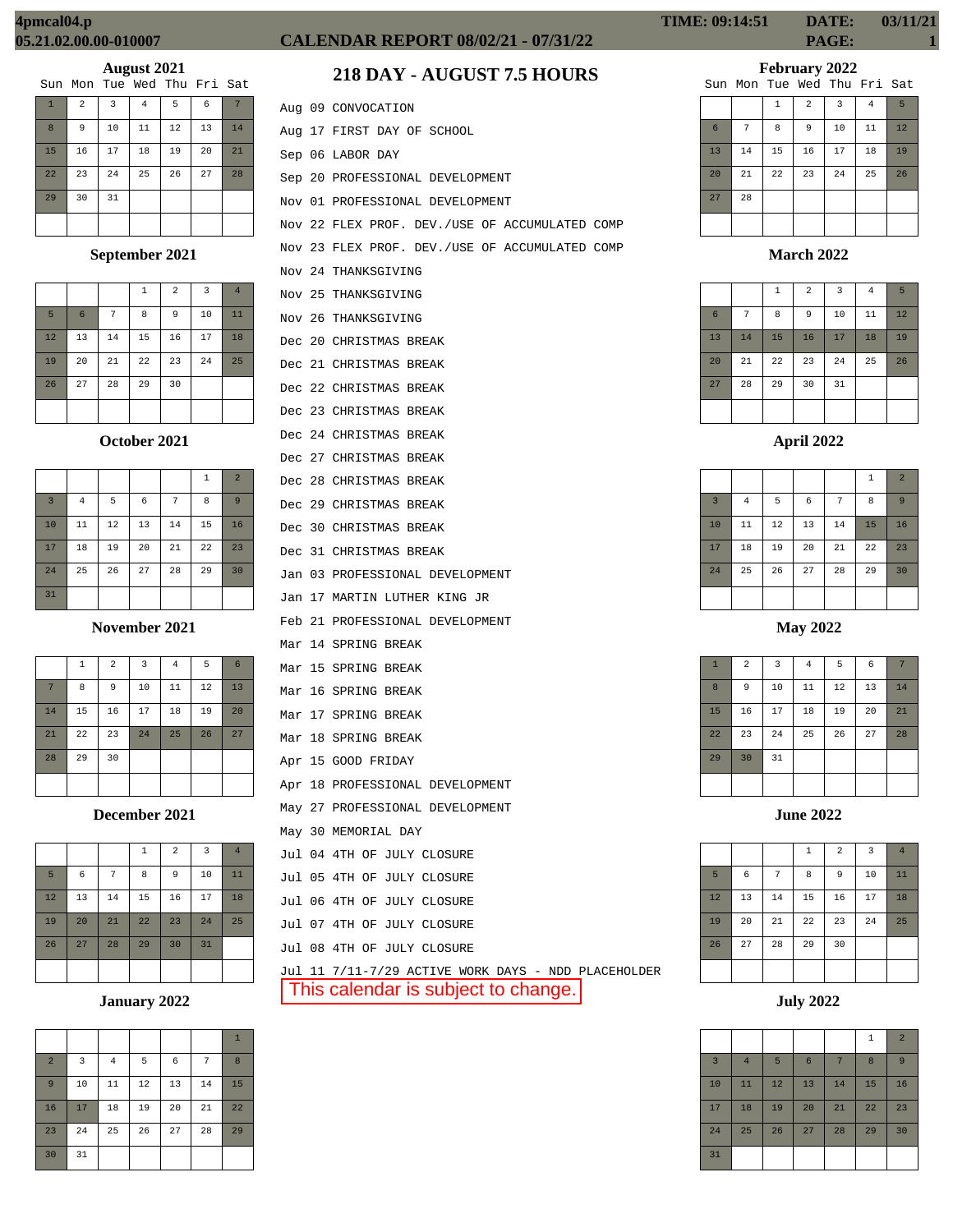|                |                |                | Sun Mon Tue Wed Thu Fri Sat |    |    |    |
|----------------|----------------|----------------|-----------------------------|----|----|----|
| $\overline{1}$ | $\overline{a}$ | $\overline{3}$ | 4                           | 5  | 6  |    |
| 8              | 9              | 10             | 11                          | 12 | 13 | 14 |
| 15             | 16             | 17             | 18                          | 19 | 20 | 21 |
| 22             | 23             | 24             | 25                          | 26 | 27 | 28 |
| 29             | 30             | 31             |                             |    |    |    |
|                |                |                |                             |    |    |    |

## **September 2021**

|    |                 |    | $\mathbf{1}$ | $\overline{a}$ | 3  | $\overline{4}$ |
|----|-----------------|----|--------------|----------------|----|----------------|
| 5  | $6\phantom{1}6$ | 7  | 8            | 9              | 10 | 11             |
| 12 | 13              | 14 | 15           | 16             | 17 | 18             |
| 19 | 20              | 21 | 22           | 23             | 24 | 25             |
| 26 | 27              | 28 | 29           | 30             |    |                |
|    |                 |    |              |                |    |                |

#### **October 2021**

|                |                |    |    |    | 1  | $\overline{2}$ |
|----------------|----------------|----|----|----|----|----------------|
| $\overline{3}$ | $\overline{4}$ | 5  | 6  | 7  | 8  | 9              |
| 10             | 11             | 12 | 13 | 14 | 15 | 16             |
| 17             | 18             | 19 | 20 | 21 | 22 | 23             |
| 24             | 25             | 26 | 27 | 28 | 29 | 30             |
| 31             |                |    |    |    |    |                |

#### **November 2021**

|    | 1  | $\overline{a}$ | $\overline{3}$ | $\bf 4$ | 5  | 6  |
|----|----|----------------|----------------|---------|----|----|
| 7  | 8  | 9              | 10             | 11      | 12 | 13 |
| 14 | 15 | 16             | 17             | 18      | 19 | 20 |
| 21 | 22 | 23             | 24             | 25      | 26 | 27 |
| 28 | 29 | 30             |                |         |    |    |
|    |    |                |                |         |    |    |

## **December 2021**

|    |    |    | $\mathbf{1}$ | $\overline{a}$ | $\overline{3}$ | $\overline{4}$ |
|----|----|----|--------------|----------------|----------------|----------------|
| 5  | 6  | 7  | 8            | 9              | 10             | 11             |
| 12 | 13 | 14 | 15           | 16             | 17             | 18             |
| 19 | 20 | 21 | 22           | 23             | 24             | 25             |
| 26 | 27 | 28 | 29           | 30             | 31             |                |
|    |    |    |              |                |                |                |

# **January 2022**

|                |    |                |    |    |    | $\mathbf{1}$ |
|----------------|----|----------------|----|----|----|--------------|
| $\overline{a}$ | 3  | $\overline{4}$ | 5  | 6  | 7  | 8            |
| $\overline{9}$ | 10 | 11             | 12 | 13 | 14 | 15           |
| 16             | 17 | 18             | 19 | 20 | 21 | 22           |
| 23             | 24 | 25             | 26 | 27 | 28 | 29           |
| 30             | 31 |                |    |    |    |              |

# **CALENDAR REPORT 08/02/21 - 07/31/22 PAGE: 1**

# **221 DAY - AUGUST 7.5 HOURS**

|  | Aug 09 CONVOCATION                                  |
|--|-----------------------------------------------------|
|  | Aug 17 FIRST DAY OF SCHOOL                          |
|  | Sep 06 LABOR DAY                                    |
|  | Sep 20 PROFESSIONAL DEVELOPMENT                     |
|  | Nov 01 PROFESSIONAL DEVELOPMENT                     |
|  | Nov 22 FLEX PROF. DEV./USE OF ACCUMULATED COMP      |
|  | Nov 23 FLEX PROF. DEV./USE OF ACCUMULATED COMP      |
|  | Nov 24 THANKSGIVING                                 |
|  | Nov 25 THANKSGIVING                                 |
|  | Nov 26 THANKSGIVING                                 |
|  | Dec 20 CHRISTMAS BREAK                              |
|  | Dec 21 CHRISTMAS BREAK                              |
|  | Dec 22 CHRISTMAS BREAK                              |
|  | Dec 23 CHRISTMAS BREAK                              |
|  | Dec 24 CHRISTMAS BREAK                              |
|  | Dec 27 CHRISTMAS BREAK                              |
|  | Dec 28 CHRISTMAS BREAK                              |
|  | Dec 29 CHRISTMAS BREAK                              |
|  | Dec 30 CHRISTMAS BREAK                              |
|  | Dec 31 CHRISTMAS BREAK                              |
|  | Jan 03 PROFESSIONAL DEVELOPMENT                     |
|  | Jan 17 MARTIN LUTHER KING JR                        |
|  | Feb 21 PROFESSIONAL DEVELOPMENT                     |
|  | Mar 14 SPRING BREAK                                 |
|  | Mar 15 SPRING BREAK                                 |
|  | Mar 16 SPRING BREAK                                 |
|  | Mar 17 SPRING BREAK                                 |
|  | Mar 18 SPRING BREAK                                 |
|  | Apr 15 GOOD FRIDAY                                  |
|  | Apr 18 PROFESSIONAL DEVELOPMENT                     |
|  | May 27 PROFESSIONAL DEVELOPMENT                     |
|  | May 30 MEMORIAL DAY                                 |
|  | Jul 04 4TH OF JULY CLOSURE                          |
|  | Jul 05 4TH OF JULY CLOSURE                          |
|  | Jul 06 4TH OF JULY CLOSURE                          |
|  | Jul 07 4TH OF JULY CLOSURE                          |
|  | Jul 08 4TH OF JULY CLOSURE                          |
|  | Jul 14 7/14-7/29 ACTIVE WORK DAYS - NDD PLACEHOLDER |

This calendar is subject to change.

# **February 2022**

|    |    |              |                | Sun Mon Tue Wed Thu Fri Sat |                |                 |
|----|----|--------------|----------------|-----------------------------|----------------|-----------------|
|    |    | $\mathbf{1}$ | $\overline{a}$ | 3                           | $\overline{4}$ | $5\overline{5}$ |
| 6  | 7  | 8            | 9              | 10                          | 11             | 12              |
| 13 | 14 | 15           | 16             | 17                          | 18             | 19              |
| 20 | 21 | 22           | 23             | 24                          | 25             | 26              |
| 27 | 28 |              |                |                             |                |                 |
|    |    |              |                |                             |                |                 |

#### **March 2022**

|                 |    | $\mathbf{1}$ | $\overline{a}$ | 3  | 4  | 5  |
|-----------------|----|--------------|----------------|----|----|----|
| $6\phantom{1}6$ | 7  | 8            | 9              | 10 | 11 | 12 |
| 13              | 14 | 15           | 16             | 17 | 18 | 19 |
| 20              | 21 | 22           | 23             | 24 | 25 | 26 |
| 27              | 28 | 29           | 30             | 31 |    |    |
|                 |    |              |                |    |    |    |

## **April 2022**

|                |          |    |            |    | $\,1\,$ | $\overline{2}$ |
|----------------|----------|----|------------|----|---------|----------------|
| $\overline{3}$ | $\bf{4}$ | 5  | $\epsilon$ | 7  | 8       | 9              |
| 10             | 11       | 12 | 13         | 14 | 15      | 16             |
| 17             | 18       | 19 | 20         | 21 | 22      | 23             |
| 24             | 25       | 26 | 27         | 28 | 29      | 30             |
|                |          |    |            |    |         |                |

## **May 2022**

| $\mathbf{1}$ | $\overline{a}$ | $\overline{3}$ | $\bf{4}$ | 5  | 6  | 7  |
|--------------|----------------|----------------|----------|----|----|----|
| 8            | 9              | 10             | $11\,$   | 12 | 13 | 14 |
| 15           | 16             | 17             | 18       | 19 | 20 | 21 |
| 22           | 23             | 24             | 25       | 26 | 27 | 28 |
| 29           | 30             | 31             |          |    |    |    |
|              |                |                |          |    |    |    |

|    |    |    | $\mathbf{1}$ | $\overline{2}$ | 3  | $\overline{4}$ |
|----|----|----|--------------|----------------|----|----------------|
| 5  | 6  | 7  | 8            | 9              | 10 | 11             |
| 12 | 13 | 14 | 15           | 16             | 17 | 18             |
| 19 | 20 | 21 | 22           | 23             | 24 | 25             |
| 26 | 27 | 28 | 29           | 30             |    |                |
|    |    |    |              |                |    |                |

**July 2022**

|                |                |    |    |    | $\mathbf{1}$ | $\overline{2}$ |
|----------------|----------------|----|----|----|--------------|----------------|
| $\overline{3}$ | $\overline{4}$ | 5  | 6  |    | 8            | 9              |
| 10             | 11             | 12 | 13 | 14 | 15           | 16             |
| 17             | 18             | 19 | 20 | 21 | 22           | 23             |
| 24             | 25             | 26 | 27 | 28 | 29           | 30             |
| 31             |                |    |    |    |              |                |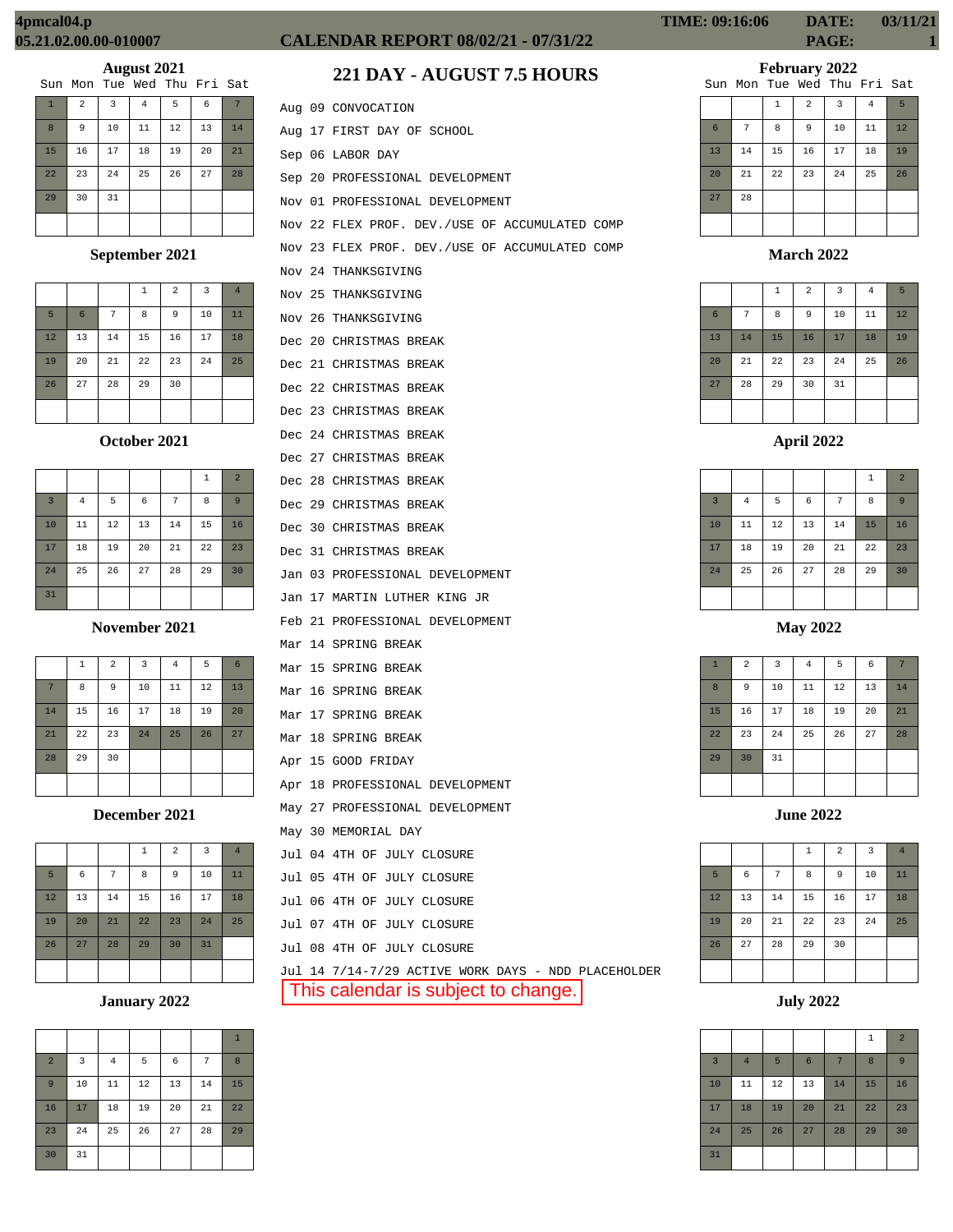|                |                |                | Sun Mon Tue Wed Thu Fri Sat |    |    |    |
|----------------|----------------|----------------|-----------------------------|----|----|----|
| $\overline{1}$ | $\overline{a}$ | $\overline{3}$ | 4                           | 5  | 6  |    |
| 8              | 9              | 10             | 11                          | 12 | 13 | 14 |
| 15             | 16             | 17             | 18                          | 19 | 20 | 21 |
| 22             | 23             | 24             | 25                          | 26 | 27 | 28 |
| 29             | 30             | 31             |                             |    |    |    |
|                |                |                |                             |    |    |    |

## **September 2021**

|    |                 |        | 1  | $\overline{2}$ | $\overline{3}$ | $\overline{4}$ |
|----|-----------------|--------|----|----------------|----------------|----------------|
| 5  | $6\phantom{1}6$ | 7      | 8  | 9              | 10             | 11             |
| 12 | 13              | $1\,4$ | 15 | 16             | 17             | 18             |
| 19 | 20              | 21     | 22 | 23             | 24             | 25             |
| 26 | 27              | 28     | 29 | 30             |                |                |
|    |                 |        |    |                |                |                |

#### **October 2021**

|                |                |    |    |    | 1  | $\overline{2}$ |
|----------------|----------------|----|----|----|----|----------------|
| $\overline{3}$ | $\overline{4}$ | 5  | 6  | 7  | 8  | 9              |
| 10             | 11             | 12 | 13 | 14 | 15 | 16             |
| 17             | 18             | 19 | 20 | 21 | 22 | 23             |
| 24             | 25             | 26 | 27 | 28 | 29 | 30             |
| 31             |                |    |    |    |    |                |

#### **November 2021**

|    | 1  | $\overline{a}$ | 3  | $\bf 4$ | 5  | 6  |
|----|----|----------------|----|---------|----|----|
| 7  | 8  | 9              | 10 | 11      | 12 | 13 |
| 14 | 15 | 16             | 17 | 18      | 19 | 20 |
| 21 | 22 | 23             | 24 | 25      | 26 | 27 |
| 28 | 29 | 30             |    |         |    |    |
|    |    |                |    |         |    |    |

## **December 2021**

|    |    |    | $\mathbf{1}$ | $\overline{a}$ | $\overline{3}$ | $\overline{4}$ |
|----|----|----|--------------|----------------|----------------|----------------|
| 5  | 6  | 7  | 8            | 9              | 10             | 11             |
| 12 | 13 | 14 | 15           | 16             | 17             | 18             |
| 19 | 20 | 21 | 22           | 23             | 24             | 25             |
| 26 | 27 | 28 | 29           | 30             | 31             |                |
|    |    |    |              |                |                |                |

# **January 2022**

|                |    |                |    |    |    | $\mathbf{1}$ |
|----------------|----|----------------|----|----|----|--------------|
| $\overline{2}$ | 3  | $\overline{4}$ | 5  | 6  | 7  | 8            |
| $\overline{9}$ | 10 | 11             | 12 | 13 | 14 | 15           |
| 16             | 17 | 18             | 19 | 20 | 21 | 22           |
| 23             | 24 | 25             | 26 | 27 | 28 | 29           |
| 30             | 31 |                |    |    |    |              |

# **CALENDAR REPORT 08/02/21 - 07/31/22 PAGE: 1**

# **221 DAY - AUGUST 8.0 HOURS**

|  | Aug 09 CONVOCATION                                  |
|--|-----------------------------------------------------|
|  | Aug 17 FIRST DAY OF SCHOOL                          |
|  | Sep 06 LABOR DAY                                    |
|  | Sep 20 PROFESSIONAL DEVELOPMENT                     |
|  | Nov 01 PROFESSIONAL DEVELOPMENT                     |
|  | Nov 22 FLEX PROF. DEV./USE OF ACCUMULATED COMP      |
|  | Nov 23 FLEX PROF. DEV./USE OF ACCUMULATED COMP      |
|  | Nov 24 THANKSGIVING                                 |
|  | Nov 25 THANKSGIVING                                 |
|  | Nov 26 THANKSGIVING                                 |
|  | Dec 20 CHRISTMAS BREAK                              |
|  | Dec 21 CHRISTMAS BREAK                              |
|  | Dec 22 CHRISTMAS BREAK                              |
|  | Dec 23 CHRISTMAS BREAK                              |
|  | Dec 24 CHRISTMAS BREAK                              |
|  | Dec 27 CHRISTMAS BREAK                              |
|  | Dec 28 CHRISTMAS BREAK                              |
|  | Dec 29 CHRISTMAS BREAK                              |
|  | Dec 30 CHRISTMAS BREAK                              |
|  | Dec 31 CHRISTMAS BREAK                              |
|  | Jan 03 PROFESSIONAL DEVELOPMENT                     |
|  | Jan 17 MARTIN LUTHER KING JR                        |
|  | Feb 21 PROFESSIONAL DEVELOPMENT                     |
|  | Mar 14 SPRING BREAK                                 |
|  | Mar 15 SPRING BREAK                                 |
|  | Mar 16 SPRING BREAK                                 |
|  | Mar 17 SPRING BREAK                                 |
|  | Mar 18 SPRING BREAK                                 |
|  | Apr 15 GOOD FRIDAY                                  |
|  | Apr 18 PROFESSIONAL DEVELOPMENT                     |
|  | May 27 PROFESSIONAL DEVELOPMENT                     |
|  | May 30 MEMORIAL DAY                                 |
|  | Jul 04 4TH OF JULY CLOSURE                          |
|  | Jul 05 4TH OF JULY CLOSURE                          |
|  | Jul 06 4TH OF JULY CLOSURE                          |
|  | Jul 07 4TH OF JULY CLOSURE                          |
|  | Jul 08 4TH OF JULY CLOSURE                          |
|  | Jul 14 7/14-7/29 ACTIVE WORK DAYS - NDD PLACEHOLDER |

This calendar is subject to change.

# **February 2022**

|    |    |    |                | Sun Mon Tue Wed Thu Fri Sat |                |    |
|----|----|----|----------------|-----------------------------|----------------|----|
|    |    | 1  | $\overline{a}$ | 3                           | $\overline{4}$ | 5  |
| 6  | 7  | 8  | 9              | 10                          | 11             | 12 |
| 13 | 14 | 15 | 16             | 17                          | 18             | 19 |
| 20 | 21 | 22 | 23             | 24                          | 25             | 26 |
| 27 | 28 |    |                |                             |                |    |
|    |    |    |                |                             |                |    |

#### **March 2022**

|                 |    | $\mathbf{1}$ | $\overline{a}$ | 3  | $\overline{4}$ | 5  |
|-----------------|----|--------------|----------------|----|----------------|----|
| $6\phantom{1}6$ | 7  | 8            | 9              | 10 | 11             | 12 |
| 13              | 14 | 15           | 16             | 17 | 18             | 19 |
| 20              | 21 | 22           | 23             | 24 | 25             | 26 |
| 27              | 28 | 29           | 30             | 31 |                |    |
|                 |    |              |                |    |                |    |

## **April 2022**

|                |          |    |            |    | $\,1\,$ | $\overline{2}$ |
|----------------|----------|----|------------|----|---------|----------------|
| $\overline{3}$ | $\bf{4}$ | 5  | $\epsilon$ | 7  | 8       | 9              |
| 10             | 11       | 12 | 13         | 14 | 15      | 16             |
| 17             | 18       | 19 | 20         | 21 | 22      | 23             |
| 24             | 25       | 26 | 27         | 28 | 29      | 30             |
|                |          |    |            |    |         |                |

**May 2022**

| $\mathbf{1}$ | $\overline{a}$ | 3  | $\bf{4}$ | 5  | 6  | 7  |
|--------------|----------------|----|----------|----|----|----|
| 8            | 9              | 10 | $11\,$   | 12 | 13 | 14 |
| 15           | 16             | 17 | 18       | 19 | 20 | 21 |
| 22           | 23             | 24 | 25       | 26 | 27 | 28 |
| 29           | 30             | 31 |          |    |    |    |
|              |                |    |          |    |    |    |

|    |    |    | $\mathbf 1$ | $\overline{a}$ | $\overline{3}$ | $\overline{4}$ |
|----|----|----|-------------|----------------|----------------|----------------|
| 5  | 6  | 7  | 8           | 9              | 10             | 11             |
| 12 | 13 | 14 | 15          | 16             | 17             | 18             |
| 19 | 20 | 21 | 22          | 23             | 24             | 25             |
| 26 | 27 | 28 | 29          | 30             |                |                |
|    |    |    |             |                |                |                |

**July 2022**

|                |                |    |    |    | $\mathbf{1}$ | $\overline{2}$ |
|----------------|----------------|----|----|----|--------------|----------------|
| $\overline{3}$ | $\overline{4}$ | 5  | 6  | 7  | 8            | 9              |
| 10             | 11             | 12 | 13 | 14 | 15           | 16             |
| 17             | 18             | 19 | 20 | 21 | 22           | 23             |
| 24             | 25             | 26 | 27 | 28 | 29           | 30             |
| 31             |                |    |    |    |              |                |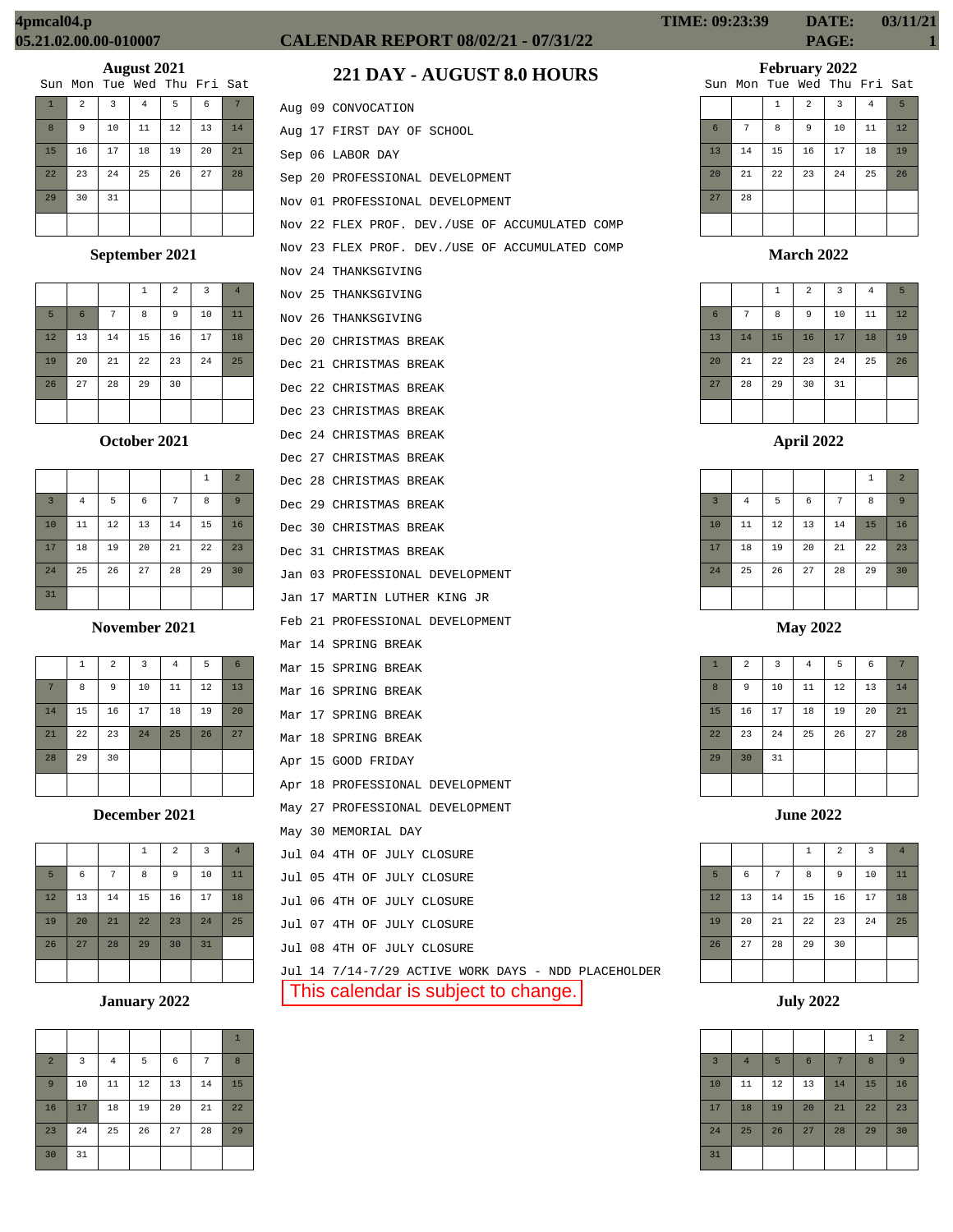|    |                | $\overline{\phantom{a}}$ |                             |    |    |    |
|----|----------------|--------------------------|-----------------------------|----|----|----|
|    |                |                          | Sun Mon Tue Wed Thu Fri Sat |    |    |    |
|    | $\overline{a}$ | 3                        | 4                           | 5  | 6  |    |
| 8  | 9              | 10                       | 11                          | 12 | 13 | 14 |
| 15 | 16             | 17                       | 18                          | 19 | 20 | 21 |
| 22 | 23             | 24                       | 25                          | 26 | 27 | 28 |
| 29 | 30             | 31                       |                             |    |    |    |
|    |                |                          |                             |    |    |    |

## **September 2021**

|    |                 |    | 1  | $\overline{2}$ | 3  | $\overline{4}$ |
|----|-----------------|----|----|----------------|----|----------------|
| 5  | $6\phantom{1}6$ | 7  | 8  | 9              | 10 | 11             |
| 12 | 13              | 14 | 15 | 16             | 17 | 18             |
| 19 | 20              | 21 | 22 | 23             | 24 | 25             |
| 26 | 27              | 28 | 29 | 30             |    |                |
|    |                 |    |    |                |    |                |

## **October 2021**

|                |                |    |    |    | 1  | $\overline{a}$ |
|----------------|----------------|----|----|----|----|----------------|
| $\overline{3}$ | $\overline{4}$ | 5  | 6  | 7  | 8  | 9              |
| 10             | 11             | 12 | 13 | 14 | 15 | 16             |
| 17             | 18             | 19 | 20 | 21 | 22 | 23             |
| 24             | 25             | 26 | 27 | 28 | 29 | 30             |
| 31             |                |    |    |    |    |                |

#### **November 2021**

|    | 1  | $\overline{a}$ | $\overline{3}$ | $\overline{4}$ | 5  | 6  |
|----|----|----------------|----------------|----------------|----|----|
| 7  | 8  | 9              | 10             | 11             | 12 | 13 |
| 14 | 15 | 16             | 17             | 18             | 19 | 20 |
| 21 | 22 | 23             | 24             | 25             | 26 | 27 |
| 28 | 29 | 30             |                |                |    |    |
|    |    |                |                |                |    |    |

#### **December 2021**

|    |            |    | $\mathbf{1}$ | $\overline{2}$ | 3  | $\overline{4}$ |
|----|------------|----|--------------|----------------|----|----------------|
| 5  | $\epsilon$ | 7  | 8            | 9              | 10 | 11             |
| 12 | 13         | 14 | 15           | 16             | 17 | 18             |
| 19 | 20         | 21 | 22           | 23             | 24 | 25             |
| 26 | 27         | 28 | 29           | 30             | 31 |                |
|    |            |    |              |                |    |                |

# **January 2022**

|                |    |                |    |    |    | $\mathbf{1}$ |
|----------------|----|----------------|----|----|----|--------------|
| $\overline{a}$ | 3  | $\overline{4}$ | 5  | 6  | 7  | 8            |
| 9              | 10 | 11             | 12 | 13 | 14 | 15           |
| 16             | 17 | 18             | 19 | 20 | 21 | 22           |
| 23             | 24 | 25             | 26 | 27 | 28 | 29           |
| 30             | 31 |                |    |    |    |              |

# **CALENDAR REPORT 08/02/21 - 07/31/22 PAGE: 1**

# **226 DAY - AUGUST 7.5 HOURS**

|  | Aug 09 CONVOCATION                                  |
|--|-----------------------------------------------------|
|  | Aug 17 FIRST DAY OF SCHOOL                          |
|  | Sep 06 LABOR DAY                                    |
|  | Nov 01 PROFESSIONAL DEVELOPMENT                     |
|  | Nov 22 FLEX PROF. DEV./USE OF ACCUMULATED COMP      |
|  | Nov 23 FLEX PROF. DEV./USE OF ACCUMULATED COMP      |
|  | Nov 24 THANKSGIVING                                 |
|  | Nov 25 THANKSGIVING                                 |
|  | Nov 26 THANKSGIVING                                 |
|  | Dec 20 CHRISTMAS BREAK                              |
|  | Dec 21 CHRISTMAS BREAK                              |
|  | Dec 22 CHRISTMAS BREAK                              |
|  | Dec 23 CHRISTMAS BREAK                              |
|  | Dec 24 CHRISTMAS BREAK                              |
|  | Dec 27 CHRISTMAS BREAK                              |
|  | Dec 28 CHRISTMAS BREAK                              |
|  | Dec 29 CHRISTMAS BREAK                              |
|  | Dec 30 CHRISTMAS BREAK                              |
|  | Dec 31 CHRISTMAS BREAK                              |
|  | Jan 03 PROFESSIONAL DEVELOPMENT                     |
|  | Jan 17 MARTIN LUTHER KING JR                        |
|  | Feb 21 PROFESSIONAL DEVELOPMENT                     |
|  | Mar 14 SPRING BREAK                                 |
|  | Mar 15 SPRING BREAK                                 |
|  | Mar 16 SPRING BREAK                                 |
|  | Mar 17 SPRING BREAK                                 |
|  | Mar 18 SPRING BREAK                                 |
|  | Apr 15 GOOD FRIDAY                                  |
|  | May 30 MEMORIAL DAY                                 |
|  | Jul 04 4TH OF JULY CLOSURE                          |
|  | Jul 05 4TH OF JULY CLOSURE                          |
|  | Jul 06 4TH OF JULY CLOSURE                          |
|  | Jul 07 4TH OF JULY CLOSURE                          |
|  | Jul 08 4TH OF JULY CLOSURE                          |
|  | Jul 21 7/21-7/29 ACTIVE WORK DAYS - NDD PLACEHOLDER |
|  | This calendar is subject to change.                 |
|  |                                                     |

| <b>TIME: 09:26:05</b> | DATE: | 03/11/21 |
|-----------------------|-------|----------|
|                       | PAGE: |          |

# **February 2022**

|    |    |    |                | Sun Mon Tue Wed Thu Fri Sat |    |    |
|----|----|----|----------------|-----------------------------|----|----|
|    |    | 1  | $\overline{a}$ | 3                           | 4  | 5  |
| 6  | 7  | 8  | 9              | 10                          | 11 | 12 |
| 13 | 14 | 15 | 16             | 17                          | 18 | 19 |
| 20 | 21 | 22 | 23             | 24                          | 25 | 26 |
| 27 | 28 |    |                |                             |    |    |
|    |    |    |                |                             |    |    |

#### **March 2022**

|                 |    | $\mathbf{1}$ | $\overline{a}$ | 3  | $\overline{4}$ | 5  |
|-----------------|----|--------------|----------------|----|----------------|----|
| $6\phantom{1}6$ | 7  | 8            | 9              | 10 | 11             | 12 |
| 13              | 14 | 15           | 16             | 17 | 18             | 19 |
| 20              | 21 | 22           | 23             | 24 | 25             | 26 |
| 27              | 28 | 29           | 30             | 31 |                |    |
|                 |    |              |                |    |                |    |

# **April 2022**

|                |          |    |    |    | $\mathbf{1}$ | $\overline{2}$ |
|----------------|----------|----|----|----|--------------|----------------|
| $\overline{3}$ | $\bf{4}$ | 5  | 6  | 7  | 8            | 9              |
| 10             | 11       | 12 | 13 | 14 | 15           | 16             |
| 17             | 18       | 19 | 20 | 21 | 22           | 23             |
| 24             | 25       | 26 | 27 | 28 | 29           | 30             |
|                |          |    |    |    |              |                |

## **May 2022**

| $\mathbf{1}$ | $\overline{c}$ | $\mathsf 3$ | $\bf 4$ | 5  | $\epsilon$ | 7  |
|--------------|----------------|-------------|---------|----|------------|----|
| 8            | 9              | 10          | $11\,$  | 12 | 13         | 14 |
| 15           | 16             | 17          | 18      | 19 | 20         | 21 |
| 22           | 23             | 24          | 25      | 26 | 27         | 28 |
| 29           | 30             | 31          |         |    |            |    |
|              |                |             |         |    |            |    |

|    |    |    | $\,1\,$ | $\overline{2}$ | $\overline{3}$ | $\overline{4}$ |
|----|----|----|---------|----------------|----------------|----------------|
| 5  | 6  | 7  | 8       | 9              | 10             | 11             |
| 12 | 13 | 14 | 15      | 16             | 17             | 18             |
| 19 | 20 | 21 | 22      | 23             | 24             | 25             |
| 26 | 27 | 28 | 29      | 30             |                |                |
|    |    |    |         |                |                |                |

**July 2022**

|                         |                |    |                |    | $1\,$ | $\overline{2}$ |
|-------------------------|----------------|----|----------------|----|-------|----------------|
| $\overline{\mathbf{3}}$ | $\overline{4}$ | 5  | $6\phantom{1}$ | 7  | 8     | 9              |
| 10                      | 11             | 12 | 13             | 14 | 15    | 16             |
| 17                      | 18             | 19 | 20             | 21 | 22    | 23             |
| 24                      | 25             | 26 | 27             | 28 | 29    | 30             |
| 31                      |                |    |                |    |       |                |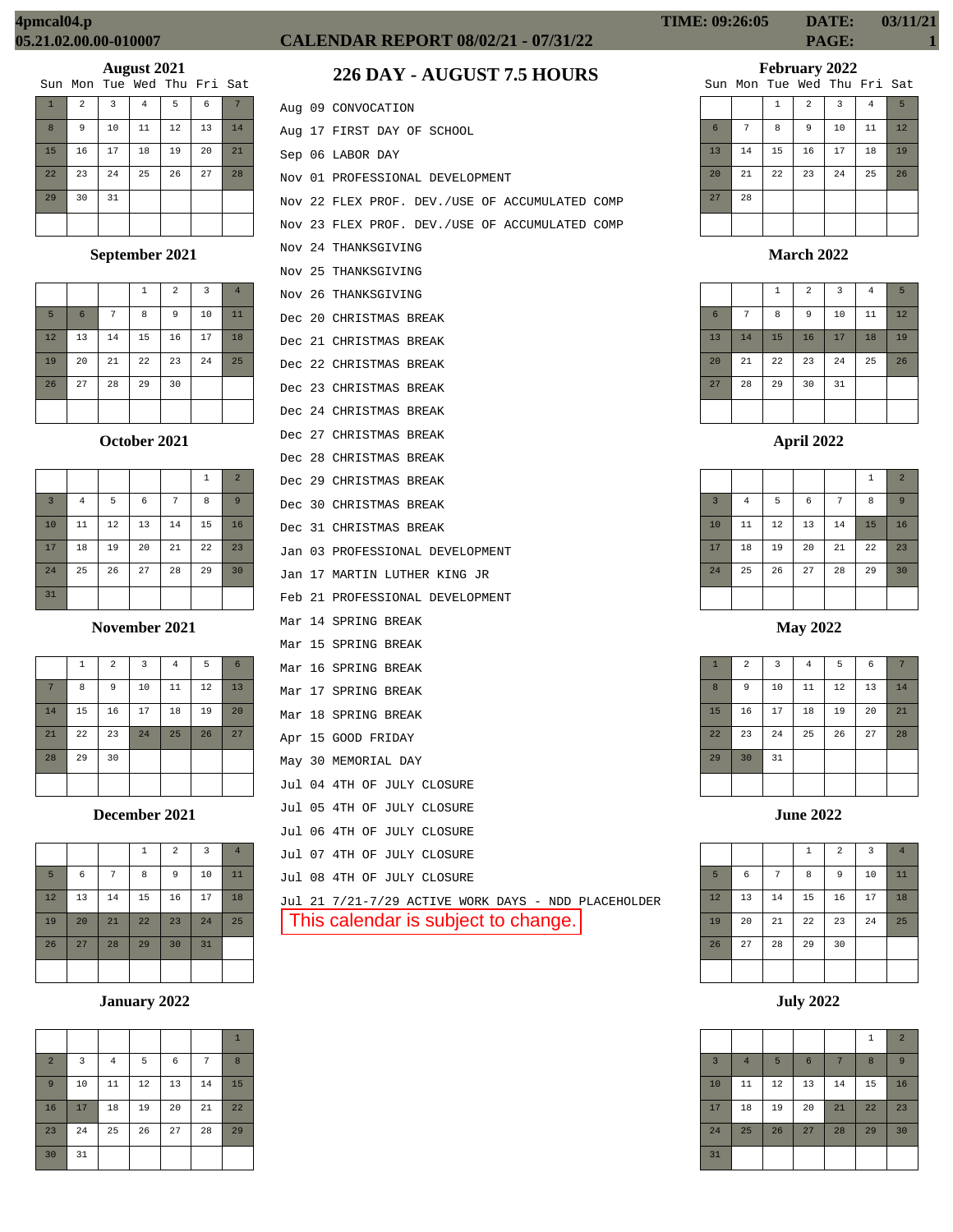# **August 2021**<br>The Med Thu

|              |    | $\overline{\phantom{a}}$ |                             |    |    |    |
|--------------|----|--------------------------|-----------------------------|----|----|----|
|              |    |                          | Sun Mon Tue Wed Thu Fri Sat |    |    |    |
| $\mathbf{1}$ | 2  | $\overline{3}$           | 4                           | 5  | 6  |    |
| 8            | 9  | 10                       | 11                          | 12 | 13 | 14 |
| 15           | 16 | 17                       | 18                          | 19 | 20 | 21 |
| 22           | 23 | 24                       | 25                          | 26 | 27 | 28 |
| 29           | 30 | 31                       |                             |    |    |    |
|              |    |                          |                             |    |    |    |

## **September 2021**

|    |    |    | $\mathbf{1}$ | 2  | 3  | $\overline{4}$ |
|----|----|----|--------------|----|----|----------------|
| 5  | 6  | 7  | 8            | 9  | 10 | 11             |
| 12 | 13 | 14 | 15           | 16 | 17 | 18             |
| 19 | 20 | 21 | 22           | 23 | 24 | 25             |
| 26 | 27 | 28 | 29           | 30 |    |                |
|    |    |    |              |    |    |                |

#### **October 2021**

|                |                |    |    |    | 1  | $\overline{a}$ |
|----------------|----------------|----|----|----|----|----------------|
| $\overline{3}$ | $\overline{4}$ | 5  | 6  | 7  | 8  | 9              |
| 10             | 11             | 12 | 13 | 14 | 15 | 16             |
| 17             | 18             | 19 | 20 | 21 | 22 | 23             |
| 24             | 25             | 26 | 27 | 28 | 29 | 30             |
| 31             |                |    |    |    |    |                |

**November 2021**

|    | $\,1\,$ | $\overline{a}$ | $\overline{\mathbf{3}}$ | $\sqrt{4}$ | 5  | $6\phantom{1}6$ |
|----|---------|----------------|-------------------------|------------|----|-----------------|
| 7  | 8       | 9              | 10                      | 11         | 12 | 13              |
| 14 | 15      | 16             | 17                      | 18         | 19 | 20              |
| 21 | 22      | 23             | 24                      | 25         | 26 | 27              |
| 28 | 29      | 30             |                         |            |    |                 |
|    |         |                |                         |            |    |                 |

**December 2021**

|    |    |    | $\mathbf{1}$ | $\overline{a}$ | 3  | $\overline{4}$ |
|----|----|----|--------------|----------------|----|----------------|
| 5  | 6  | 7  | 8            | 9              | 10 | 11             |
| 12 | 13 | 14 | 15           | 16             | 17 | 18             |
| 19 | 20 | 21 | 22           | 23             | 24 | 25             |
| 26 | 27 | 28 | 29           | 30             | 31 |                |
|    |    |    |              |                |    |                |

## **January 2022**

| $\overline{a}$ | 3  | $\overline{4}$ | 5  | 6  | 7  | 8  |
|----------------|----|----------------|----|----|----|----|
| 9              | 10 | 11             | 12 | 13 | 14 | 15 |
| 16             | 17 | 18             | 19 | 20 | 21 | 22 |
| 23             | 24 | 25             | 26 | 27 | 28 | 29 |
| 30             | 31 |                |    |    |    |    |

# **CALENDAR REPORT 08/02/21 - 07/31/22 PAGE: 1**

# **226 DAY - AUGUST 8.0 HOURS**

|  | Aug 09 CONVOCATION                                  |
|--|-----------------------------------------------------|
|  | Aug 17 FIRST DAY OF SCHOOL                          |
|  | Sep 06 LABOR DAY                                    |
|  | Nov 01 PROFESSIONAL DEVELOPMENT                     |
|  | Nov 22 FLEX PROF. DEV./USE OF ACCUMULATED COMP      |
|  | Nov 23 FLEX PROF. DEV./USE OF ACCUMULATED COMP      |
|  | Nov 24 THANKSGIVING                                 |
|  | Nov 25 THANKSGIVING                                 |
|  | Nov 26 THANKSGIVING                                 |
|  | Dec 20 CHRISTMAS BREAK                              |
|  | Dec 21 CHRISTMAS BREAK                              |
|  | Dec 22 CHRISTMAS BREAK                              |
|  | Dec 23 CHRISTMAS BREAK                              |
|  | Dec 24 CHRISTMAS BREAK                              |
|  | Dec 27 CHRISTMAS BREAK                              |
|  | Dec 28 CHRISTMAS BREAK                              |
|  | Dec 29 CHRISTMAS BREAK                              |
|  | Dec 30 CHRISTMAS BREAK                              |
|  | Dec 31 CHRISTMAS BREAK                              |
|  | Jan 03 PROFESSIONAL DEVELOPMENT                     |
|  | Jan 17 MARTIN LUTHER KING JR                        |
|  | Feb 21 PROFESSIONAL DEVELOPMENT                     |
|  | Mar 14 SPRING BREAK                                 |
|  | Mar 15 SPRING BREAK                                 |
|  | Mar 16 SPRING BREAK                                 |
|  | Mar 17 SPRING BREAK                                 |
|  | Mar 18 SPRING BREAK                                 |
|  | Apr 15 GOOD FRIDAY                                  |
|  | Apr 18 PROFESSIONAL DEVELOPMENT                     |
|  | May 27 PROFESSIONAL DEVELOPMENT                     |
|  | May 30 MEMORIAL DAY                                 |
|  | Jul 04 4TH OF JULY CLOSURE                          |
|  | Jul 05 4TH OF JULY CLOSURE                          |
|  | Jul 06 4TH OF JULY CLOSURE                          |
|  | Jul 07 4TH OF JULY CLOSURE                          |
|  | Jul 08 4TH OF JULY CLOSURE                          |
|  | Jul 21 7/21-7/26 ACTIVE WORK DAYS - NDD PLACEHOLDER |
|  | This calendar is subject to change.                 |

**TIME: 09:32:07 DATE: 03/11/21**

**February 2022**

|    |    |              |                | Sun Mon Tue Wed Thu Fri Sat |    |    |
|----|----|--------------|----------------|-----------------------------|----|----|
|    |    | $\mathbf{1}$ | $\overline{a}$ | 3                           | 4  | 5  |
| 6  | 7  | 8            | 9              | 10                          | 11 | 12 |
| 13 | 14 | 15           | 16             | 17                          | 18 | 19 |
| 20 | 21 | 22           | 23             | 24                          | 25 | 26 |
| 27 | 28 |              |                |                             |    |    |
|    |    |              |                |                             |    |    |

**March 2022**

|                 |    | $\mathbf{1}$ | $\overline{a}$ | $\overline{3}$ | $\overline{4}$ | 5  |
|-----------------|----|--------------|----------------|----------------|----------------|----|
| $6\phantom{1}6$ | 7  | 8            | 9              | 10             | 11             | 12 |
| 13              | 14 | 15           | 16             | 17             | 18             | 19 |
| 20              | 21 | 22           | 23             | 24             | 25             | 26 |
| 27              | 28 | 29           | 30             | 31             |                |    |
|                 |    |              |                |                |                |    |

**April 2022**

|                |                |        |    |    | $\,1\,$ | $\overline{2}$ |
|----------------|----------------|--------|----|----|---------|----------------|
| $\overline{3}$ | $\overline{4}$ | 5      | 6  | 7  | 8       | 9              |
| 10             | 11             | $12\,$ | 13 | 14 | 15      | 16             |
| 17             | 18             | 19     | 20 | 21 | 22      | 23             |
| 24             | 25             | 26     | 27 | 28 | 29      | 30             |
|                |                |        |    |    |         |                |

**May 2022**

| $\mathbf{1}$ | $\overline{a}$ | 3  | $\bf{4}$ | 5  | 6  | 7  |
|--------------|----------------|----|----------|----|----|----|
| 8            | 9              | 10 | 11       | 12 | 13 | 14 |
| 15           | 16             | 17 | 18       | 19 | 20 | 21 |
| 22           | 23             | 24 | 25       | 26 | 27 | 28 |
| 29           | 30             | 31 |          |    |    |    |
|              |                |    |          |    |    |    |

**June 2022**

|    |    |    | $\,1\,$ | $\overline{\mathbf{c}}$ | 3  | $\overline{4}$ |
|----|----|----|---------|-------------------------|----|----------------|
| 5  | 6  | 7  | 8       | 9                       | 10 | 11             |
| 12 | 13 | 14 | 15      | 16                      | 17 | 18             |
| 19 | 20 | 21 | 22      | 23                      | 24 | 25             |
| 26 | 27 | 28 | 29      | 30                      |    |                |
|    |    |    |         |                         |    |                |

**July 2022**

|                         |                |    |                |    | $1\,$ | $\overline{2}$ |
|-------------------------|----------------|----|----------------|----|-------|----------------|
| $\overline{\mathbf{3}}$ | $\overline{4}$ | 5  | $6\phantom{1}$ | 7  | 8     | 9              |
| 10                      | 11             | 12 | 13             | 14 | 15    | 16             |
| 17                      | 18             | 19 | 20             | 21 | 22    | 23             |
| 24                      | 25             | 26 | 27             | 28 | 29    | 30             |
| 31                      |                |    |                |    |       |                |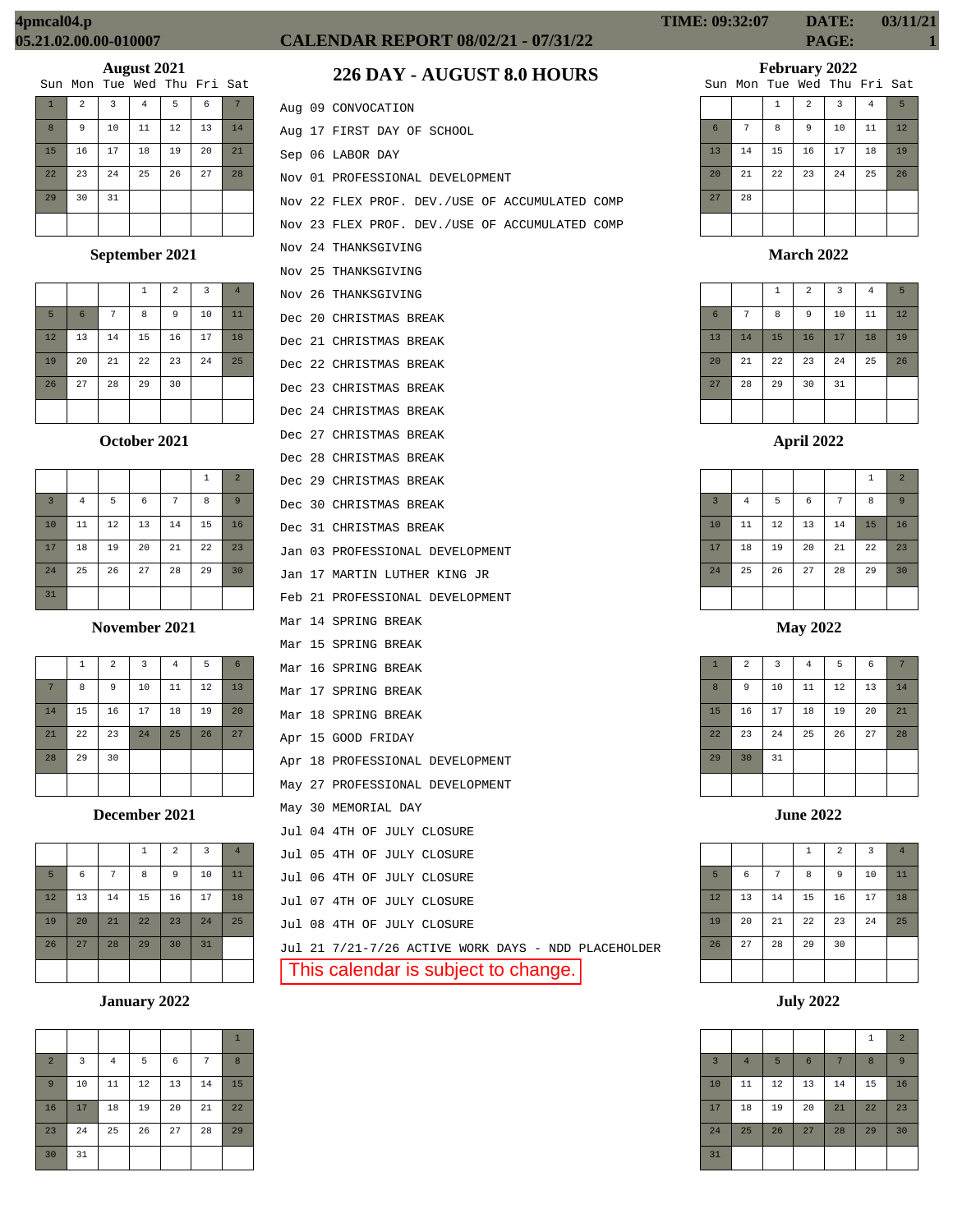|              |                |    | Sun Mon Tue Wed Thu Fri Sat |    |    |    |
|--------------|----------------|----|-----------------------------|----|----|----|
| $\mathbf{1}$ | $\overline{a}$ | 3  | 4                           | 5  | 6  |    |
| $\mathbf{8}$ | 9              | 10 | 11                          | 12 | 13 | 14 |
| 15           | 16             | 17 | 18                          | 19 | 20 | 21 |
| 22           | 23             | 24 | 25                          | 26 | 27 | 28 |
| 29           | 30             | 31 |                             |    |    |    |
|              |                |    |                             |    |    |    |

## **September 2021**

|    |                 |    | 1  | $\overline{a}$ | 3  | $\overline{4}$ |
|----|-----------------|----|----|----------------|----|----------------|
| 5  | $6\phantom{1}6$ | 7  | 8  | 9              | 10 | 11             |
| 12 | 13              | 14 | 15 | 16             | 17 | 18             |
| 19 | 20              | 21 | 22 | 23             | 24 | 25             |
| 26 | 27              | 28 | 29 | 30             |    |                |
|    |                 |    |    |                |    |                |

## **October 2021**

|                |                |    |    |    | 1  | $\overline{2}$ |
|----------------|----------------|----|----|----|----|----------------|
| $\overline{3}$ | $\overline{4}$ | 5  | 6  | 7  | 8  | 9              |
| 10             | 11             | 12 | 13 | 14 | 15 | 16             |
| 17             | 18             | 19 | 20 | 21 | 22 | 23             |
| 24             | 25             | 26 | 27 | 28 | 29 | 30             |
| 31             |                |    |    |    |    |                |

#### **November 2021**

|    | $\mathbf{1}$ | $\overline{a}$ | 3  | $\overline{4}$ | 5  | 6  |
|----|--------------|----------------|----|----------------|----|----|
| 7  | 8            | 9              | 10 | 11             | 12 | 13 |
| 14 | 15           | 16             | 17 | 18             | 19 | 20 |
| 21 | 22           | 23             | 24 | 25             | 26 | 27 |
| 28 | 29           | 30             |    |                |    |    |
|    |              |                |    |                |    |    |

## **December 2021**

|    |    |    | $\mathbf 1$ | $\overline{2}$ | 3  | $\overline{4}$ |
|----|----|----|-------------|----------------|----|----------------|
| 5  | 6  | 7  | 8           | 9              | 10 | 11             |
| 12 | 13 | 14 | 15          | 16             | 17 | 18             |
| 19 | 20 | 21 | 22          | 23             | 24 | 25             |
| 26 | 27 | 28 | 29          | 30             | 31 |                |
|    |    |    |             |                |    |                |

## **January 2022**

|                |    |          |    |    |    | $\mathbf{1}$ |
|----------------|----|----------|----|----|----|--------------|
| $\overline{a}$ | 3  | $\bf{4}$ | 5  | 6  | 7  | 8            |
| 9              | 10 | 11       | 12 | 13 | 14 | 15           |
| 16             | 17 | 18       | 19 | 20 | 21 | 22           |
| 23             | 24 | 25       | 26 | 27 | 28 | 29           |
| 30             | 31 |          |    |    |    |              |

# **CALENDAR REPORT 08/02/21 - 07/31/22 PAGE: 1**

# **228 DAY - AUGUST 8.0 HOURS**

|        |    | Aug 09 CONVOCATION              |
|--------|----|---------------------------------|
| Aug    |    | 17 FIRST DAY OF SCHOOL          |
|        |    | Sep 06 LABOR DAY                |
|        |    | Sep 20 PROFESSIONAL DEVELOPMENT |
| Nov 01 |    | PROFESSIONAL DEVELOPMENT        |
| Nov    |    | 22 THANKSGIVING                 |
| Nov 23 |    | THANKSGIVING                    |
|        |    | Nov 24 THANKSGIVING             |
|        |    | Nov 25 THANKSGIVING             |
|        |    | Nov 26 THANKSGIVING             |
| Dec    |    | 20 CHRISTMAS BREAK              |
|        |    | Dec 21 CHRISTMAS BREAK          |
|        |    | Dec 22 CHRISTMAS BREAK          |
| Dec    |    | 23 CHRISTMAS BREAK              |
| Dec    |    | 24 CHRISTMAS BREAK              |
|        |    | Dec 27 CHRISTMAS BREAK          |
|        |    | Dec 28 CHRISTMAS BREAK          |
|        |    | Dec 29 CHRISTMAS BREAK          |
| Dec    |    | <b>30 CHRISTMAS BREAK</b>       |
| Dec    |    | 31 CHRISTMAS BREAK              |
|        |    | Jan 03 PROFESSIONAL DEVELOPMENT |
|        |    | Jan 17 MARTIN LUTHER KING JR    |
| Feb 21 |    | PROFESSIONAL DEVELOPMENT        |
| Mar    | 15 | SPRING BREAK                    |
| Mar    | 16 | SPRING BREAK                    |
|        |    | Mar 17 SPRING BREAK             |
| Mar    | 18 | SPRING BREAK                    |
|        |    | Apr 15 GOOD FRIDAY              |
|        |    | Apr 18 PROFESSIONAL DEVELOPMENT |
|        |    | May 27 PROFESSIONAL DEVELOPMENT |
|        |    | May 30 MEMORIAL DAY             |
| Jun    | 27 | SUMMER BREAK - CUSTODIAL        |
|        |    | Jun 28 SUMMER BREAK - CUSTODIAL |
|        |    |                                 |

|  | Jun 27 SUMMER BREAK - CUSTODIAL |
|--|---------------------------------|
|  | Jun 28 SUMMER BREAK - CUSTODIAL |
|  | Jun 29 SUMMER BREAK - CUSTODIAL |
|  | Jun 30 SUMMER BREAK - CUSTODIAL |
|  | Jul 01 SUMMER BREAK - CUSTODIAL |
|  | Jul 02 SUMMER BREAK - CUSTODIAL |
|  | Jul 04 4TH OF JULY CLOSURE      |
|  | Jul 05 4TH OF JULY CLOSURE      |
|  | Jul 06 4TH OF JULY CLOSURE      |
|  | Jul 07 4TH OF JULY CLOSURE      |

This calendar is subject to change.

# **February 2022**

|  | Sun Mon Tue Wed Thu Fri Sat |  |  |
|--|-----------------------------|--|--|
|  |                             |  |  |

|                 |    | $\mathbf{1}$ | $\overline{a}$ | $\overline{3}$ | $\overline{4}$ | 5  |
|-----------------|----|--------------|----------------|----------------|----------------|----|
| $6\phantom{1}6$ | 7  | 8            | 9              | 10             | 11             | 12 |
| 13              | 14 | 15           | 16             | 17             | 18             | 19 |
| 20              | 21 | 22           | 23             | 24             | 25             | 26 |
| 27              | 28 |              |                |                |                |    |
|                 |    |              |                |                |                |    |

# **March 2022**

|                 |    | $\,1\,$ | $\overline{a}$ | $\overline{3}$ | 4  | 5  |
|-----------------|----|---------|----------------|----------------|----|----|
| $6\phantom{1}6$ | 7  | 8       | 9              | 10             | 11 | 12 |
| 13              | 14 | 15      | 16             | 17             | 18 | 19 |
| 20              | 21 | 22      | 23             | 24             | 25 | 26 |
| 27              | 28 | 29      | 30             | 31             |    |    |
|                 |    |         |                |                |    |    |

|                |          |    |    |                | $\,1\,$ | $\overline{2}$ |
|----------------|----------|----|----|----------------|---------|----------------|
| $\overline{3}$ | $\bf{4}$ | 5  | 6  | $\overline{7}$ | 8       | 9              |
| 10             | 11       | 12 | 13 | 14             | 15      | 16             |
| 17             | 18       | 19 | 20 | 21             | 22      | 23             |
| 24             | 25       | 26 | 27 | 28             | 29      | 30             |
|                |          |    |    |                |         |                |

**May 2022**

| $\mathbf{1}$ | $\overline{a}$ | 3  | $\bf{4}$ | 5  | 6  | 7  |
|--------------|----------------|----|----------|----|----|----|
| 8            | 9              | 10 | 11       | 12 | 13 | 14 |
| 15           | 16             | 17 | 18       | 19 | 20 | 21 |
| 22           | 23             | 24 | 25       | 26 | 27 | 28 |
| 29           | 30             | 31 |          |    |    |    |
|              |                |    |          |    |    |    |

**June 2022**

|    |    |    | $\,1\,$ | $\overline{2}$ | $\overline{3}$ | $\overline{4}$ |
|----|----|----|---------|----------------|----------------|----------------|
| 5  | 6  | 7  | 8       | 9              | 10             | 11             |
| 12 | 13 | 14 | 15      | 16             | 17             | 18             |
| 19 | 20 | 21 | 22      | 23             | 24             | 25             |
| 26 | 27 | 28 | 29      | 30             |                |                |
|    |    |    |         |                |                |                |

**July 2022**

|                |                |    |                 |    | $\mathbf{1}$ | $\overline{2}$ |
|----------------|----------------|----|-----------------|----|--------------|----------------|
| $\overline{3}$ | $\overline{4}$ | 5  | $6\phantom{1}6$ | 7  | 8            | 9              |
| 10             | 11             | 12 | 13              | 14 | 15           | 16             |
| 17             | 18             | 19 | 20              | 21 | 22           | 23             |
| 24             | 25             | 26 | 27              | 28 | 29           | 30             |
| 31             |                |    |                 |    |              |                |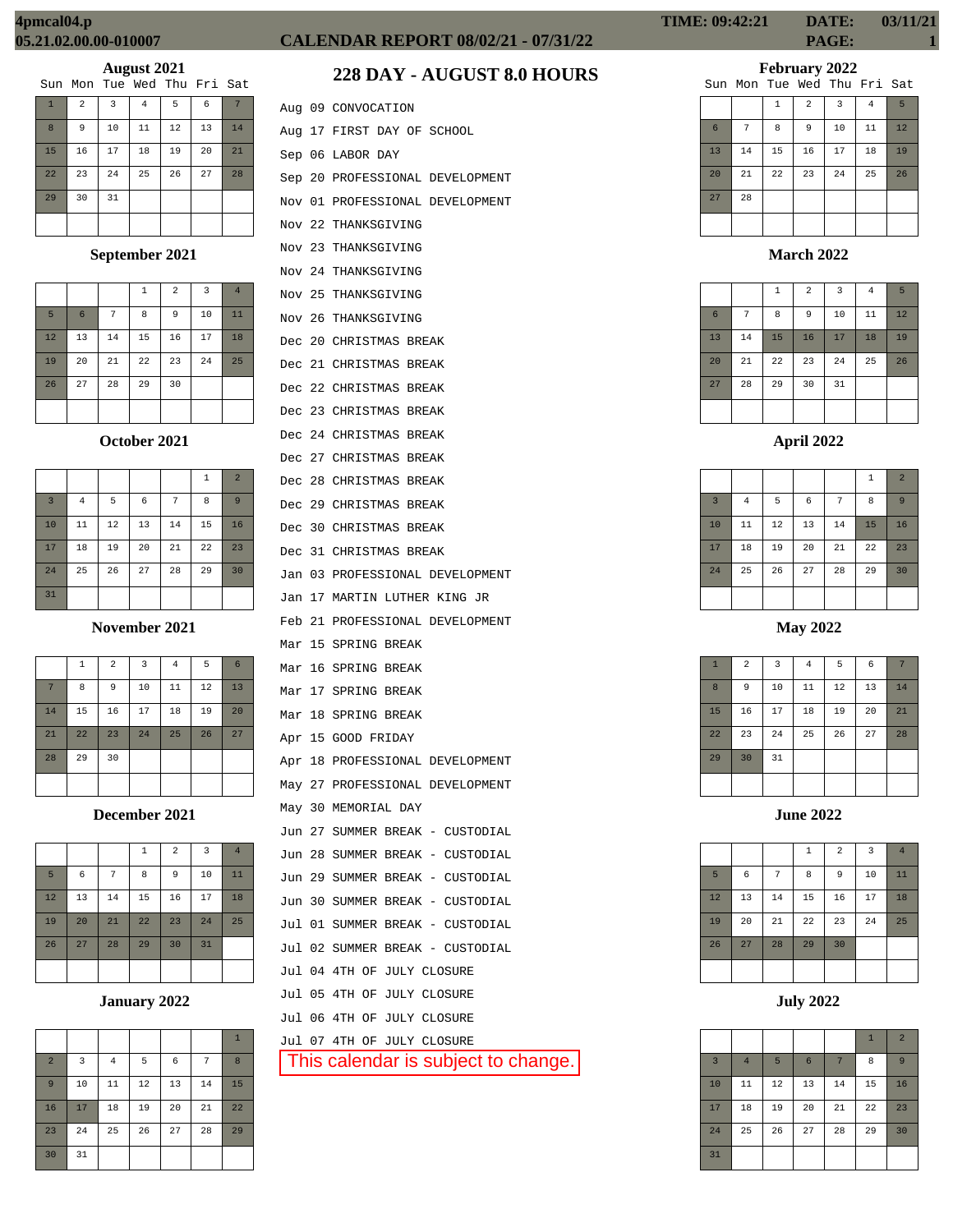|    |                             | $\overline{\phantom{a}}$ |    |    |    |    |
|----|-----------------------------|--------------------------|----|----|----|----|
|    | Sun Mon Tue Wed Thu Fri Sat |                          |    |    |    |    |
|    | $\overline{a}$              | $\overline{3}$           | 4  | 5  | 6  |    |
| 8  | 9                           | 10                       | 11 | 12 | 13 | 14 |
| 15 | 16                          | 17                       | 18 | 19 | 20 | 21 |
| 22 | 23                          | 24                       | 25 | 26 | 27 | 28 |
| 29 | 30                          | 31                       |    |    |    |    |
|    |                             |                          |    |    |    |    |

## **September 2021**

|    |                 |    | $\mathbf{1}$ | 2  | 3  | $\overline{4}$ |
|----|-----------------|----|--------------|----|----|----------------|
| 5  | $6\phantom{1}6$ | 7  | 8            | 9  | 10 | 11             |
| 12 | 13              | 14 | 15           | 16 | 17 | 18             |
| 19 | 20              | 21 | 22           | 23 | 24 | 25             |
| 26 | 27              | 28 | 29           | 30 |    |                |
|    |                 |    |              |    |    |                |

#### **October 2021**

|                |                |    |    |    | 1  | $\overline{a}$ |
|----------------|----------------|----|----|----|----|----------------|
| $\overline{3}$ | $\overline{4}$ | 5  | 6  | 7  | 8  | 9              |
| 10             | 11             | 12 | 13 | 14 | 15 | 16             |
| 17             | 18             | 19 | 20 | 21 | 22 | 23             |
| 24             | 25             | 26 | 27 | 28 | 29 | 30             |
| 31             |                |    |    |    |    |                |

#### **November 2021**

|    | 1  | $\overline{2}$ | $\overline{3}$ | $\bf 4$ | 5  | 6  |
|----|----|----------------|----------------|---------|----|----|
| 7  | 8  | 9              | 10             | 11      | 12 | 13 |
| 14 | 15 | 16             | 17             | 18      | 19 | 20 |
| 21 | 22 | 23             | 24             | 25      | 26 | 27 |
| 28 | 29 | 30             |                |         |    |    |
|    |    |                |                |         |    |    |

**December 2021**

|    |    |    | $\mathbf{1}$ | $\overline{a}$ | 3  | $\overline{4}$ |
|----|----|----|--------------|----------------|----|----------------|
| 5  | 6  | 7  | 8            | 9              | 10 | 11             |
| 12 | 13 | 14 | 15           | 16             | 17 | 18             |
| 19 | 20 | 21 | 22           | 23             | 24 | 25             |
| 26 | 27 | 28 | 29           | 30             | 31 |                |
|    |    |    |              |                |    |                |

#### **January 2022**

| $\overline{a}$ | 3  | $\overline{4}$ | 5  | 6  | 7  | 8  |
|----------------|----|----------------|----|----|----|----|
| 9              | 10 | 11             | 12 | 13 | 14 | 15 |
| 16             | 17 | 18             | 19 | 20 | 21 | 22 |
| 23             | 24 | 25             | 26 | 27 | 28 | 29 |
| 30             | 31 |                |    |    |    |    |

# **CALENDAR REPORT 08/02/21 - 07/31/22 PAGE: 1**

# **231 DAY - AUGUST 7.5 HOURS**

|  | Aug 09 CONVOCATION                             |
|--|------------------------------------------------|
|  | Aug 17 FIRST DAY OF SCHOOL                     |
|  | Sep 06 LABOR DAY                               |
|  | Sep 20 PROFESSIONAL DEVELOPMENT                |
|  | Nov 01 PROFESSIONAL DEVELOPMENT                |
|  | Nov 22 FLEX PROF. DEV./USE OF ACCUMULATED COMP |
|  | Nov 23 FLEX PROF. DEV./USE OF ACCUMULATED COMP |
|  | Nov 24 THANKSGIVING                            |
|  | Nov 25 THANKSGIVING                            |
|  | Nov 26 THANKSGIVING                            |
|  | Dec 20 CHRISTMAS BREAK                         |
|  | Dec 21 CHRISTMAS BREAK                         |
|  | Dec 22 CHRISTMAS BREAK                         |
|  | Dec 23 CHRISTMAS BREAK                         |
|  | Dec 24 CHRISTMAS BREAK                         |
|  | Dec 27 CHRISTMAS BREAK                         |
|  | Dec 28 CHRISTMAS BREAK                         |
|  | Dec 29 CHRISTMAS BREAK                         |
|  | Dec 30 CHRISTMAS BREAK                         |
|  | Dec 31 CHRISTMAS BREAK                         |
|  | Jan 03 PROFESSIONAL DEVELOPMENT                |
|  | Jan 17 MARTIN LUTHER KING JR                   |
|  | Feb 21 PROFESSIONAL DEVELOPMENT                |
|  | Mar 14 SPRING BREAK                            |
|  | Mar 15 SPRING BREAK                            |
|  | Mar 16 SPRING BREAK                            |
|  | Mar 17 SPRING BREAK                            |
|  | Mar 18 SPRING BREAK                            |
|  | Apr 15 GOOD FRIDAY                             |
|  | Apr 18 PROFESSIONAL DEVELOPMENT                |
|  | May 30 MEMORIAL DAY                            |
|  | Jul 04 4TH OF JULY CLOSURE                     |
|  | Jul 05 4TH OF JULY CLOSURE                     |
|  | Jul 06 4TH OF JULY CLOSURE                     |
|  | Jul 07 4TH OF JULY CLOSURE                     |
|  | Jul 08 4TH OF JULY CLOSURE                     |

Jul 28 7/28-7/26 ACTIVE WORK DAYS - NDD PLACEHOLDER

This calendar is subject to change.

# **February 2022**

|    |    |              | Sun Mon Tue Wed Thu Fri Sat |    |                |    |
|----|----|--------------|-----------------------------|----|----------------|----|
|    |    | $\mathbf{1}$ | $\overline{a}$              | 3  | $\overline{4}$ | 5  |
| 6  | 7  | 8            | 9                           | 10 | 11             | 12 |
| 13 | 14 | 15           | 16                          | 17 | 18             | 19 |
| 20 | 21 | 22           | 23                          | 24 | 25             | 26 |
| 27 | 28 |              |                             |    |                |    |

#### **March 2022**

|                |    | $\mathbf{1}$ | $\overline{a}$ | 3  | $\overline{4}$ | 5  |
|----------------|----|--------------|----------------|----|----------------|----|
| $6\phantom{1}$ | 7  | 8            | 9              | 10 | 11             | 12 |
| 13             | 14 | 15           | 16             | 17 | 18             | 19 |
| 20             | 21 | 22           | 23             | 24 | 25             | 26 |
| 27             | 28 | 29           | 30             | 31 |                |    |
|                |    |              |                |    |                |    |

## **April 2022**

|                |          |    |    |    | $\,1\,$ | $\overline{2}$ |
|----------------|----------|----|----|----|---------|----------------|
| $\overline{3}$ | $\bf{4}$ | 5  | 6  | 7  | 8       | 9              |
| 10             | 11       | 12 | 13 | 14 | 15      | 16             |
| 17             | 18       | 19 | 20 | 21 | 22      | 23             |
| 24             | 25       | 26 | 27 | 28 | 29      | 30             |
|                |          |    |    |    |         |                |

## **May 2022**

| $\mathbf{1}$ | $\overline{a}$ | $\overline{\mathbf{3}}$ | $\bf 4$ | 5  | 6  | 7  |
|--------------|----------------|-------------------------|---------|----|----|----|
| 8            | 9              | 10                      | 11      | 12 | 13 | 14 |
| 15           | 16             | 17                      | 18      | 19 | 20 | 21 |
| 22           | 23             | 24                      | 25      | 26 | 27 | 28 |
| 29           | 30             | 31                      |         |    |    |    |
|              |                |                         |         |    |    |    |

|    |    |    | $\mathbf 1$ | $\overline{2}$ | $\overline{3}$ | $\overline{4}$ |
|----|----|----|-------------|----------------|----------------|----------------|
| 5  | 6  | 7  | 8           | 9              | 10             | 11             |
| 12 | 13 | 14 | 15          | 16             | 17             | 18             |
| 19 | 20 | 21 | 22          | 23             | 24             | 25             |
| 26 | 27 | 28 | 29          | 30             |                |                |
|    |    |    |             |                |                |                |

**July 2022**

|                |                |        |    |    | $\,1\,$ | $\overline{2}$ |
|----------------|----------------|--------|----|----|---------|----------------|
| $\overline{3}$ | $\overline{4}$ | 5      | 6  | 7  | 8       | 9              |
| 10             | 11             | $12\,$ | 13 | 14 | 15      | 16             |
| 17             | 18             | 19     | 20 | 21 | 22      | 23             |
| 24             | 25             | 26     | 27 | 28 | 29      | 30             |
| 31             |                |        |    |    |         |                |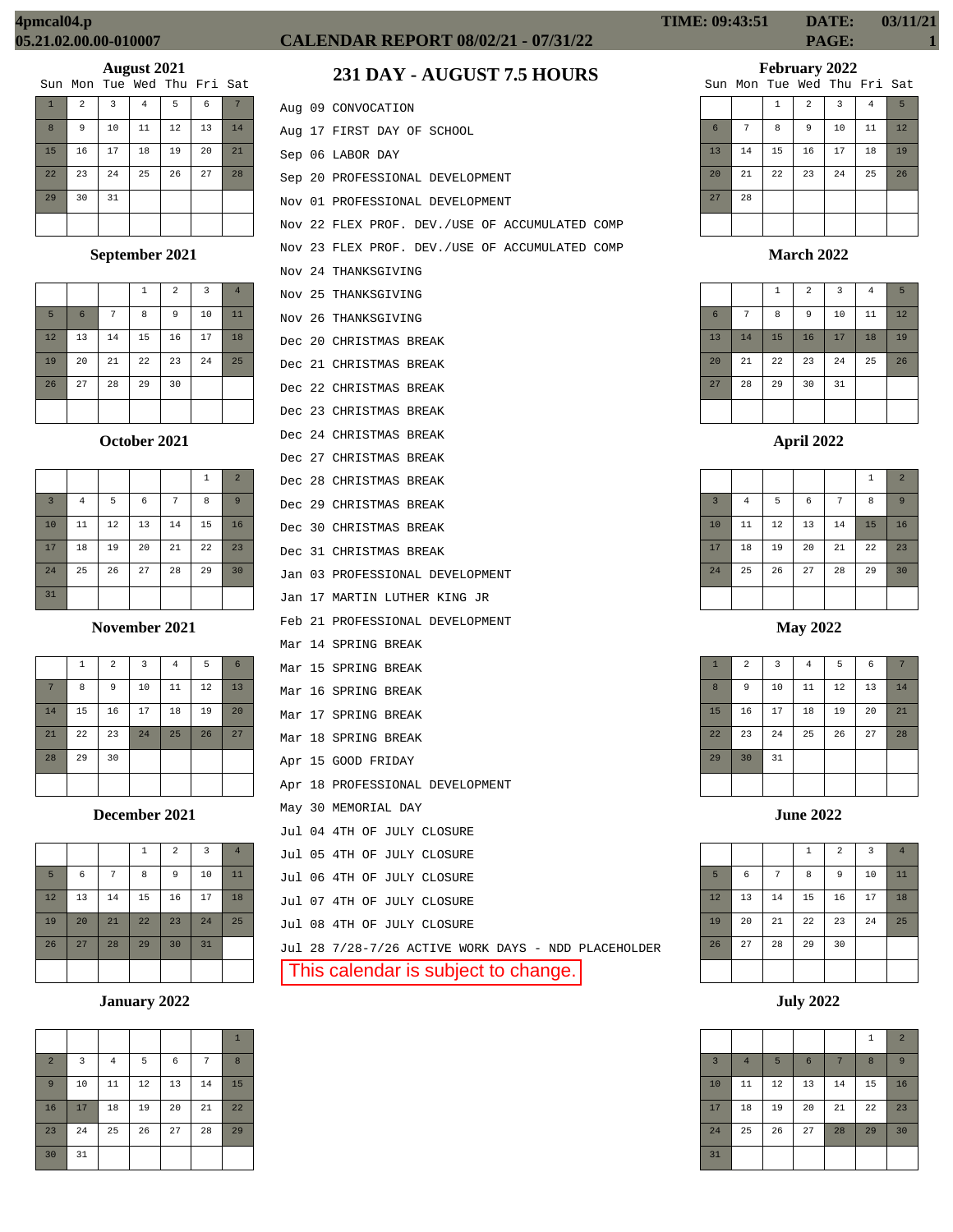|              |                |    | Sun Mon Tue Wed Thu Fri Sat |    |    |    |
|--------------|----------------|----|-----------------------------|----|----|----|
| $\mathbf{T}$ | $\overline{2}$ | 3  | 4                           | 5  | 6  |    |
| 8            | 9              | 10 | 11                          | 12 | 13 | 14 |
| 15           | 16             | 17 | 18                          | 19 | 20 | 21 |
| 22           | 23             | 24 | 25                          | 26 | 27 | 28 |
| 29           | 30             | 31 |                             |    |    |    |
|              |                |    |                             |    |    |    |

## **September 2021**

|    |                 |    | $\mathbf{1}$ | $\overline{2}$ | 3  | $\overline{4}$ |
|----|-----------------|----|--------------|----------------|----|----------------|
| 5  | $6\phantom{1}6$ | 7  | 8            | 9              | 10 | 11             |
| 12 | 13              | 14 | 15           | 16             | 17 | 18             |
| 19 | 20              | 21 | 22           | 23             | 24 | 25             |
| 26 | 27              | 28 | 29           | 30             |    |                |
|    |                 |    |              |                |    |                |

## **October 2021**

|                         |                |    |    |    | 1  | $\overline{2}$ |
|-------------------------|----------------|----|----|----|----|----------------|
| $\overline{\mathbf{3}}$ | $\overline{4}$ | 5  | 6  | 7  | 8  | 9              |
| 10                      | 11             | 12 | 13 | 14 | 15 | 16             |
| 17                      | 18             | 19 | 20 | 21 | 22 | 23             |
| 24                      | 25             | 26 | 27 | 28 | 29 | 30             |
| 31                      |                |    |    |    |    |                |

**November 2021**

|    | $\mathbf{1}$ | $\overline{a}$ | 3  | $\bf 4$ | 5  | $6\phantom{1}6$ |
|----|--------------|----------------|----|---------|----|-----------------|
| 7  | 8            | 9              | 10 | 11      | 12 | 13              |
| 14 | 15           | 16             | 17 | 18      | 19 | 20              |
| 21 | 22           | 23             | 24 | 25      | 26 | 27              |
| 28 | 29           | 30             |    |         |    |                 |
|    |              |                |    |         |    |                 |

**December 2021**

|    |    |    | $\mathbf 1$ | $\overline{2}$ | $\overline{\mathbf{3}}$ | $\overline{4}$ |
|----|----|----|-------------|----------------|-------------------------|----------------|
| 5  | 6  | 7  | 8           | 9              | 10                      | 11             |
| 12 | 13 | 14 | 15          | 16             | 17                      | 18             |
| 19 | 20 | 21 | 22          | 23             | 24                      | 25             |
| 26 | 27 | 28 | 29          | 30             | 31                      |                |
|    |    |    |             |                |                         |                |

## **January 2022**

|                |    |                |    |    |    | $\mathbf{1}$ |
|----------------|----|----------------|----|----|----|--------------|
| $\overline{2}$ | 3  | $\overline{4}$ | 5  | 6  | 7  | 8            |
| $\overline{9}$ | 10 | 11             | 12 | 13 | 14 | 15           |
| 16             | 17 | 18             | 19 | 20 | 21 | 22           |
| 23             | 24 | 25             | 26 | 27 | 28 | 29           |
| 30             | 31 |                |    |    |    |              |

# **CALENDAR REPORT 08/02/21 - 07/31/22 PAGE: 1**

# **231 DAY - AUGUST 8.0 HOURS**

|  | Aug 09 CONVOCATION                |
|--|-----------------------------------|
|  | Aug 17 FIRST DAY OF SCHOOL        |
|  | Sep 06 LABOR DAY                  |
|  | Sep 20 PROFESSIONAL DEVELOPMENT   |
|  | Nov 01 PROFESSIONAL DEVELOPMENT   |
|  | Nov 24 THANKSGIVING               |
|  | Nov 25 THANKSGIVING               |
|  | Nov 26 THANKSGIVING               |
|  | Dec 20 CHRISTMAS BREAK            |
|  | Dec 21 CHRISTMAS BREAK            |
|  | Dec 22 CHRISTMAS BREAK            |
|  | Dec 23 CHRISTMAS BREAK            |
|  | Dec 24 CHRISTMAS BREAK            |
|  | Dec 27 CHRISTMAS BREAK            |
|  | Dec 28 CHRISTMAS BREAK            |
|  | Dec 29 CHRISTMAS BREAK            |
|  | Dec 30 CHRISTMAS BREAK            |
|  | Dec 31 CHRISTMAS BREAK            |
|  | Jan 03 PROFESSIONAL DEVELOPMENT   |
|  | Jan 17 MARTIN LUTHER KING JR      |
|  | Feb 21 PROFESSIONAL DEVELOPMENT   |
|  | Mar 14 SPRING BREAK               |
|  | Mar 15 SPRING BREAK               |
|  | Mar 16 SPRING BREAK               |
|  | Mar 17 SPRING BREAK               |
|  | Mar 18 SPRING BREAK               |
|  | Apr 15 GOOD FRIDAY                |
|  | Apr 18 PROFESSIONAL DEVELOPMENT   |
|  | May 27 PROFESSIONAL DEVELOPMENT   |
|  | May 30 MEMORIAL DAY               |
|  | Jul 04 4TH OF JULY CLOSURE        |
|  | Jul 05 4TH OF JULY CLOSURE        |
|  | Jul 06 4TH OF JULY CLOSURE        |
|  | Jul 07 4TH OF JULY CLOSURE        |
|  | Jul 08 4TH OF JULY CLOSURE        |
|  | Jul 28 7/28-7/29 ACTIVE WORK DAYS |

S - NDD PLACEHOLDER This calendar is subject to change.

# **TIME: 10:25:50 DATE: 03/11/21**

**February 2022**

1 2 3 4 5 6 7 8 9 10 11 12 13 14 15 16 17 18 19 20 21 22 23 24 25 26 27 28 Sun Mon Tue Wed Thu Fri Sat

**March 2022**

|    |    | $\,1\,$ | $\overline{2}$ | 3  | $\overline{4}$ | 5  |
|----|----|---------|----------------|----|----------------|----|
| 6  | 7  | 8       | 9              | 10 | 11             | 12 |
| 13 | 14 | 15      | 16             | 17 | 18             | 19 |
| 20 | 21 | 22      | 23             | 24 | 25             | 26 |
| 27 | 28 | 29      | 30             | 31 |                |    |
|    |    |         |                |    |                |    |

|                |                |    |    |    | $\,1\,$ | $\overline{2}$ |
|----------------|----------------|----|----|----|---------|----------------|
| $\overline{3}$ | $\overline{4}$ | 5  | 6  | 7  | 8       | 9              |
| 10             | 11             | 12 | 13 | 14 | 15      | 16             |
| 17             | 18             | 19 | 20 | 21 | 22      | 23             |
| 24             | 25             | 26 | 27 | 28 | 29      | 30             |
|                |                |    |    |    |         |                |

**May 2022**

| $\mathbf{1}$ | $\overline{a}$ | 3  | $\bf{4}$ | 5  | 6  | 7  |
|--------------|----------------|----|----------|----|----|----|
| 8            | 9              | 10 | 11       | 12 | 13 | 14 |
| 15           | 16             | 17 | 18       | 19 | 20 | 21 |
| 22           | 23             | 24 | 25       | 26 | 27 | 28 |
| 29           | 30             | 31 |          |    |    |    |
|              |                |    |          |    |    |    |

**June 2022**

|    |    |    | $\,1\,$ | $\overline{2}$ | 3  | $\overline{4}$ |
|----|----|----|---------|----------------|----|----------------|
| 5  | 6  | 7  | 8       | 9              | 10 | 11             |
| 12 | 13 | 14 | 15      | 16             | 17 | 18             |
| 19 | 20 | 21 | 22      | 23             | 24 | 25             |
| 26 | 27 | 28 | 29      | 30             |    |                |
|    |    |    |         |                |    |                |

**July 2022**

|                |                |    |    |    | $\mathbf{1}$ | $\overline{2}$ |
|----------------|----------------|----|----|----|--------------|----------------|
| $\overline{3}$ | $\overline{4}$ | 5  | 6  | 7  | 8            | 9              |
| 10             | 11             | 12 | 13 | 14 | 15           | 16             |
| 17             | 18             | 19 | 20 | 21 | 22           | 23             |
| 24             | 25             | 26 | 27 | 28 | 29           | 30             |
| 31             |                |    |    |    |              |                |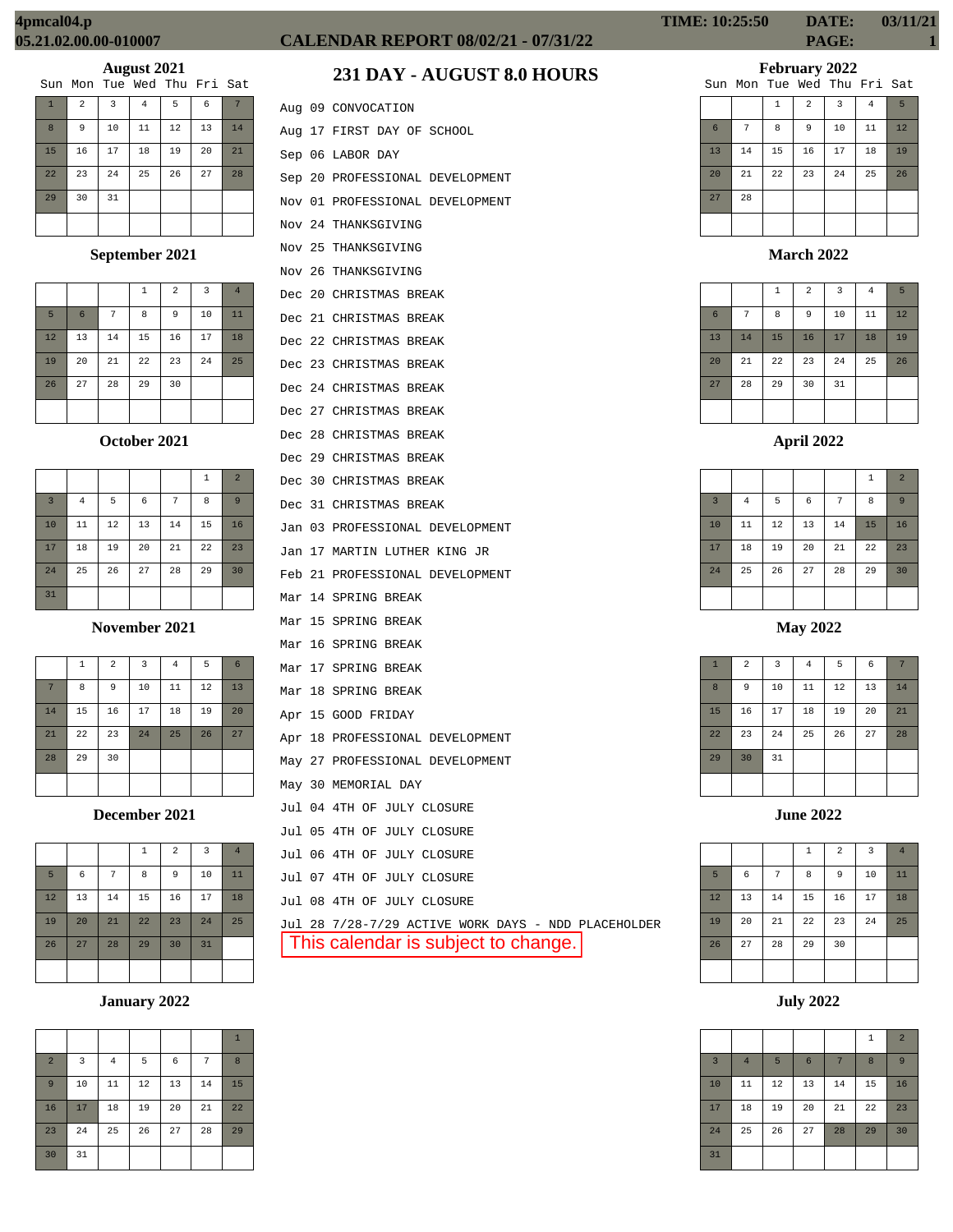# **CALENDAR REPORT 07/01/21 - 06/30/22 PAGE: 1**

Jul 05 4TH OF JULY CLOSURE Jul 06 4TH OF JULY CLOSURE Jul 07 4TH OF JULY CLOSURE Jul 08 4TH OF JULY CLOSURE Jul 09 4TH OF JULY CLOSURE

**231 DAY - JULY 7.5 HOURS**

# **January 2022**

|                             | $0$ unuury 2022 |  |  |
|-----------------------------|-----------------|--|--|
| Sun Mon Tue Wed Thu Fri Sat |                 |  |  |

|                | DUII NOII IUC MCU IIIU III DUC |                |    |    |    |              |
|----------------|--------------------------------|----------------|----|----|----|--------------|
|                |                                |                |    |    |    | $\mathbf{1}$ |
| $\overline{2}$ | 3                              | $\overline{4}$ | 5  | 6  | 7  | 8            |
| $\overline{9}$ | 10                             | 11             | 12 | 13 | 14 | 15           |
| 16             | 17                             | 18             | 19 | 20 | 21 | 22           |
| 23             | 24                             | 25             | 26 | 27 | 28 | 29           |
| 30             | 31                             |                |    |    |    |              |

**February 2022**

|                 |    | $\mathbf{1}$ | $\overline{a}$ | $\overline{3}$ | $\overline{4}$ | 5  |
|-----------------|----|--------------|----------------|----------------|----------------|----|
| $6\overline{6}$ | 7  | 8            | 9              | 10             | 11             | 12 |
| 13              | 14 | 15           | 16             | 17             | 18             | 19 |
| 20              | 21 | 22           | 23             | 24             | 25             | 26 |
| 27              | 28 |              |                |                |                |    |
|                 |    |              |                |                |                |    |

**March 2022**

|                 |    | $\mathbf{1}$ | $\overline{2}$ | $\overline{3}$ | $\overline{4}$ | 5  |
|-----------------|----|--------------|----------------|----------------|----------------|----|
| $6\phantom{.}6$ | 7  | 8            | 9              | 10             | 11             | 12 |
| 13              | 14 | 15           | 16             | 17             | 18             | 19 |
| 20              | 21 | 22           | 23             | 24             | 25             | 26 |
| 27              | 28 | 29           | 30             | 31             |                |    |
|                 |    |              |                |                |                |    |

**April 2022**

|                |                |    |    |    | 1  | $\overline{2}$ |
|----------------|----------------|----|----|----|----|----------------|
| $\overline{3}$ | $\overline{4}$ | 5  | 6  | 7  | 8  | 9              |
| 10             | $11\,$         | 12 | 13 | 14 | 15 | 16             |
| 17             | 18             | 19 | 20 | 21 | 22 | 23             |
| 24             | 25             | 26 | 27 | 28 | 29 | 30             |
|                |                |    |    |    |    |                |

**May 2022**

| $\mathbf{1}$ | $\overline{a}$ | $\overline{\mathbf{3}}$ | $\overline{4}$ | 5  | $\epsilon$ |    |
|--------------|----------------|-------------------------|----------------|----|------------|----|
| 8            | 9              | 10                      | $11\,$         | 12 | 13         | 14 |
| 15           | 16             | 17                      | 18             | 19 | 20         | 21 |
| 22           | 23             | 24                      | 25             | 26 | 27         | 28 |
| 29           | 30             | 31                      |                |    |            |    |
|              |                |                         |                |    |            |    |

**June 2022**

|    |    |    | $\mathbf{1}$ | $\overline{2}$ | $\overline{3}$ | $\overline{4}$ |
|----|----|----|--------------|----------------|----------------|----------------|
| 5  | 6  | 7  | 8            | 9              | 10             | 11             |
| 12 | 13 | 14 | 15           | 16             | 17             | 18             |
| 19 | 20 | 21 | 22           | 23             | 24             | 25             |
| 26 | 27 | 28 | 29           | 30             |                |                |
|    |    |    |              |                |                |                |

# **July 2021**

|  | Sun Mon Tue Wed Thu Fri Sat |  |  |
|--|-----------------------------|--|--|
|  |                             |  |  |

|                |    |                 |    | $\mathbf{1}$ | $\overline{a}$ | $\overline{3}$ |
|----------------|----|-----------------|----|--------------|----------------|----------------|
| $\overline{4}$ | 5  | $6\phantom{1}6$ | 7  | 8            | 9              | 10             |
| 11             | 12 | 13              | 14 | 15           | 16             | 17             |
| 18             | 19 | 20              | 21 | 22           | 23             | 24             |
| 25             | 26 | 27              | 28 | 29           | 30             | 31             |
|                |    |                 |    |              |                |                |

## **August 2021**

| $\mathbf{1}$ | $\overline{2}$ | $\overline{3}$ | $\overline{4}$ | 5  | 6  | 7  |
|--------------|----------------|----------------|----------------|----|----|----|
| 8            | 9              | 10             | 11             | 12 | 13 | 14 |
| 15           | 16             | 17             | 18             | 19 | 20 | 21 |
| 22           | 23             | 24             | 25             | 26 | 27 | 28 |
| 29           | 30             | 31             |                |    |    |    |
|              |                |                |                |    |    |    |

# **September 2021**

|    |                |    | $\mathbf{1}$ | $\overline{a}$ | $\overline{\mathbf{3}}$ | $\overline{4}$ |
|----|----------------|----|--------------|----------------|-------------------------|----------------|
| 5  | $6\phantom{1}$ | 7  | 8            | 9              | 10                      | 11             |
| 12 | 13             | 14 | 15           | 16             | 17                      | 18             |
| 19 | 20             | 21 | 22           | 23             | 24                      | 25             |
| 26 | 27             | 28 | 29           | 30             |                         |                |
|    |                |    |              |                |                         |                |

#### **October 2021**

|                |                |    |    |    | $\mathbf{1}$ | $\overline{a}$ |
|----------------|----------------|----|----|----|--------------|----------------|
| $\overline{3}$ | $\overline{4}$ | 5  | 6  | 7  | 8            | 9              |
| 10             | 11             | 12 | 13 | 14 | 15           | 16             |
| 17             | 18             | 19 | 20 | 21 | 22           | 23             |
| 24             | 25             | 26 | 27 | 28 | 29           | 30             |
| 31             |                |    |    |    |              |                |

**November 2021**

|    | 1  | $\overline{a}$ | $\overline{3}$ | $\overline{4}$ | 5  | $6\phantom{1}6$ |
|----|----|----------------|----------------|----------------|----|-----------------|
| 7  | 8  | 9              | 10             | 11             | 12 | 13              |
| 14 | 15 | 16             | 17             | 18             | 19 | 20              |
| 21 | 22 | 23             | 24             | 25             | 26 | 27              |
| 28 | 29 | 30             |                |                |    |                 |
|    |    |                |                |                |    |                 |

# **December 2021**

|    |    |    | $\mathbf{1}$ | $\overline{a}$ | $\overline{3}$ | $\overline{4}$ |
|----|----|----|--------------|----------------|----------------|----------------|
| 5  | 6  | 7  | 8            | 9              | 10             | 11             |
| 12 | 13 | 14 | 15           | 16             | 17             | 18             |
| 19 | 20 | 21 | 22           | 23             | 24             | 25             |
| 26 | 27 | 28 | 29           | 30             | 31             |                |
|    |    |    |              |                |                |                |

|  | Jul 10 4TH OF JULY CLOSURE      |
|--|---------------------------------|
|  | Aug 09 CONVOCATION              |
|  | Aug 17 FIRST DAY OF SCHOOL      |
|  | Sep 06 LABOR DAY                |
|  | Sep 20 PROFESSIONAL DEVELOPMENT |
|  | Nov 01 PROFESSIONAL DEVELOPMENT |
|  | Nov 24 THANKSGIVING             |
|  | Nov 25 THANKSGIVING             |
|  | Nov 26 THANKSGIVING             |
|  | Dec 20 CHRISTMAS BREAK          |
|  | Dec 21 CHRISTMAS BREAK          |
|  | Dec 22 CHRISTMAS BREAK          |
|  | Dec 23 CHRISTMAS BREAK          |
|  | Dec 24 CHRISTMAS BREAK          |
|  | Dec 27 CHRISTMAS BREAK          |
|  | Dec 28 CHRISTMAS BREAK          |
|  | Dec 30 CHRISTMAS BREAK          |
|  | Dec 31 CHRISTMAS BREAK          |
|  | Jan 03 PROFESSIONAL DEVELOPMENT |
|  | Jan 17 MARTIN LUTHER KING JR    |
|  | Feb 21 PROFESSIONAL DEVELOPMENT |
|  | Mar 14 SPRING BREAK             |
|  | Mar 15 SPRING BREAK             |
|  | Mar 16 SPRING BREAK             |
|  | Mar 17 SPRING BREAK             |
|  | Mar 18 SPRING BREAK             |
|  | Apr 15 GOOD FRIDAY              |
|  | Apr 18 PROFESSIONAL DEVELOPMENT |
|  | May 26 LAST DAY OF SCHOOL       |
|  | May 27 PROFESSIONAL DEVELOPMENT |
|  | May 30 MEMORIAL DAY             |

Jun 28 6/28-6/30 ACTIVE WORK DAYS - NDD PLACEHOLDER This calendar is subject to change.